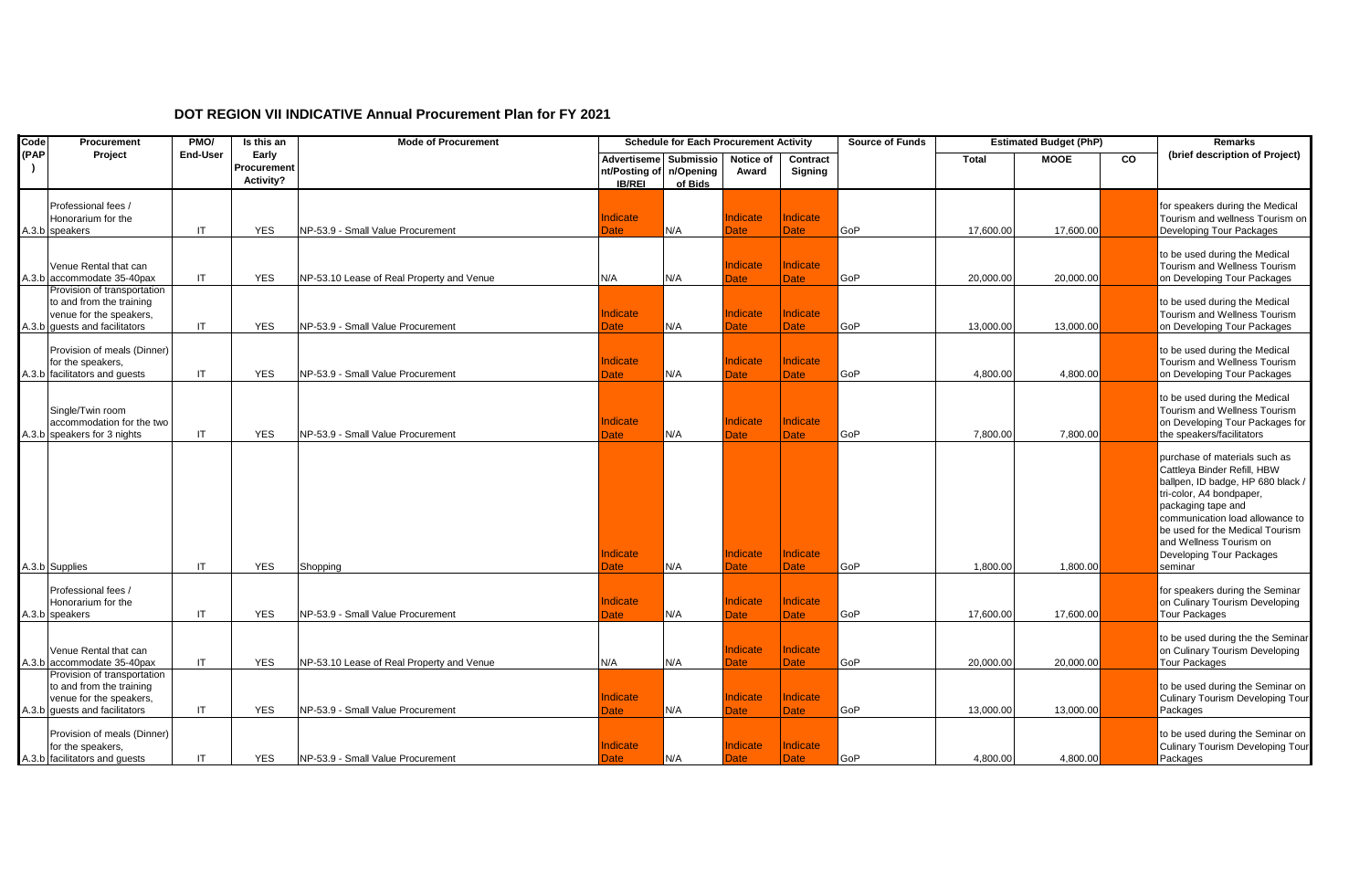| Single/Twin room<br>accommodation for the two<br>A.3.b speakers for 3 nights                                        | IT                     | <b>YES</b> | NP-53.9 - Small Value Procurement         | Indicate<br>Date        | N/A | Indicate<br>Date               | Indicate<br><b>Date</b> | <b>GoP</b> | 7,800.00   | 7,800.00   | to be used during the Seminar on<br>Culinary Tourism Developing Tour<br>Packages for the<br>speakers/facilitators                                                                                                                                                    |
|---------------------------------------------------------------------------------------------------------------------|------------------------|------------|-------------------------------------------|-------------------------|-----|--------------------------------|-------------------------|------------|------------|------------|----------------------------------------------------------------------------------------------------------------------------------------------------------------------------------------------------------------------------------------------------------------------|
| A.3.b Supplies                                                                                                      | IT                     | <b>YES</b> | Shopping                                  | Indicate<br>Date        | N/A | ndicate<br><b>Date</b>         | ndicate<br><b>Date</b>  | <b>GoP</b> | 1,800.00   | 1,800.00   | purchase of materials such as<br>Cattleya Binder Refill, HBW<br>ballpen, ID badge, HP 680 black /<br>tri-color, A4 bondpaper,<br>packaging tape and<br>communication load allowance to<br>be used for the Seminar on<br>Culinary Tourism Developing Tour<br>Packages |
| Professional fees /<br>Honorarium for the<br>A.3.b speakers                                                         | $\mathsf{I}\mathsf{T}$ | <b>YES</b> | NP-53.9 - Small Value Procurement         | <b>Indicate</b><br>Date | N/A | ndicate<br><b>Date</b>         | Indicate<br><b>Date</b> | <b>GoP</b> | 17,600.00  | 17,600.00  | for speakers during the Seminar<br>on Cultural Tourism Developing<br><b>Tour Packages</b>                                                                                                                                                                            |
| Venue Rental that can<br>A.3.b accommodate 35-40pax                                                                 | IT                     | <b>YES</b> | NP-53.10 Lease of Real Property and Venue | N/A                     | N/A | ndicate<br><b>Date</b>         | ndicate<br><b>Date</b>  | <b>GoP</b> | 20,000.00  | 20,000.00  | to be used during the Seminar on<br>Cultural Tourism Developing Tour<br>Packages                                                                                                                                                                                     |
| Provision of transportation<br>to and from the training<br>venue for the speakers,<br>A.3.b guests and facilitators | IT.                    | <b>YES</b> | NP-53.9 - Small Value Procurement         | Indicate<br>Date        | N/A | <b>Indicate</b><br>Date        | Indicate<br>Date        | <b>GoP</b> | 13,000.00  | 13,000.00  | to be used during the Seminar on<br>Cultural Tourism Developing Tour<br>Packages                                                                                                                                                                                     |
| Provision of meals (Dinner)<br>for the speakers,<br>A.3.b facilitators and guests                                   | ΙT                     | <b>YES</b> | NP-53.9 - Small Value Procurement         | Indicate<br>Date        | N/A | Indicate<br><b>Date</b>        | Indicate<br><b>Date</b> | <b>GoP</b> | 4,800.00   | 4,800.00   | to be used during the Seminar on<br>Cultural Tourism Developing Tour<br>Packages                                                                                                                                                                                     |
| Single/Twin room<br>accommodation for the two<br>A.3.b speakers for 3 nights                                        | ΙT                     | <b>YES</b> | NP-53.9 - Small Value Procurement         | Indicate<br>Date        | N/A | <b>Indicate</b><br><b>Date</b> | Indicate<br>Date        | GoP        | 7,800.00   | 7,800.00   | to be used during the Seminar on<br>Cultural Tourism Developing Tour<br>Packages                                                                                                                                                                                     |
| A.3.b Supplies                                                                                                      | IT                     | <b>YES</b> | Shopping                                  | Indicate<br>Date:       | N/A | Indicate<br>Date               | Indicate<br>Date        | <b>GoP</b> | 1,800.00   | 1,800.00   | purchase of materials such as<br>Cattleya Binder Refill, HBW<br>ballpen, ID badge, HP 680 black /<br>tri-color, A4 bondpaper,<br>packaging tape and<br>communication load allowance to<br>be used for the Seminar on<br>Cultural Tourism Developing Tour<br>Packages |
| Contract of Service:<br>A.3.b Training Staff                                                                        | IT                     | <b>YES</b> | <b>Direct Contracting</b>                 | N/A                     | N/A | Indicate<br><b>Date</b>        | Indicate<br>Date        | <b>GoP</b> | 225,648.00 | 225,648.00 | to work on the trainings to be<br>conducted under the MPD unit.<br>He/She is expected to work for 22<br>days in a month for the year                                                                                                                                 |
| Training materials and<br>A.3.b euipment rental                                                                     | IT                     | <b>YES</b> | NP-53.9 - Small Value Procurement         | Indicate<br>Date        | N/A | Indicate<br><b>Date</b>        | Indicate<br>Date        | GoP        | 50.000.00  | 50.000.00  | to be used during the the<br>trainings to be conducted under<br>the MPD unit for the year                                                                                                                                                                            |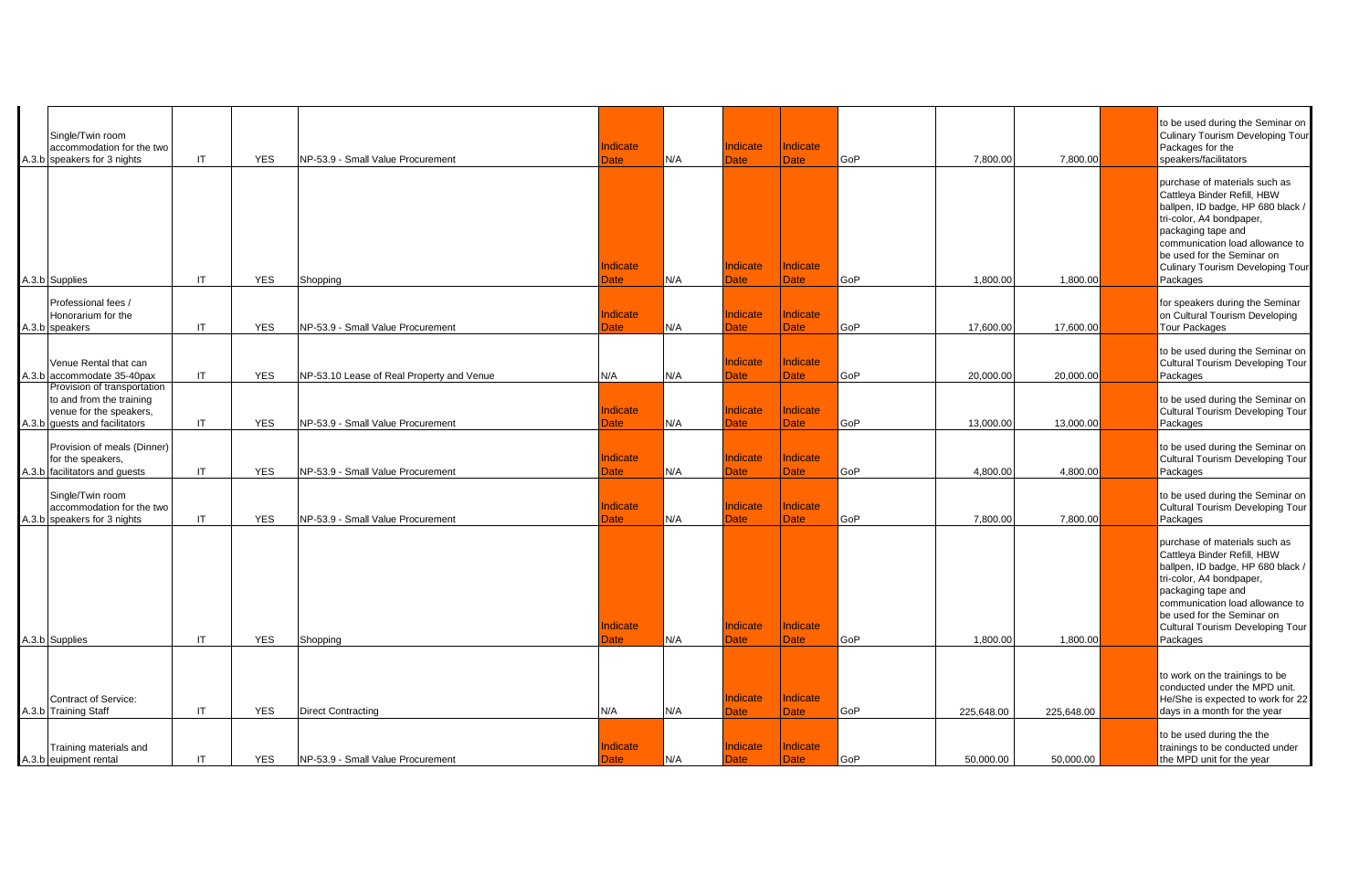| A.3.b Supplies                                                                                                                                                        | IT        | <b>YES</b> | Shopping                          | Indicate<br>Date        | N/A | Indicate<br>Date        | Indicate<br><b>Date</b> | GoP        | 50.000.00 | 50,000.00 | purchase of materials such as HP<br>680 black / tri-color, A4<br>bondpaper, external memory, IMF<br>flash drives, PPE, packaging<br>tape, transparent tape,<br>expandable folder, alcohol and<br>communication load allowance to<br>be used for the Seminars to be<br>conducted under MPD for the<br>year |
|-----------------------------------------------------------------------------------------------------------------------------------------------------------------------|-----------|------------|-----------------------------------|-------------------------|-----|-------------------------|-------------------------|------------|-----------|-----------|-----------------------------------------------------------------------------------------------------------------------------------------------------------------------------------------------------------------------------------------------------------------------------------------------------------|
| Provision of transportation<br>for the project<br>A.3.a officers/guests                                                                                               | Planning  | <b>YES</b> | NP-53.9 - Small Value Procurement | ndicate<br>Date         | N/A | Indicate<br>Date        | Indicate<br>Date        | GoP        | 50,000.00 | 50,000.00 | to be used during the site<br>assessments to be conducted<br>under the MPD unit for the year<br>(airconditioned van/s or innova or<br>car which includes driver and fuel)                                                                                                                                 |
| Single/Twin room<br>accommodation for the 2-3<br>A.3.a nights                                                                                                         | Planning  | <b>YES</b> | NP-53.9 - Small Value Procurement | Indicate<br>Date        | N/A | Indicate<br><b>Date</b> | Indicate<br><b>Date</b> | GoP        | 12,000.00 | 12,000.00 | to be used during the site<br>assessments to be conducted<br>under the MPD unit for the year<br>(airconditioned van/s or innova or<br>car which includes driver and fuel)                                                                                                                                 |
| A.3.a Supplies                                                                                                                                                        | Planning  | <b>YES</b> | Shopping                          | <b>Indicate</b><br>Date | N/A | Indicate<br><b>Date</b> | Indicate<br><b>Date</b> | GoP        | 7,921.12  | 7,921.12  | purchase of materials such as HP<br>680 black / tri-color, A4<br>bondpaper, alcohol and<br>communication load allowance to<br>be used for the site assessment<br>to be conducted under MPD for<br>the year                                                                                                |
| Provision of Rondalla<br>singers/serenaders to<br>welcome the VIP<br>groups/media/video/photos<br>hoot coverage/travel<br>trade/famtours visiting the<br>A.3.d region | Marketing | <b>YES</b> | NP-53.9 - Small Value Procurement | ndicate<br>Date         | N/A | Indicate<br>Date        | Indicate<br>Date        | GoP        | 20,000.00 | 20,000.00 | 2 sets of welcome reception for<br>cultural tourism promotion<br>purposes under the MPD unit<br>projects                                                                                                                                                                                                  |
| Provision of land/sea<br>A.3.d transportation                                                                                                                         | Marketing | <b>YES</b> | NP-53.9 - Small Value Procurement | Indicate<br>Date        | N/A | Indicate<br><b>Date</b> | Indicate<br>Date        | GoP        | 25,000.00 | 25,000.00 | to be used under cultural tourism<br>promotion related projects of<br>MPD unit (project to be<br>determined depending on the<br>fairs to be attended)                                                                                                                                                     |
| Provision of<br>accommodation<br>A.3.d (single/twin shring room)                                                                                                      | Marketing | <b>YES</b> | NP-53.9 - Small Value Procurement | ndicate<br>Date         | N/A | Indicate<br>Date        | Indicate<br><b>Date</b> | <b>GoP</b> | 25,000.00 | 25,000.00 | to be used under cultural tourism<br>promotion related projects of<br>MPD unit (project to be<br>determined depending on the<br>fairs to be attended)                                                                                                                                                     |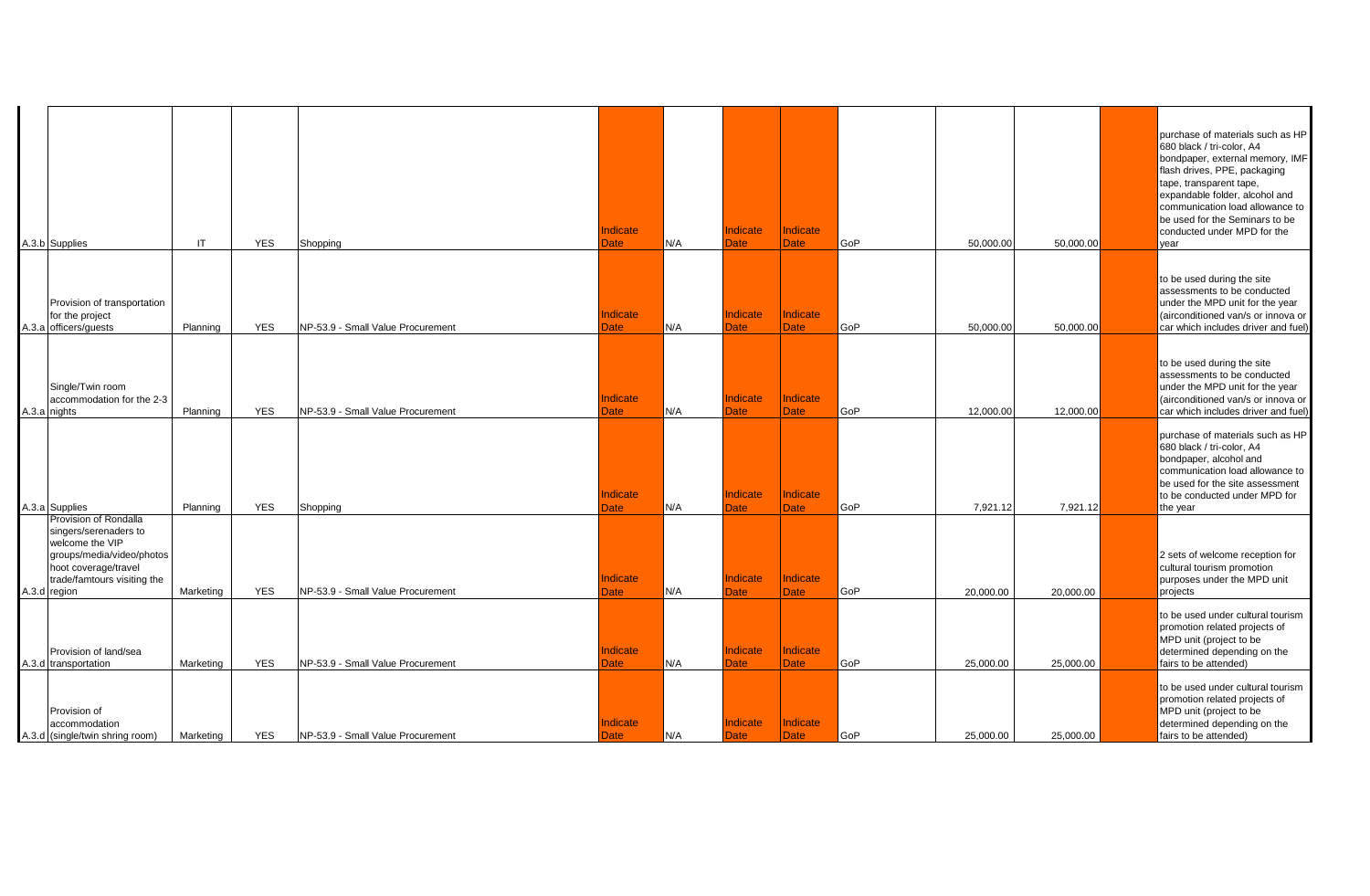| Provision of meals:<br>Lunch/Dinner or AM/PM<br>A.3.d snacks<br>Provision of transportation<br>for project officers/guests<br>during the Dive<br>consultation meetings in                         | Marketing | <b>YES</b> | NP-53.9 - Small Value Procurement | Indicate<br>Date<br>Indicate | N/A | ndicate<br><b>Date</b><br>Indicate | Indicate<br><b>Date</b><br>Indicate | GoP        | 15.000.00 | 15.000.00 | to be used under cultural tourism<br>promotion related projects of<br>MPD unit (project to be<br>determined depending on the<br>fairs to be attended)<br>to be used under Regional Dive<br>Development Program related |
|---------------------------------------------------------------------------------------------------------------------------------------------------------------------------------------------------|-----------|------------|-----------------------------------|------------------------------|-----|------------------------------------|-------------------------------------|------------|-----------|-----------|------------------------------------------------------------------------------------------------------------------------------------------------------------------------------------------------------------------------|
| A.3.a the region<br>Provision of                                                                                                                                                                  | Planning  | <b>YES</b> | NP-53.9 - Small Value Procurement | Date                         | N/A | <b>Date</b>                        | Date                                | GoP        | 45,000.00 | 45,000.00 | projects of MPD unit                                                                                                                                                                                                   |
| accommodation<br>(single/twin shring room<br>with breakfast) during the<br>Dive consultation meetings<br>A.3.a in the region                                                                      | Planning  | <b>YES</b> | NP-53.9 - Small Value Procurement | Indicate<br>Date             | N/A | Indicate<br><b>Date</b>            | Indicate<br><b>Date</b>             | GoP        | 12,000.00 | 12,000.00 | to be used under Regional Dive<br>Development Program related<br>projects of MPD unit                                                                                                                                  |
| Provision of meals:<br>Lunch/Dinner or AM/PM<br>snacks during the Dive<br>consultation meetings in<br>A.3.a the region                                                                            | Planning  | <b>YES</b> | NP-53.9 - Small Value Procurement | Indicate<br>Date             | N/A | <b>Indicate</b><br>Date            | Indicate<br><b>Date</b>             | GoP        | 30.000.00 | 30,000.00 | to be used under Regional Dive<br>Development Program related<br>projects of MPD unit                                                                                                                                  |
| Supplies to be used during<br>the Dive consultation<br>A.3.a meetings in the region                                                                                                               | Planning  | <b>YES</b> | Shopping                          | Indicate<br>Date             | N/A | ndicate<br><b>Date</b>             | Indicate<br><b>Date</b>             | GoP        | 8,680.00  | 8,680.00  | purchase of materials such as HP<br>680 black / tri-color, A4<br>bondpaper, alcohol,<br>communication load allowance.<br>etc. to be used under Regional<br>Dive Development Program<br>related projects of MPD unit    |
| Provision of transportation<br>for project officers/quests<br><b>Medical and Wellness</b><br>Tourism marketing<br>A.3.d programmes in the region                                                  | Marketing | <b>YES</b> | NP-53.9 - Small Value Procurement | Indicate<br>Date             | N/A | <b>Indicate</b><br><b>Date</b>     | Indicate<br><b>Date</b>             | GoP        | 45,000.00 | 45,000.00 | to be used under Medical and<br>Wellness Tourism related projects<br>of MPD unit                                                                                                                                       |
| Provision of<br>accommodation<br>(single/twin shring room<br>with breakfast) for project<br>officers/guests Medical and<br><b>Wellness Tourism</b><br>marketing programmes in<br>A.3.d the region | Marketing | <b>YES</b> | NP-53.9 - Small Value Procurement | Indicate<br>Date             | N/A | <b>Indicate</b><br>Date:           | <b>Indicate</b><br><b>Date</b>      | GoP        | 12.000.00 | 12.000.00 | to be used under Medical and<br>Wellness Tourism related projects<br>of MPD unit                                                                                                                                       |
| Provision of meals:<br>Lunch/Dinner or AM/PM<br>snacks for project<br>officers/quests and<br>participants of the Medical<br>and Wellness Tourism<br>marketing programmes in<br>A.3.d the region   | Marketing | <b>YES</b> | NP-53.9 - Small Value Procurement | Indicate<br>Date             | N/A | Indicate<br><b>Date</b>            | Indicate<br><b>Date</b>             | <b>GoP</b> | 30,000.00 | 30,000.00 | to be used under Medical and<br>Wellness Tourism related projects<br>of MPD unit                                                                                                                                       |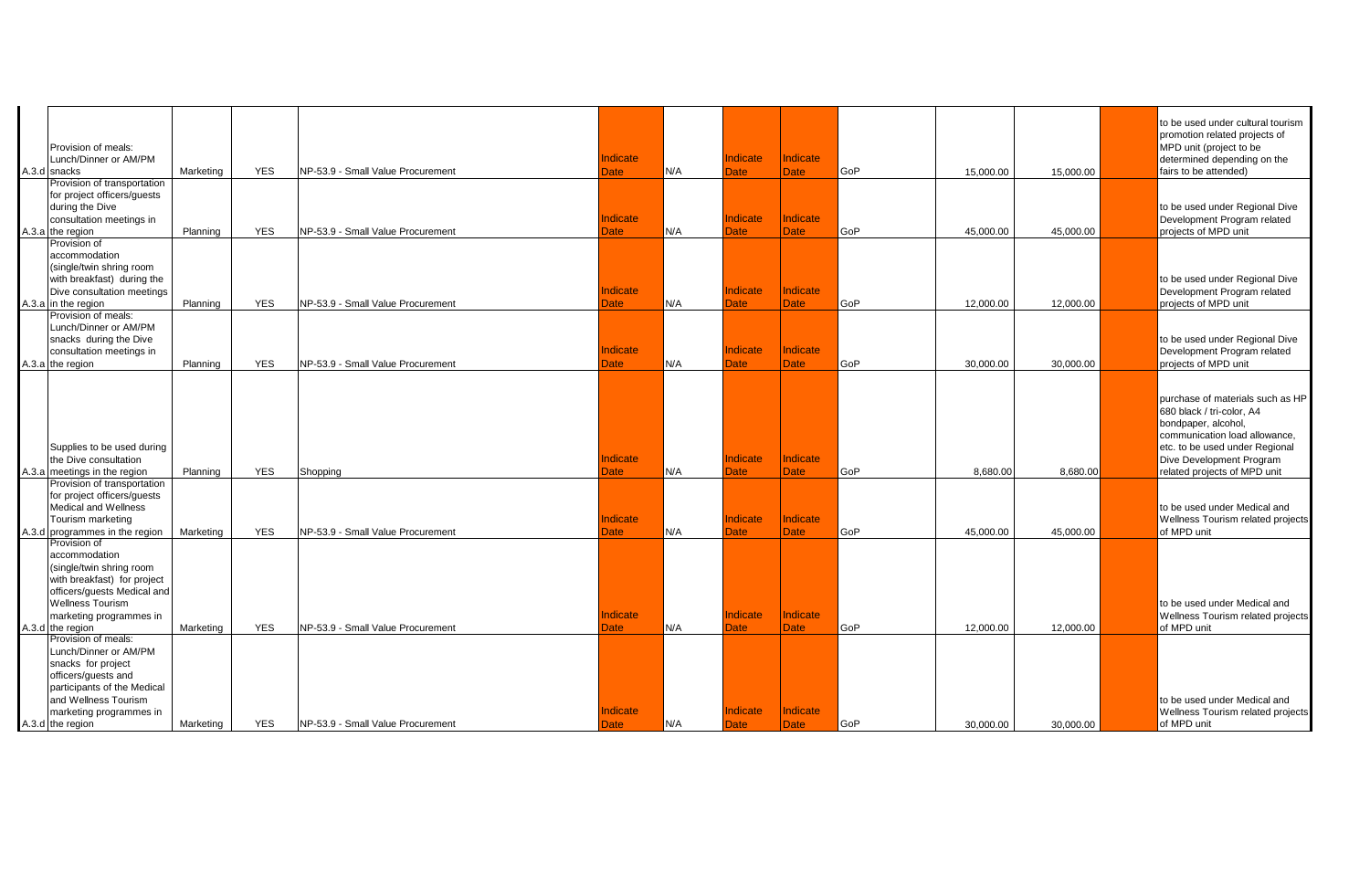| Supplies to be used during<br>the Medical and Wellness<br>Tourism marketing<br>A.3.d programmes in the region                                                                                         | Marketing | <b>YES</b> | Shopping                          | Indicate<br>Date        | N/A | <b>Indicate</b><br>Date        | Indicate<br><b>Date</b> | GoP | 8,680.00  | 8,680.00  | purchase of materials such as HP<br>680 black / tri-color, A4<br>bondpaper, alcohol,<br>communication load allowance,<br>etc. to be used under the Medical<br>and Wellness Tourism related<br>projects of MPD unit |
|-------------------------------------------------------------------------------------------------------------------------------------------------------------------------------------------------------|-----------|------------|-----------------------------------|-------------------------|-----|--------------------------------|-------------------------|-----|-----------|-----------|--------------------------------------------------------------------------------------------------------------------------------------------------------------------------------------------------------------------|
| Provision of transportation<br>for project officers/guests<br>on Culinary tourism<br>marketing programmes in<br>A.3.d the region                                                                      | Marketing | <b>YES</b> | NP-53.9 - Small Value Procurement | Indicate<br><b>Date</b> | N/A | Indicate<br><b>Date</b>        | Indicate<br><b>Date</b> | GoP | 45.000.00 | 45,000.00 | to be used under Culinary<br>Tourism related projects of MPD<br>unit                                                                                                                                               |
| Provision of<br>accommodation<br>(single/twin shring room<br>with breakfast) for project<br>officers/guests on Culinary<br>tourism marketing<br>A.3.d programmes in the region                        | Marketing | <b>YES</b> | NP-53.9 - Small Value Procurement | Indicate<br>Date        | N/A | Indicate<br>Date               | Indicate<br><b>Date</b> | GoP | 12.000.00 | 12,000.00 | to be used under Culinary<br>Tourism related projects of MPD<br>lunit                                                                                                                                              |
| Provision of meals:<br>Lunch/Dinner or AM/PM<br>snacks for project<br>officers/guests and<br>participants of the Culinary<br>tourism marketing<br>A.3.d programmes in the region                      | Marketing | <b>YES</b> | NP-53.9 - Small Value Procurement | Indicate<br>Date        | N/A | <b>Indicate</b><br><b>Date</b> | Indicate<br><b>Date</b> | GoP | 30,000.00 | 30,000.00 | to be used under Culinary<br>Tourism related projects of MPD<br><b>unit</b>                                                                                                                                        |
| Supplies to be used during<br>the Culinary tourism<br>marketing programmes in<br>A.3.d the region                                                                                                     | Marketing | <b>YES</b> | Shopping                          | Indicate<br>Date        | N/A | Indicate<br>Date               | Indicate<br><b>Date</b> | GoP | 8,680.00  | 8,680.00  | purchase of materials such as HP<br>680 black / tri-color, A4<br>bondpaper, alcohol,<br>communication load allowance,<br>etc. to be used under Culinary<br>Tourism related projects of MPD<br>unit                 |
| Provision of Rondalla<br>singers/serenaders to<br>welcome the VIP<br>groups/media/video/photos<br>hoot coverage/travel<br>trade/famtours visiting the<br>region in support to special<br>A.3.d events | Marketing | <b>YES</b> | NP-53.9 - Small Value Procurement | Indicate<br><b>Date</b> | N/A | Indicate<br><b>Date</b>        | Indicate<br><b>Date</b> | GoP | 50.000.00 | 50.000.00 | 10 sets of welcome reception in<br>support to special events in the<br>region                                                                                                                                      |
| Printing of regional<br>brochures for promotional<br>A.3.d materials                                                                                                                                  | Marketing | <b>YES</b> | NP-53.9 - Small Value Procurement | <b>Indicate</b><br>Date | N/A | <b>Indicate</b><br>Date        | Indicate<br>Date        | GoP | 21,600.00 | 21,600.00 | to be used and distributed during<br>special events under projects of<br>the MPD unit                                                                                                                              |
| Provision of welcome leis<br>for arriving VIPs and<br>A.3.d guests in the region                                                                                                                      | Marketing | <b>YES</b> | NP-53.9 - Small Value Procurement | Indicate<br>Date        | N/A | Indicate<br><b>Date</b>        | Indicate<br>Date        | GoP | 68.000.00 | 68.000.00 | to be used and distributed to<br>VIPS and guests during special<br>events in the region                                                                                                                            |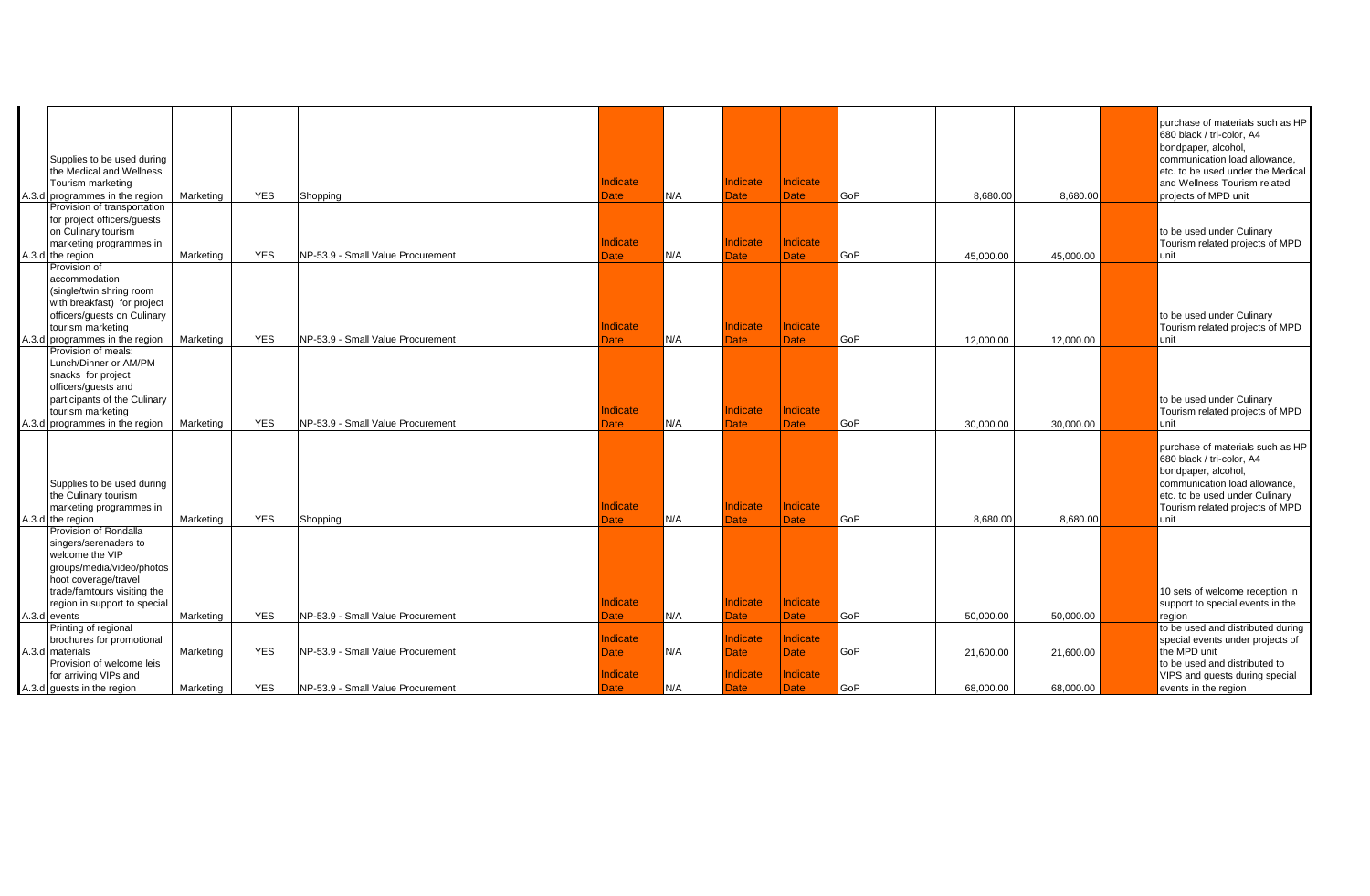| Supplies to be used during<br>A.3.d support to special events                                                                                                                                                                                                      | Marketing | <b>YES</b> | Shopping                          | Indicate<br>Date               | N/A | Indicate<br><b>Date</b>        | <b>Indicate</b><br><b>Date</b> | GoP | 15.305.92 | 15.305.92 | purchase of materials such as HP<br>680 black / tri-color, A4<br>bondpaper, packaging tapes,<br>staple wire, paper clips,<br>highlighter, pentelpen, alcohol,<br>communication load allowance.<br>etc. to be used during special<br>events |
|--------------------------------------------------------------------------------------------------------------------------------------------------------------------------------------------------------------------------------------------------------------------|-----------|------------|-----------------------------------|--------------------------------|-----|--------------------------------|--------------------------------|-----|-----------|-----------|--------------------------------------------------------------------------------------------------------------------------------------------------------------------------------------------------------------------------------------------|
| Printing of regional<br>brochures for promotional<br>materials during travel fairs<br>A.3.d and sales mission                                                                                                                                                      | Marketing | <b>YES</b> | NP-53.9 - Small Value Procurement | <b>Indicate</b><br>Date        | N/A | <b>Indicate</b><br><b>Date</b> | Indicate<br><b>Date</b>        | GoP | 50,000.00 | 50,000.00 | to be used and distributed during<br>participation in Travel Fairs and<br>Sales Mission                                                                                                                                                    |
| Provision of welcome leis<br>during travel fairs and<br>A.3.d sales mission                                                                                                                                                                                        | Marketing | <b>YES</b> | NP-53.9 - Small Value Procurement | Indicate<br><b>Date</b>        | N/A | <b>Indicate</b><br><b>Date</b> | Indicate<br><b>Date</b>        | GoP | 50,000.00 | 50,000.00 | to be used and distributed during<br>participation in Travel Fairs and<br>Sales Mission                                                                                                                                                    |
| Airline ticket purchase for<br>travel fairs and sales<br>missions to be attended by<br>A.3.d the regional office                                                                                                                                                   | Marketing | <b>YES</b> | NP-53.9 - Small Value Procurement | <b>Indicate</b><br>Date        | N/A | Indicate<br><b>Date</b>        | <b>Indicate</b><br><b>Date</b> | GoP | 50.000.00 | 50,000.00 | to be used during participation in<br><b>Travel Fairs and Sales Mission</b>                                                                                                                                                                |
| provision of transportation<br>(land/sea) for travel fairs<br>and sales missions to be<br>attended by the regional<br>A.3.d office                                                                                                                                 | Marketing | <b>YES</b> | NP-53.9 - Small Value Procurement | Indicate<br>Date               | N/A | Indicate<br><b>Date</b>        | Indicate<br><b>Date</b>        | GoP | 50,000.00 | 50,000.00 | to be used during participation in<br><b>Travel Fairs and Sales Mission</b>                                                                                                                                                                |
| provision of<br>accommodation<br>(single/twin sharing room<br>with breakfast) for travel<br>fairs and sales missions to<br>be attended by the regional<br>A.3.d office                                                                                             | Marketing | <b>YES</b> | NP-53.9 - Small Value Procurement | Indicate<br><b>Date</b>        | N/A | Indicate<br><b>Date</b>        | Indicate<br><b>Date</b>        | GoP | 50,000.00 | 50,000.00 | to be used during participation in<br><b>Travel Fairs and Sales Mission</b>                                                                                                                                                                |
| Provision of vehicle for<br>VIPgroups / media/video/<br>photoshoot coverage /<br>travel trade/ famtours<br>during assistance to travel<br>trade. media famtours<br>A.3.d leisure and MICE                                                                          | Marketing | <b>YES</b> | NP-53.9 - Small Value Procurement | <b>Indicate</b><br><b>Date</b> | N/A | Indicate<br><b>Date</b>        | Indicate<br><b>Date</b>        | GoP | 58,500.00 | 58,500.00 | to be used in support and<br>assitance extended for travel<br>trade, media famtours, leisure<br>and MICE projects in the region                                                                                                            |
| Provision of Rondalla<br>singers/serenaders to<br>welcome the VIP<br>groups/media/video/photos<br>hoot coverage/travel<br>trade/famtours visiting the<br>region on assistance<br>extended for travel trade.<br>media, famtours, leisure<br>A.3.d and MICE projects | Marketing | <b>YES</b> | NP-53.9 - Small Value Procurement | Indicate<br>Date               | N/A | Indicate<br><b>Date</b>        | Indicate<br><b>Date</b>        | GoP | 80,000.00 | 80,000.00 | 10 sets of welcome reception to<br>be used in support and assitance<br>extended for travel trade, media<br>famtours, leisure and MICE<br>projects in the region                                                                            |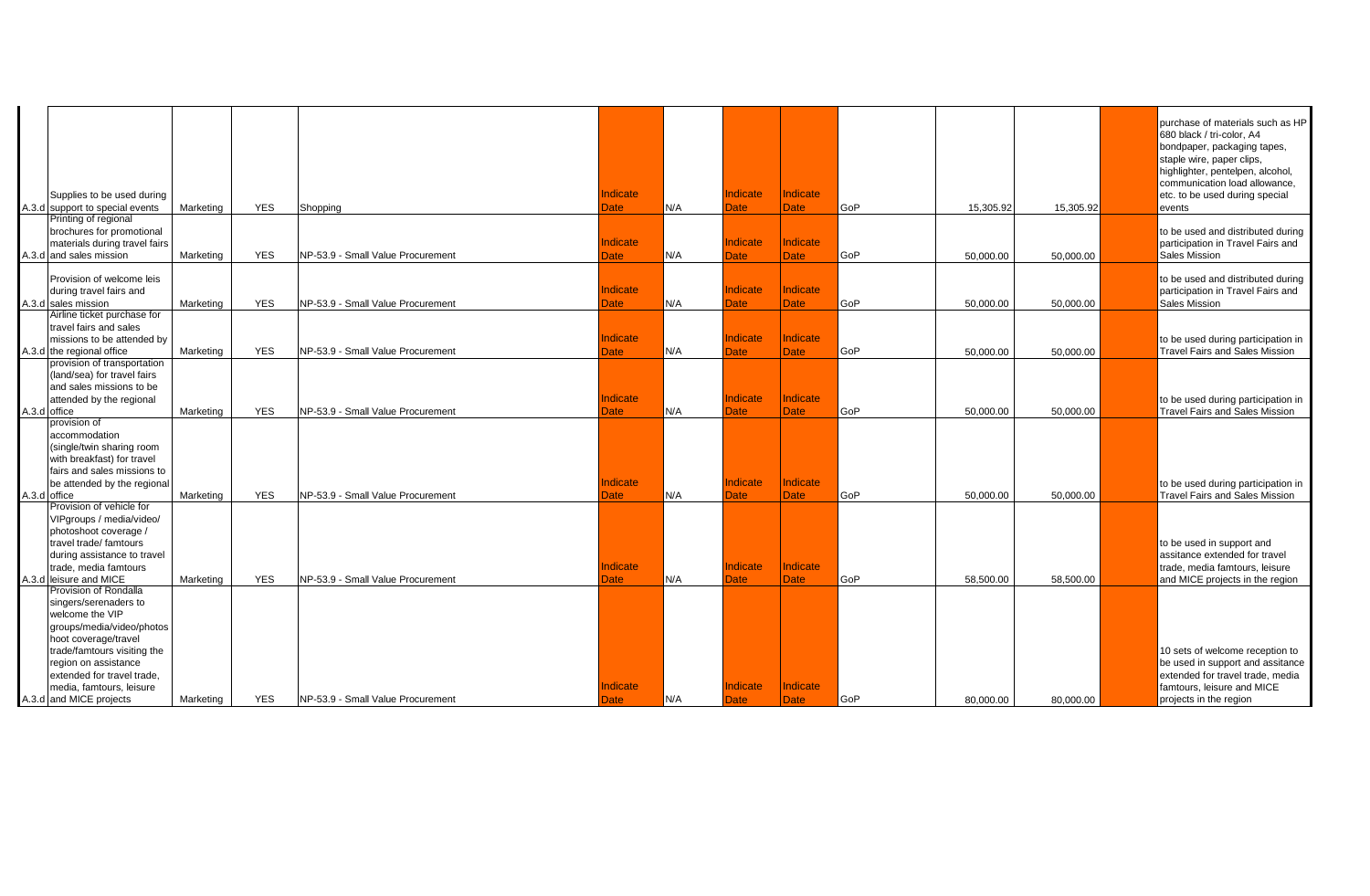| Provision of sinulog                                   |              |            |                                           |                 |     |                         |                         |     |            |            |                                                                  |
|--------------------------------------------------------|--------------|------------|-------------------------------------------|-----------------|-----|-------------------------|-------------------------|-----|------------|------------|------------------------------------------------------------------|
| dancers to welcome the                                 |              |            |                                           |                 |     |                         |                         |     |            |            |                                                                  |
| <b>VIP</b>                                             |              |            |                                           |                 |     |                         |                         |     |            |            |                                                                  |
| groups/media/video/photos<br>hoot coverage/travel      |              |            |                                           |                 |     |                         |                         |     |            |            |                                                                  |
| trade/famtours visiting the                            |              |            |                                           |                 |     |                         |                         |     |            |            | 1 set of welcome reception to be                                 |
| region on assistance                                   |              |            |                                           |                 |     |                         |                         |     |            |            | used in support and assitance                                    |
| extended for travel trade,                             |              |            |                                           |                 |     |                         |                         |     |            |            | extended for travel trade, media                                 |
| media, famtours, leisure                               |              |            |                                           | Indicate        |     | Indicate                | Indicate                |     |            |            | famtours, leisure and MICE                                       |
| A.3.d and MICE projects                                | Marketing    | <b>YES</b> | NP-53.9 - Small Value Procurement         | Date            | N/A | Date                    | <b>Date</b>             | GoP | 45.000.00  | 45,000.00  | projects in the region                                           |
| Printing of regional                                   |              |            |                                           |                 |     |                         |                         |     |            |            |                                                                  |
| brochures for guests on                                |              |            |                                           |                 |     |                         |                         |     |            |            |                                                                  |
| assistance extended for                                |              |            |                                           |                 |     |                         |                         |     |            |            | to be used and distributed for                                   |
| travel trade, media,<br>famtours, leisure and MICE     |              |            |                                           | <b>Indicate</b> |     | <b>Indicate</b>         | <b>Indicate</b>         |     |            |            | assitance extended for travel<br>trade, media famtours, leisure  |
| A.3.d projects                                         | Marketing    | <b>YES</b> | NP-53.9 - Small Value Procurement         | <b>Date</b>     | N/A | Date                    | Date                    | GoP | 22,500.00  | 22,500.00  | and MICE projects in the region                                  |
| Provision of welcome leis                              |              |            |                                           |                 |     |                         |                         |     |            |            |                                                                  |
| for VIPs and guests for                                |              |            |                                           |                 |     |                         |                         |     |            |            | to be used and distributed for                                   |
| travel trade, media,                                   |              |            |                                           |                 |     |                         |                         |     |            |            | assitance extended for travel                                    |
| famtours, leisure and MICE                             |              |            |                                           | <b>Indicate</b> |     | <b>Indicate</b>         | Indicate                |     |            |            | trade, media famtours, leisure                                   |
| A.3.d projects                                         | Marketing    | <b>YES</b> | NP-53.9 - Small Value Procurement         | Date            | N/A | Date                    | <b>Date</b>             | GoP | 112.500.00 | 112,500.00 | and MICE projects in the region                                  |
| Provision of giveaways for                             |              |            |                                           |                 |     |                         |                         |     |            |            | to be used and distributed for                                   |
| VIPs and guests for travel                             |              |            |                                           |                 |     |                         |                         |     |            |            | assitance extended for travel                                    |
| trade, media, famtours,                                |              |            |                                           | <b>Indicate</b> |     | Indicate                | Indicate                |     |            |            | trade, media famtours, leisure                                   |
| A.3.d leisure and MICE projects                        | Marketing    | <b>YES</b> | NP-53.9 - Small Value Procurement         | Date            | N/A | <b>Date</b>             | <b>Date</b>             | GoP | 52,500.00  | 52,500.00  | and MICE projects in the region                                  |
| Provision of meals:                                    |              |            |                                           |                 |     |                         |                         |     |            |            |                                                                  |
| Lunch/Dinner or AM/PM                                  |              |            |                                           |                 |     |                         |                         |     |            |            |                                                                  |
| snacks for assistance                                  |              |            |                                           |                 |     |                         |                         |     |            |            | to be consumed during assitance                                  |
| extended for travel trade,                             |              |            |                                           |                 |     |                         | <b>Indicate</b>         |     |            |            | extended for travel trade, media                                 |
| media, famtours, leisure                               |              | <b>YES</b> | NP-53.9 - Small Value Procurement         | Indicate        | N/A | Indicate<br><b>Date</b> | <b>Date</b>             | GoP |            |            | famtours, leisure and MICE                                       |
| A.3.d and MICE projects                                | Marketing    |            |                                           | <b>Date</b>     |     |                         |                         |     | 56,500.00  | 56,500.00  | projects in the region                                           |
|                                                        |              |            |                                           |                 |     |                         |                         |     |            |            | purchase of materials such as HP                                 |
|                                                        |              |            |                                           |                 |     |                         |                         |     |            |            | 680 black / tri-color, A4                                        |
|                                                        |              |            |                                           |                 |     |                         |                         |     |            |            | bondpaper, alcohol, face masks,                                  |
| Supplies to be used during                             |              |            |                                           |                 |     |                         |                         |     |            |            | expandable folder,                                               |
| the preparation in relation                            |              |            |                                           |                 |     |                         |                         |     |            |            | communication load allowance.                                    |
| to the assistance extended                             |              |            |                                           |                 |     |                         |                         |     |            |            | etc. to be used in relation to                                   |
| for travel trade, media,<br>famtours, leisure and MICE |              |            |                                           | Indicate        |     | Indicate                | Indicate                |     |            |            | assistance extended for travel<br>trade, media famtours, leisure |
| A.3.d projects                                         | Marketing    | <b>YES</b> | Shopping                                  | <b>Date</b>     | N/A | Date                    | <b>Date</b>             | GoP | 32,500.00  | 32,500.00  | and MICE                                                         |
|                                                        |              |            |                                           |                 |     |                         |                         |     |            |            |                                                                  |
|                                                        |              |            |                                           |                 |     |                         |                         |     |            |            |                                                                  |
|                                                        |              |            |                                           |                 |     |                         |                         |     |            |            | creation of social media ads and                                 |
| Printing and advertising                               |              |            |                                           |                 |     |                         |                         |     |            |            | marketing programme to promote                                   |
| expenses for Domestic                                  |              | <b>YES</b> |                                           | <b>Indicate</b> | N/A | Indicate                | Indicate<br><b>Date</b> |     |            |            | the region's tourist sites and                                   |
| A.3.d Marketing<br>Meals and Function Room             | Marketing    |            | NP-53.9 - Small Value Procurement         | <b>Date</b>     |     | <b>Date</b>             |                         | GoP | 100,000.00 | 100,000.00 | attractions for domestic tourism                                 |
| for the 30 participants                                |              |            |                                           |                 |     |                         |                         |     |            |            |                                                                  |
| (AM/PM Snacks & Lunch)                                 |              |            |                                           |                 |     |                         |                         |     |            |            | Conduct of mobile accreditation at                               |
| for Mobile accreditation in                            | Accreditatio |            |                                           |                 |     | Indicate                | Indicate                |     |            |            | the 1st quarter of the year in the                               |
| A.3.c Cebu and Talisay City                            | n            | <b>YES</b> | NP-53.10 Lease of Real Property and Venue | N/A             | N/A | Date                    | <b>Date</b>             | GoP | 30,000.00  | 30,000.00  | cities of Cebu and Talisay                                       |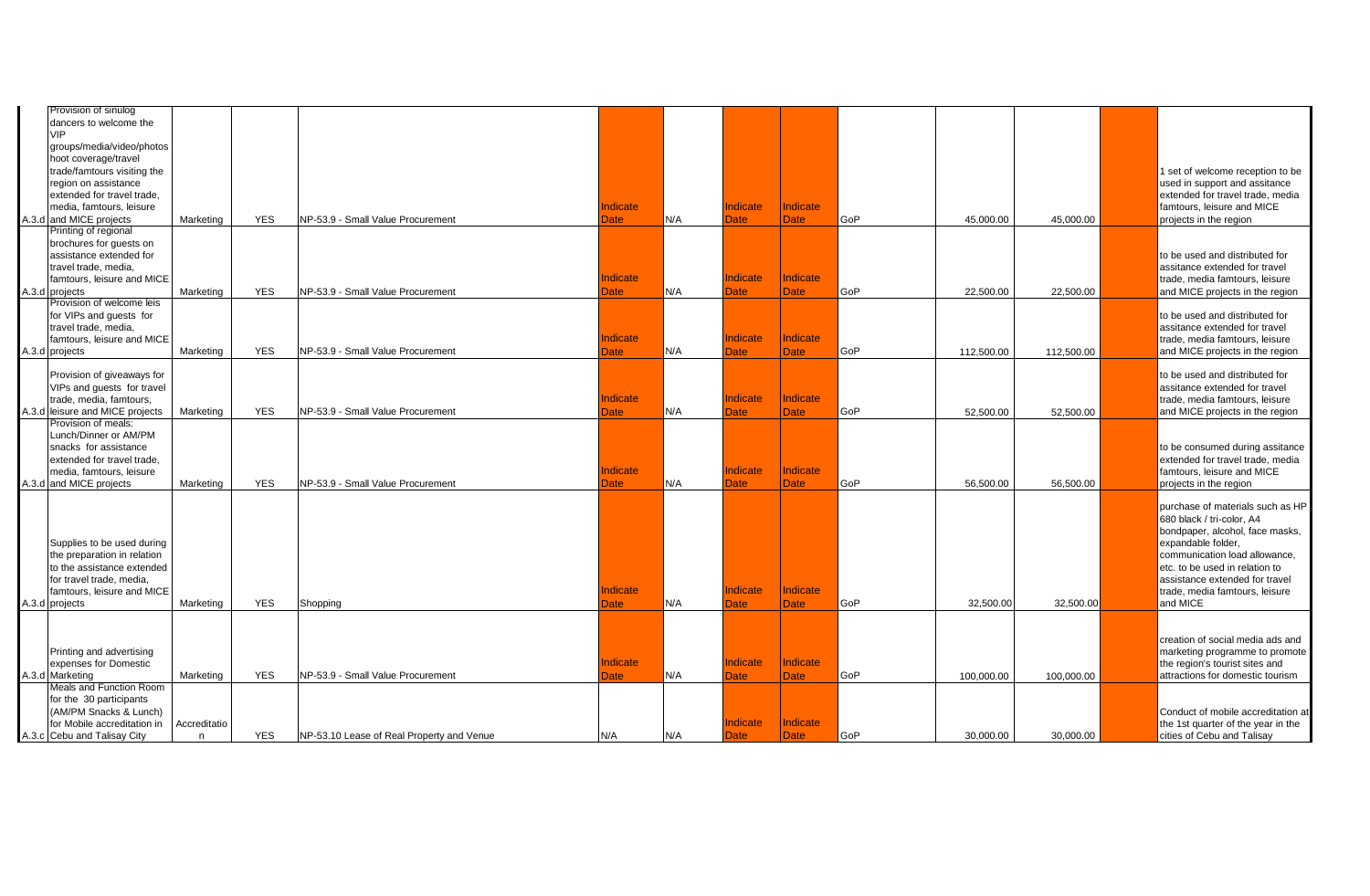|            | Meals and Function Room       |              |            |                                           |                 |     |                 |                 |     |           |           |                                    |
|------------|-------------------------------|--------------|------------|-------------------------------------------|-----------------|-----|-----------------|-----------------|-----|-----------|-----------|------------------------------------|
|            | for the 30 participants       |              |            |                                           |                 |     |                 |                 |     |           |           |                                    |
|            | (AM/PM Snacks & Lunch)        |              |            |                                           |                 |     |                 |                 |     |           |           |                                    |
|            | for Mobile accreditation in   |              |            |                                           |                 |     |                 |                 |     |           |           | Conduct of mobile accreditation at |
|            | Lapu-Lapu and Mandaue         | Accreditatio |            |                                           |                 |     | Indicate        | Indicate        |     |           |           | the 1st quarter of the year in the |
| A.3.c City |                               | n            | <b>YES</b> | NP-53.10 Lease of Real Property and Venue | N/A             | N/A | <b>Date</b>     | Date            | GoP | 30,000.00 | 30,000.00 | cities of Mandaue and Lapu-Lapu    |
|            | Meals and Function Room       |              |            |                                           |                 |     |                 |                 |     |           |           |                                    |
|            | for the 30 participants       |              |            |                                           |                 |     |                 |                 |     |           |           |                                    |
|            | (AM/PM Snacks & Lunch)        |              |            |                                           |                 |     |                 |                 |     |           |           | Conduct of mobile accreditation at |
|            | for Mobile accreditation in   | Accreditatio |            |                                           |                 |     | <b>Indicate</b> | Indicate        |     |           |           | the 1st quarter of the year in the |
|            | A.3.c Bantayan Island, Cebu   | n            | <b>YES</b> | NP-53.10 Lease of Real Property and Venue | N/A             | N/A | <b>Date</b>     | Date            | GoP | 30.000.00 | 30.000.00 | island of Bantayan                 |
|            |                               |              |            |                                           |                 |     |                 |                 |     |           |           |                                    |
|            | Accommodation for 3           |              |            |                                           |                 |     |                 |                 |     |           |           | Conduct of mobile accreditation at |
|            | nights, 2 rooms (Twin         | Accreditatio |            |                                           | <b>Indicate</b> |     | <b>Indicate</b> | Indicate        |     |           |           | the 1st quarter of the year in the |
|            | A.3.c Sharing)                | n            | <b>YES</b> | NP-53.9 - Small Value Procurement         | Date            | N/A | Date            | Date            | GoP | 16.800.00 | 16.800.00 | island of Bantayan                 |
|            |                               |              |            |                                           |                 |     |                 |                 |     |           |           |                                    |
|            |                               |              |            |                                           |                 |     |                 |                 |     |           |           | Conduct of mobile accreditation at |
|            | Boat Fare (Hagnaya -          | Accreditatio |            |                                           | <b>Indicate</b> |     | Indicate        | <b>Indicate</b> |     |           |           | the 1st quarter of the year in the |
|            | A.3.c Bantayan v.v) for 2 pax |              | <b>YES</b> | NP-53.9 - Small Value Procurement         |                 | N/A | <b>Date</b>     | <b>Date</b>     | GoP |           |           | island of Bantayan                 |
|            |                               | $\mathsf{n}$ |            |                                           | Date            |     |                 |                 |     | 900.00    | 900.00    |                                    |
|            |                               |              |            |                                           |                 |     |                 |                 |     |           |           |                                    |
|            |                               |              |            |                                           | Indicate        |     | Indicate        | Indicate        |     |           |           | Conduct of mobile accreditation at |
|            | Vehicle Freight (Hagnaya -    | Accreditatio |            |                                           |                 |     |                 |                 |     |           |           | the 1st quarter of the year in the |
|            | A.3.c Bantayan v.v)           | $\mathsf{n}$ | <b>YES</b> | NP-53.9 - Small Value Procurement         | Date            | N/A | <b>Date</b>     | Date            | GoP | 4.000.00  | 4,000.00  | island of Bantayan                 |
|            |                               |              |            |                                           |                 |     |                 |                 |     |           |           |                                    |
|            |                               |              |            |                                           |                 |     |                 |                 |     |           |           | Conduct of mobile accreditation at |
|            |                               | Accreditatio |            |                                           | Indicate        |     | <b>Indicate</b> | Indicate        |     |           |           | the 1st quarter of the year in the |
|            | A.3.c Gasoline                | $\mathsf{n}$ | <b>YES</b> | NP-53.9 - Small Value Procurement         | Date            | N/A | <b>Date</b>     | Date            | GoP | 2,500.00  | 2,500.00  | island of Bantayan                 |
|            | Meals and Function Room       |              |            |                                           |                 |     |                 |                 |     |           |           |                                    |
|            | for the 30 participants       |              |            |                                           |                 |     |                 |                 |     |           |           |                                    |
|            | (AM/PM Snacks & Lunch)        |              |            |                                           |                 |     |                 |                 |     |           |           | Conduct of mobile accreditation at |
|            | for Mobile accreditation in   |              |            |                                           |                 |     |                 |                 |     |           |           | the 2nd quarter of the year in     |
|            | Daanbantayan, San             | Accreditatio |            |                                           |                 |     | Indicate        | Indicate        |     |           |           | Daanbantayan, San Remigio and      |
|            | A.3.c Remigio and Bogo        | n.           | <b>YES</b> | NP-53.10 Lease of Real Property and Venue | N/A             | N/A | <b>Date</b>     | <b>Date</b>     | GoP | 30.000.00 | 30.000.00 | Bogo                               |
|            | Accommodation for 3           |              |            |                                           |                 |     |                 |                 |     |           |           |                                    |
|            | nights, 2 rooms (Twin         |              |            |                                           |                 |     |                 |                 |     |           |           |                                    |
|            | Sharing) for Mobile           |              |            |                                           |                 |     |                 |                 |     |           |           | Conduct of mobile accreditation at |
|            | accreditation in              |              |            |                                           |                 |     |                 |                 |     |           |           | the 2nd quarter of the year in     |
|            | Daanbantayan, San             | Accreditatio |            |                                           | <b>Indicate</b> |     | Indicate        | Indicate        |     |           |           | Daanbantayan, San Remigio and      |
|            | A.3.c Remigio and Bogo        | n            | <b>YES</b> | NP-53.9 - Small Value Procurement         | Date            | N/A | Date            | <b>Date</b>     | GoP | 16,800.00 | 16,800.00 | Bogo                               |
|            |                               |              |            |                                           |                 |     |                 |                 |     |           |           |                                    |
|            | <b>Gasoline for Mobile</b>    |              |            |                                           |                 |     |                 |                 |     |           |           | Conduct of mobile accreditation at |
|            | accreditation in              |              |            |                                           |                 |     |                 |                 |     |           |           | the 2nd quarter of the year in     |
|            | Daanbantayan, San             | Accreditatio |            |                                           | <b>Indicate</b> |     | <b>Indicate</b> | <b>Indicate</b> |     |           |           | Daanbantayan, San Remigio and      |
|            | A.3.c Remigio and Bogo        | n            | <b>YES</b> | NP-53.9 - Small Value Procurement         | <b>Date</b>     | N/A | <b>Date</b>     | <b>Date</b>     | GoP | 2.000.00  | 2,000.00  | Bogo                               |
|            | Meals and Function Room       |              |            |                                           |                 |     |                 |                 |     |           |           |                                    |
|            | for the 30 participants       |              |            |                                           |                 |     |                 |                 |     |           |           |                                    |
|            | (AM/PM Snacks & Lunch)        |              |            |                                           |                 |     |                 |                 |     |           |           | Conduct of mobile accreditation at |
|            | for Mobile accreditation in   | Accreditatio |            |                                           |                 |     | Indicate        | <b>Indicate</b> |     |           |           | the 2nd quarter of the year in     |
|            | A.3.c Santander, Cebu         | n            | <b>YES</b> | NP-53.10 Lease of Real Property and Venue | N/A             | N/A | <b>Date</b>     | <b>Date</b>     | GoP | 30,000.00 | 30,000.00 | Santander, Cebu                    |
|            | Accommodation for 3           |              |            |                                           |                 |     |                 |                 |     |           |           |                                    |
|            | nights, 2 rooms (Twin         |              |            |                                           |                 |     |                 |                 |     |           |           |                                    |
|            | Sharing) for Mobile           |              |            |                                           |                 |     |                 |                 |     |           |           | Conduct of mobile accreditation at |
|            | accreditation in Santander,   | Accreditatio |            |                                           | Indicate        |     | Indicate        | Indicate        |     |           |           | the 2nd quarter of the year in     |
| A.3.c Cebu |                               | n.           | <b>YES</b> | NP-53.9 - Small Value Procurement         | Date:           | N/A | <b>Date</b>     | <b>Date</b>     | GoP | 16,800.00 | 16,800.00 | Santander, Cebu                    |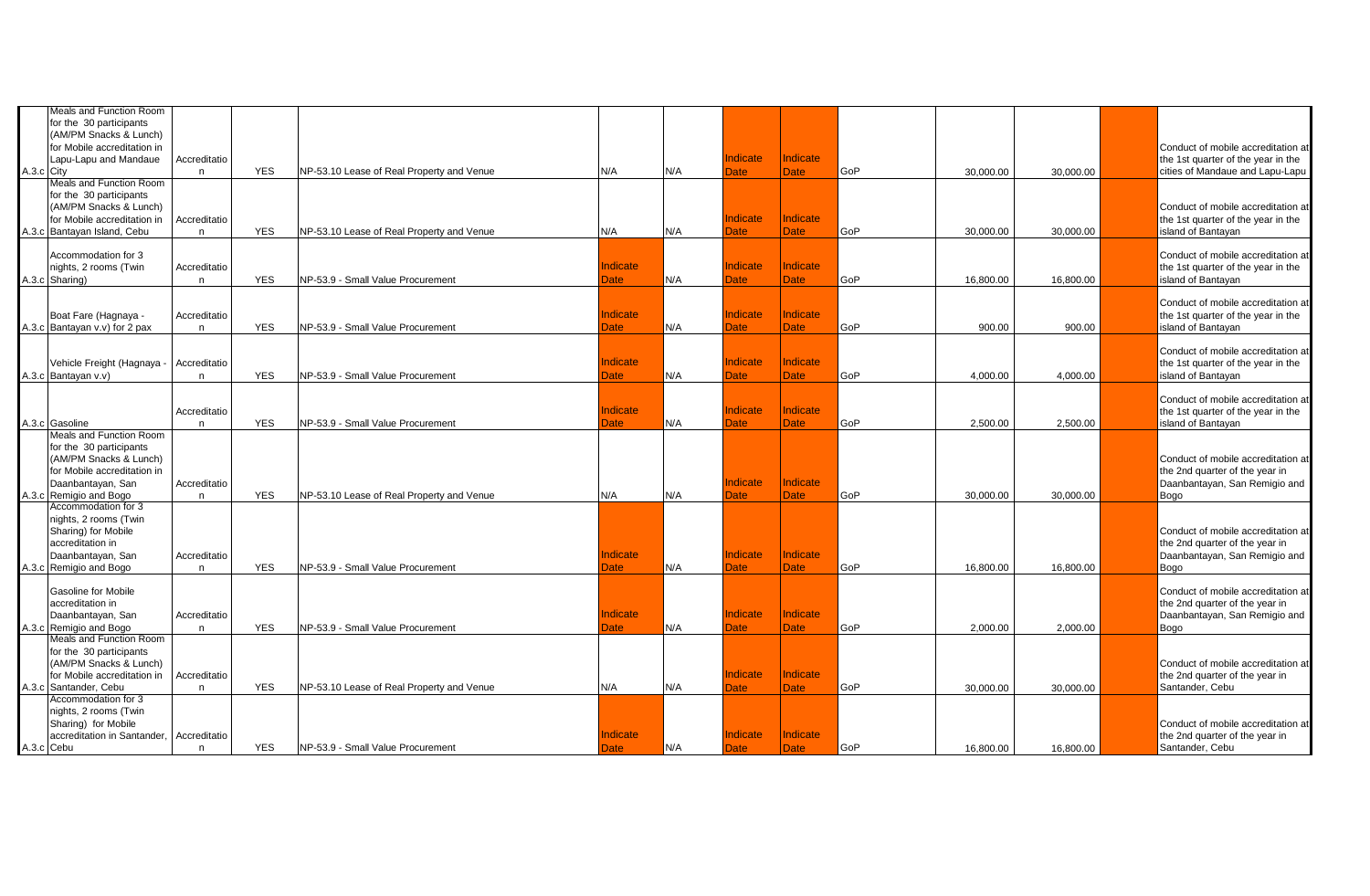| Gasoline for Mobile<br>accreditation in Santander.<br>A.3.c Cebu                                                                                            | Accreditatio<br>n. | <b>YES</b> | NP-53.9 - Small Value Procurement         | Indicate<br>Date | N/A | <b>Indicate</b><br><b>Date</b> | Indicate<br>Date               | GoP | 2,000.00  | 2,000.00  | Conduct of mobile accreditation at<br>the 2nd quarter of the year in<br>Santander, Cebu                        |
|-------------------------------------------------------------------------------------------------------------------------------------------------------------|--------------------|------------|-------------------------------------------|------------------|-----|--------------------------------|--------------------------------|-----|-----------|-----------|----------------------------------------------------------------------------------------------------------------|
| Meals and Function Room<br>for the 30 participants<br>(AM/PM Snacks & Lunch)<br>for Mobile accreditation in<br>A.3.c Oslob, Cebu                            | Accreditatio<br>n  | <b>YES</b> | NP-53.10 Lease of Real Property and Venue | N/A              | N/A | <b>Indicate</b><br><b>Date</b> | <b>Indicate</b><br><b>Date</b> | GoP | 30,000.00 | 30,000.00 | Conduct of mobile accreditation at<br>the 2nd quarter of the year in<br>Oslob, Cebu                            |
| Accommodation for 3<br>nights, 2 rooms (Twin<br>Sharing) for Mobile<br>accreditation in Oslob,<br>A.3.c Cebu                                                | Accreditatio<br>n. | <b>YES</b> | NP-53.9 - Small Value Procurement         | Indicate<br>Date | N/A | Indicate<br><b>Date</b>        | Indicate<br><b>Date</b>        | GoP | 16,800.00 | 16,800.00 | Conduct of mobile accreditation at<br>the 2nd quarter of the year in<br>Oslob, Cebu                            |
| Gasoline for Mobile<br>accreditation in Oslob,<br>A.3.c Cebu                                                                                                | Accreditatio<br>n  | <b>YES</b> | NP-53.9 - Small Value Procurement         | Indicate<br>Date | N/A | Indicate<br><b>Date</b>        | Indicate<br><b>Date</b>        | GoP | 2,000.00  | 2,000.00  | Conduct of mobile accreditation at<br>the 2nd quarter of the year in<br>Oslob, Cebu                            |
| Meals and Function Room<br>for the 30 participants<br>(AM/PM Snacks & Lunch)<br>for Mobile accreditation in<br>Malabuyoc, Badian,<br>A.3.c Aloguinsan       | Accreditatio<br>n  | <b>YES</b> | NP-53.10 Lease of Real Property and Venue | N/A              | N/A | Indicate<br><b>Date</b>        | Indicate<br><b>Date</b>        | GoP | 30.000.00 | 30.000.00 | Conduct of mobile accreditation at<br>the 2nd quarter of the year in<br>Malabuyoc, Badian, Aloquinsan          |
| Accommodation for 3<br>nights, 2 rooms (Twin<br>Sharing) for Mobile<br>accreditation in Malabuyoc, Accreditatio<br>A.3.c Badian, Aloguinsan                 | n.                 | <b>YES</b> | NP-53.9 - Small Value Procurement         | Indicate<br>Date | N/A | Indicate<br>Date               | <b>Indicate</b><br>Date        | GoP | 16.800.00 | 16.800.00 | Conduct of mobile accreditation at<br>the 2nd quarter of the year in<br>Malabuyoc, Badian, Aloquinsan          |
| Gasoline for Mobile<br>accreditation in Malabuyoc, Accreditatio<br>A.3.c Badian, Aloguinsan                                                                 | n.                 | <b>YES</b> | NP-53.9 - Small Value Procurement         | Indicate<br>Date | N/A | <b>Indicate</b><br><b>Date</b> | Indicate<br><b>Date</b>        | GoP | 2,000.00  | 2,000.00  | Conduct of mobile accreditation at<br>the 2nd quarter of the year in<br>Malabuyoc, Badian, Aloguinsan          |
| Meals and Function Room<br>for the 30 participants<br>(AM/PM Snacks & Lunch)<br>for Mobile accreditation in<br>Boljoon, Alcoy, Dalaguete<br>A.3.c and Argao | Accreditatio<br>n. | <b>YES</b> | NP-53.10 Lease of Real Property and Venue | N/A              | N/A | Indicate<br><b>Date</b>        | Indicate<br><b>Date</b>        | GoP | 30,000.00 | 30,000.00 | Conduct of mobile accreditation at<br>the 2nd quarter of the year in<br>Boljoon, Alcoy, Dalaguete and<br>Argao |
| Accommodation for 3<br>nights, 2 rooms (Twin<br>Sharing) for Mobile<br>accreditation in Boljoon,<br>Alcoy, Dalaguete and<br>A.3.c Argao                     | Accreditatio<br>n  | <b>YES</b> | NP-53.9 - Small Value Procurement         | Indicate<br>Date | N/A | <b>Indicate</b><br>Date        | Indicate<br><b>Date</b>        | GoP | 16.800.00 | 16.800.00 | Conduct of mobile accreditation at<br>the 2nd quarter of the year in<br>Boljoon, Alcoy, Dalaguete and<br>Argao |
| Gasoline for Mobile<br>accreditation in Boljoon,<br>Alcoy, Dalaguete and<br>A.3.c Argao                                                                     | Accreditatio<br>n. | <b>YES</b> | NP-53.9 - Small Value Procurement         | Indicate<br>Date | N/A | <b>Indicate</b><br><b>Date</b> | Indicate<br><b>Date</b>        | GoP | 2,000.00  | 2,000.00  | Conduct of mobile accreditation at<br>the 2nd quarter of the year in<br>Boljoon, Alcoy, Dalaguete and<br>Argao |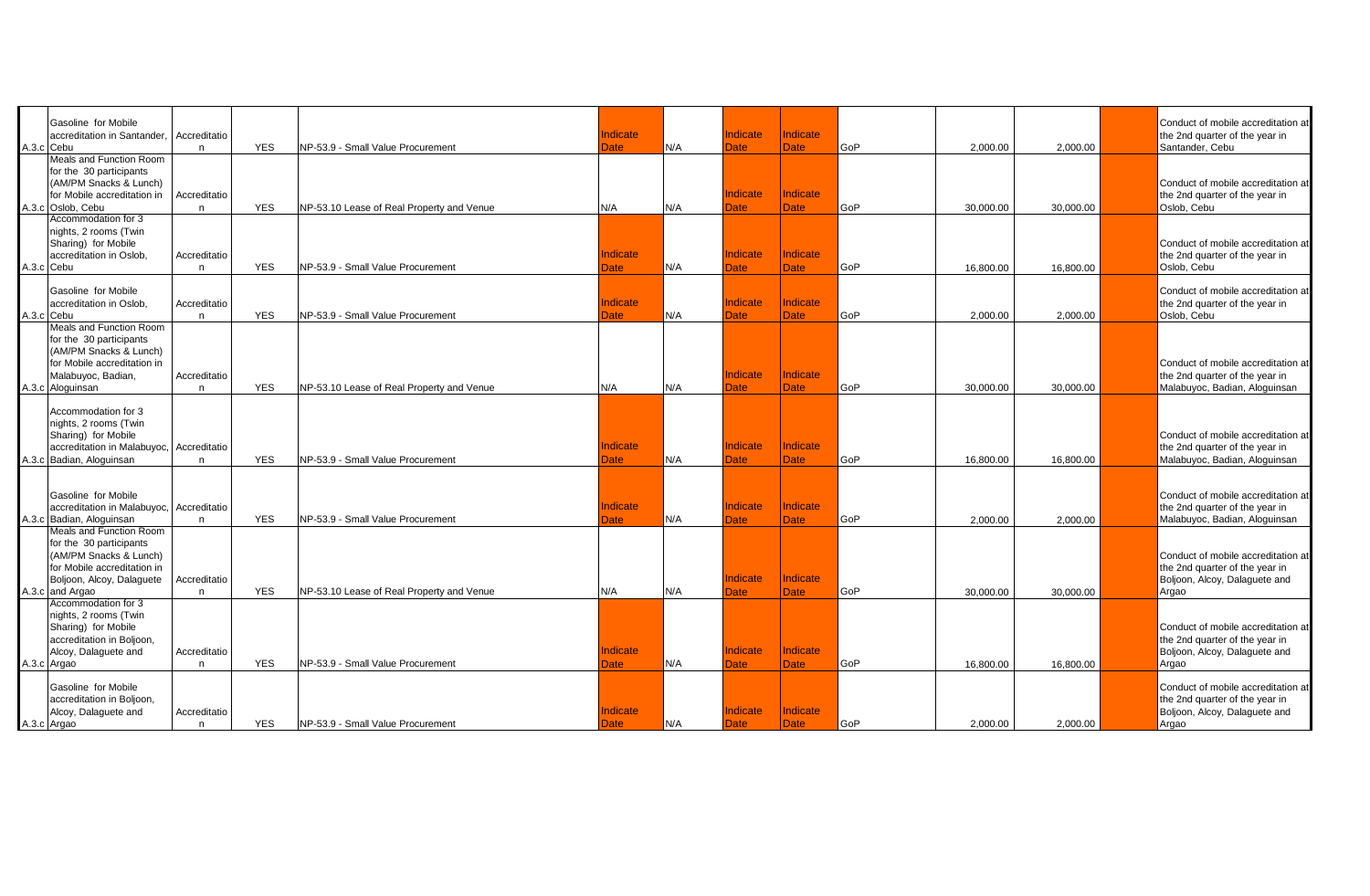| Meals and Function Room       |              |            |                                           |                 |     |                 |                 |     |           |           |                                    |
|-------------------------------|--------------|------------|-------------------------------------------|-----------------|-----|-----------------|-----------------|-----|-----------|-----------|------------------------------------|
| for the 30 participants       |              |            |                                           |                 |     |                 |                 |     |           |           |                                    |
| (AM/PM Snacks & Lunch)        |              |            |                                           |                 |     |                 |                 |     |           |           | Conduct of mobile accreditation at |
| for Mobile Accreditation in   |              |            |                                           |                 |     |                 |                 |     |           |           | the 3rd quarter of the year in     |
| <b>Bohol Province wide</b>    | Accreditatio |            |                                           |                 |     | Indicate        | Indicate        |     |           |           | Bohol Province wide (Tagbilaran    |
| A.3.c (Tagbilaran City)       | n            | <b>YES</b> | NP-53.10 Lease of Real Property and Venue | N/A             | N/A | <b>Date</b>     | Date            | GoP | 30.000.00 | 30.000.00 | City)                              |
| Accommodation for 3           |              |            |                                           |                 |     |                 |                 |     |           |           |                                    |
| nights, 2 rooms (Twin         |              |            |                                           |                 |     |                 |                 |     |           |           |                                    |
| Sharing) for Mobile           |              |            |                                           |                 |     |                 |                 |     |           |           | Conduct of mobile accreditation at |
|                               |              |            |                                           |                 |     |                 |                 |     |           |           |                                    |
| accreditation in Bohol        |              |            |                                           |                 |     |                 |                 |     |           |           | the 3rd quarter of the year in     |
| Province wide (Tagbilaran     | Accreditatio |            |                                           | <b>Indicate</b> |     | <b>Indicate</b> | Indicate        |     |           |           | Bohol Province wide (Tagbilaran    |
| A.3.c City)                   | n            | <b>YES</b> | NP-53.9 - Small Value Procurement         | <b>Date</b>     | N/A | <b>Date</b>     | <b>Date</b>     | GoP | 16,800.00 | 16,800.00 | City)                              |
| Boat Fare: Fastcraft tourist  |              |            |                                           |                 |     |                 |                 |     |           |           |                                    |
| accommodation (Cebu-          |              |            |                                           |                 |     |                 |                 |     |           |           |                                    |
| Bohol v.v) for 2 pax for      |              |            |                                           |                 |     |                 |                 |     |           |           | Conduct of mobile accreditation at |
| Mobile accreditation in       |              |            |                                           |                 |     |                 |                 |     |           |           | the 3rd quarter of the year in     |
| <b>Bohol Province wide</b>    | Accreditatio |            |                                           | Indicate        |     | Indicate        | <b>Indicate</b> |     |           |           | Bohol Province wide (Tagbilaran    |
| A.3.c (Tagbilaran City)       | n            | <b>YES</b> | NP-53.9 - Small Value Procurement         | <b>Date</b>     | N/A | <b>Date</b>     | <b>Date</b>     | GoP | 2,200.00  | 2,200.00  | City)                              |
| Transportation                |              |            |                                           |                 |     |                 |                 |     |           |           |                                    |
| (airconditioned van/car       |              |            |                                           |                 |     |                 |                 |     |           |           |                                    |
| with fuel and driver          |              |            |                                           |                 |     |                 |                 |     |           |           |                                    |
| included already in relation  |              |            |                                           |                 |     |                 |                 |     |           |           |                                    |
| to the conduct of the         |              |            |                                           |                 |     |                 |                 |     |           |           | Conduct of mobile accreditation at |
| Mobile accreditation in       |              |            |                                           |                 |     |                 |                 |     |           |           | the 3rd quarter of the year in     |
| <b>Bohol Province wide</b>    | Accreditatio |            |                                           | Indicate        |     | <b>Indicate</b> | Indicate        |     |           |           | Bohol Province wide (Tagbilaran    |
| A.3.c (Tagbilaran City)       |              | <b>YES</b> | NP-53.9 - Small Value Procurement         | Date            | N/A | Date            | <b>Date</b>     | GoP | 17,500.00 | 17,500.00 | City)                              |
| Meals and Function Room       | n.           |            |                                           |                 |     |                 |                 |     |           |           |                                    |
|                               |              |            |                                           |                 |     |                 |                 |     |           |           | Conduct of mobile accreditation at |
| for the 30 participants       |              |            |                                           |                 |     |                 |                 |     |           |           |                                    |
| (AM/PM Snacks & Lunch)        |              |            |                                           |                 |     | Indicate        | Indicate        |     |           |           | the 3rd quarter of the year in the |
| for Mobile Accreditation in   | Accreditatio |            |                                           |                 |     |                 |                 |     |           |           | municipalities of Panglao and      |
| A.3.c Panglao and Dauis       | n            | <b>YES</b> | NP-53.10 Lease of Real Property and Venue | N/A             | N/A | Date            | <b>Date</b>     | GoP | 30.000.00 | 30.000.00 | Dauis                              |
| Accommodation for 3           |              |            |                                           |                 |     |                 |                 |     |           |           |                                    |
| nights, 2 rooms (Twin         |              |            |                                           |                 |     |                 |                 |     |           |           | Conduct of mobile accreditation at |
| Sharing) for Mobile           |              |            |                                           |                 |     |                 |                 |     |           |           | the 3rd quarter of the year in the |
| accreditation in Panglao      | Accreditatio |            |                                           | <b>Indicate</b> |     | Indicate        | <b>Indicate</b> |     |           |           | municipalities of Panglao and      |
| A.3.c and Dauis               | n            | <b>YES</b> | NP-53.9 - Small Value Procurement         | Date            | N/A | Date            | <b>Date</b>     | GoP | 16,800.00 | 16,800.00 | Dauis                              |
| Boat Fare: Fastcraft tourist  |              |            |                                           |                 |     |                 |                 |     |           |           |                                    |
| accommodation (Cebu-          |              |            |                                           |                 |     |                 |                 |     |           |           | Conduct of mobile accreditation at |
| Bohol v.v) for 2 pax for      |              |            |                                           |                 |     |                 |                 |     |           |           | the 3rd quarter of the year in the |
| Mobile accreditation in       | Accreditatio |            |                                           | <b>Indicate</b> |     | Indicate        | <b>Indicate</b> |     |           |           | municipalities of Panglao and      |
| A.3.c Panglao and Dauis       | n.           | <b>YES</b> | NP-53.9 - Small Value Procurement         | Date            | N/A | <b>Date</b>     | <b>Date</b>     | GoP | 2.200.00  | 2,200.00  | Dauis                              |
| Transportation use for 5      |              |            |                                           |                 |     |                 |                 |     |           |           |                                    |
| days (airconditioned          |              |            |                                           |                 |     |                 |                 |     |           |           |                                    |
| van/car with fuel and driver  |              |            |                                           |                 |     |                 |                 |     |           |           |                                    |
| included already) in relation |              |            |                                           |                 |     |                 |                 |     |           |           | Conduct of mobile accreditation at |
| to the conduct of the         |              |            |                                           |                 |     |                 |                 |     |           |           | the 3rd quarter of the year in the |
| Mobile accreditation in       | Accreditatio |            |                                           | Indicate        |     | Indicate        | Indicate        |     |           |           | municipalities of Panglao and      |
| A.3.c Panglao and Dauis       | n            | <b>YES</b> | NP-53.9 - Small Value Procurement         | Date            | N/A | Date            | Date            | GoP | 17,500.00 | 17,500.00 | Dauis                              |
| Meals and Function Room       |              |            |                                           |                 |     |                 |                 |     |           |           |                                    |
| for the 30 participants       |              |            |                                           |                 |     |                 |                 |     |           |           |                                    |
| (AM/PM Snacks & Lunch)        |              |            |                                           |                 |     |                 |                 |     |           |           | Conduct of mobile accreditation at |
| for Mobile Accreditation in   |              |            |                                           |                 |     | Indicate        | Indicate        |     |           |           |                                    |
|                               | Accreditatio |            |                                           |                 |     |                 |                 |     |           |           | the 3rd quarter of the year in     |
| A.3.c Negros Oriental         | n.           | <b>YES</b> | NP-53.10 Lease of Real Property and Venue | N/A             | N/A | <b>Date</b>     | <b>Date</b>     | GoP | 30,000.00 | 30,000.00 | Negros Oriental                    |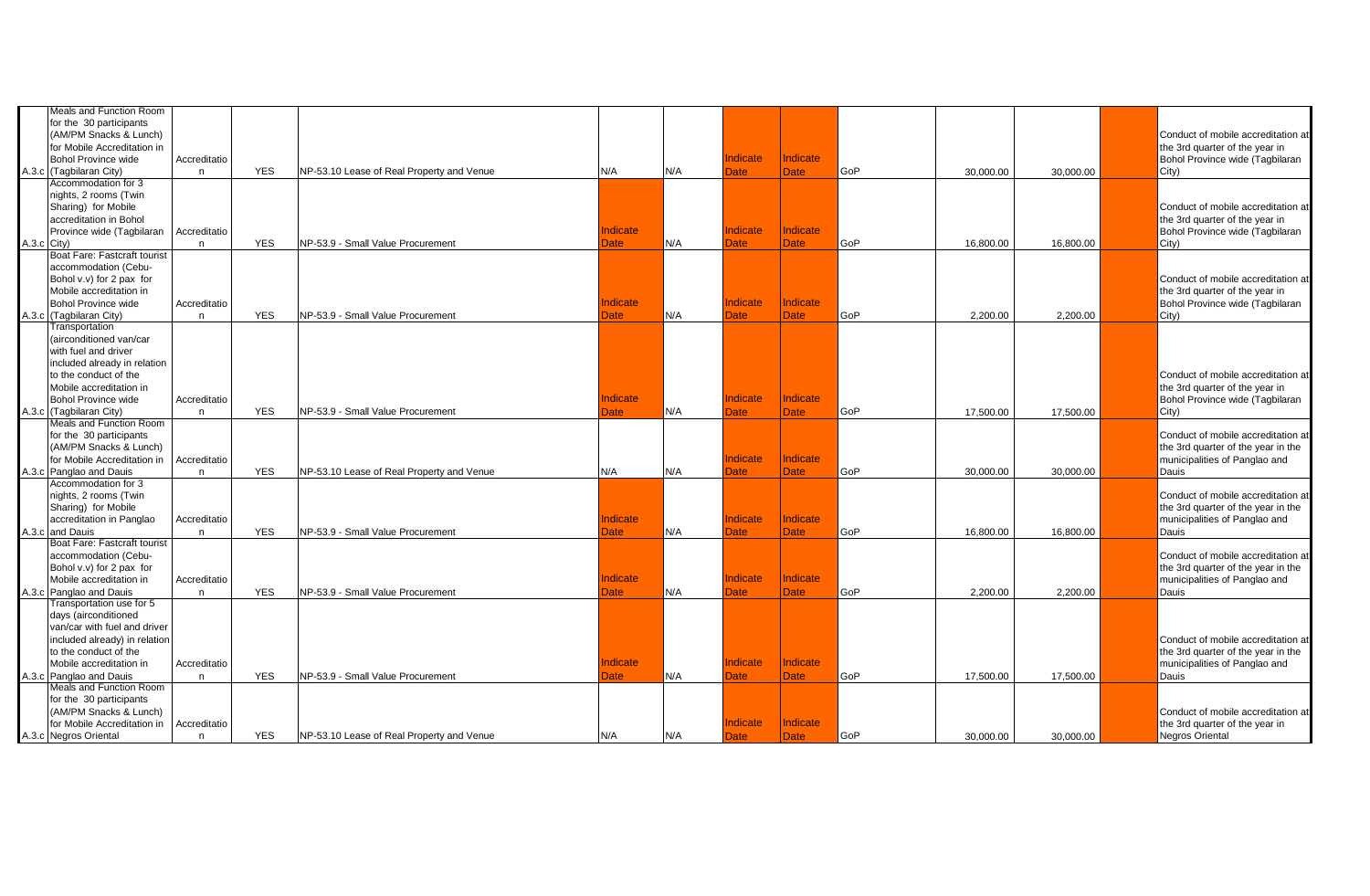| Accommodation for 3            |              |            |                                           |                 |     |                 |                 |     |           |           |                                    |
|--------------------------------|--------------|------------|-------------------------------------------|-----------------|-----|-----------------|-----------------|-----|-----------|-----------|------------------------------------|
| nights, 2 rooms (Twin          |              |            |                                           |                 |     |                 |                 |     |           |           |                                    |
| Sharing) for Mobile            |              |            |                                           |                 |     |                 |                 |     |           |           | Conduct of mobile accreditation at |
| accreditation in in Negros     | Accreditatio |            |                                           | Indicate        |     | Indicate        | <b>Indicate</b> |     |           |           | the 3rd quarter of the year in     |
| A.3.c Oriental                 | n            | <b>YES</b> | NP-53.9 - Small Value Procurement         | Date            | N/A | <b>Date</b>     | <b>Date</b>     | GoP | 16,800.00 | 16,800.00 | Negros Oriental                    |
| Boat Fare (Santander -         |              |            |                                           |                 |     |                 |                 |     |           |           |                                    |
| Dumaguete v.v) for 2 pax       |              |            |                                           |                 |     |                 |                 |     |           |           | Conduct of mobile accreditation at |
| for Mobile accreditation in    | Accreditatio |            |                                           | Indicate        |     | <b>Indicate</b> | Indicate        |     |           |           | the 3rd quarter of the year in     |
| A.3.c in Negros Oriental       | n            | <b>YES</b> | NP-53.9 - Small Value Procurement         | <b>Date</b>     | N/A | <b>Date</b>     | <b>Date</b>     | GoP | 500.00    | 500.00    | <b>Negros Oriental</b>             |
| Transportation use for 5       |              |            |                                           |                 |     |                 |                 |     |           |           |                                    |
| days (airconditioned           |              |            |                                           |                 |     |                 |                 |     |           |           |                                    |
| van/car with fuel and driver   |              |            |                                           |                 |     |                 |                 |     |           |           |                                    |
| included already) in relation  |              |            |                                           |                 |     |                 |                 |     |           |           |                                    |
| to the conduct of the          |              |            |                                           |                 |     |                 |                 |     |           |           | Conduct of mobile accreditation at |
| Mobile accreditation in        | Accreditatio |            |                                           | Indicate        |     | Indicate        | <b>Indicate</b> |     |           |           | the 3rd quarter of the year in     |
| A.3.c Negros Oriental          | n            | <b>YES</b> | NP-53.9 - Small Value Procurement         | <b>Date</b>     | N/A | <b>Date</b>     | <b>Date</b>     | GoP | 15.000.00 | 15,000.00 | <b>Negros Oriental</b>             |
| Meals and Function Room        |              |            |                                           |                 |     |                 |                 |     |           |           |                                    |
| for the 30 participants        |              |            |                                           |                 |     |                 |                 |     |           |           |                                    |
| (AM/PM Snacks & Lunch)         |              |            |                                           |                 |     |                 |                 |     |           |           | Conduct of mobile accreditation at |
| for Mobile Accreditation in    | Accreditatio |            |                                           |                 |     | Indicate        | Indicate        |     |           |           | the 3rd quarter of the year in     |
| A.3.c Siquijor Province - wide | n            | <b>YES</b> | NP-53.10 Lease of Real Property and Venue | N/A             | N/A | <b>Date</b>     | <b>Date</b>     | GoP | 30.000.00 | 30,000.00 | Siquijor Province - wide           |
| Accommodation for 3            |              |            |                                           |                 |     |                 |                 |     |           |           |                                    |
| nights, 2 rooms (Twin          |              |            |                                           |                 |     |                 |                 |     |           |           |                                    |
| Sharing) for Mobile            |              |            |                                           |                 |     |                 |                 |     |           |           | Conduct of mobile accreditation at |
| accreditation in Siguijor      | Accreditatio |            |                                           | Indicate        |     | <b>Indicate</b> | <b>Indicate</b> |     |           |           | the 3rd quarter of the year in     |
| A.3.c Province - wide          |              | <b>YES</b> | NP-53.9 - Small Value Procurement         |                 | N/A | Date            | <b>Date</b>     | GoP | 16,800.00 | 16,800.00 | Siquijor Province - wide           |
| Boat Fare (Santander -         | n            |            |                                           | Date            |     |                 |                 |     |           |           |                                    |
|                                |              |            |                                           |                 |     |                 |                 |     |           |           |                                    |
| Dumaguete v.v) for 2 pax       |              |            |                                           | Indicate        |     | Indicate        | Indicate        |     |           |           | Conduct of mobile accreditation at |
| for Mobile accreditation in    | Accreditatio |            |                                           |                 |     |                 |                 |     |           |           | the 3rd quarter of the year in     |
| A.3.c Siquijor Province - wide | n            | <b>YES</b> | NP-53.9 - Small Value Procurement         | Date            | N/A | <b>Date</b>     | <b>Date</b>     | GoP | 1.000.00  | 1,000.00  | Siquijor Province - wide           |
| Transportation use for 5       |              |            |                                           |                 |     |                 |                 |     |           |           |                                    |
| days (airconditioned           |              |            |                                           |                 |     |                 |                 |     |           |           |                                    |
| van/car with fuel and driver   |              |            |                                           |                 |     |                 |                 |     |           |           |                                    |
| included already) in relation  |              |            |                                           |                 |     |                 |                 |     |           |           |                                    |
| to the conduct of the          |              |            |                                           |                 |     |                 |                 |     |           |           | Conduct of mobile accreditation at |
| Mobile accreditation in        | Accreditatio |            |                                           | <b>Indicate</b> |     | Indicate        | <b>Indicate</b> |     |           |           | the 3rd quarter of the year in     |
| A.3.c Siquijor Province - wide | n            | <b>YES</b> | NP-53.9 - Small Value Procurement         | <b>Date</b>     | N/A | <b>Date</b>     | <b>Date</b>     | GoP | 15,000.00 | 15,000.00 | Siquijor Province - wide           |
| Transportation use for 4       |              |            |                                           |                 |     |                 |                 |     |           |           |                                    |
| days (airconditioned           |              |            |                                           |                 |     |                 |                 |     |           |           |                                    |
| van/car with fuel and driver   |              |            |                                           |                 |     |                 |                 |     |           |           |                                    |
| included already) in relation  |              |            |                                           |                 |     |                 |                 |     |           |           |                                    |
| to the conduct of one-stop-    |              |            |                                           |                 |     |                 |                 |     |           |           |                                    |
| shop process of                |              |            |                                           |                 |     |                 |                 |     |           |           | Conduct of mobile accreditation at |
| documents for motorized        | Accreditatio |            |                                           | Indicate        |     | Indicate        | <b>Indicate</b> |     |           |           | the 2nd quarter of the year in     |
| A.3.c banca/s in Cebu          | n            | <b>YES</b> | NP-53.9 - Small Value Procurement         | Date            | N/A | Date            | <b>Date</b>     | GoP | 28,000.00 | 28,000.00 | Cebu                               |
| Meals and Function Room        |              |            |                                           |                 |     |                 |                 |     |           |           |                                    |
| for the 30 participants        |              |            |                                           |                 |     |                 |                 |     |           |           |                                    |
| (AM/PM Snacks & Lunch)         |              |            |                                           |                 |     |                 |                 |     |           |           |                                    |
| for the conduct of one-stop-   |              |            |                                           |                 |     |                 |                 |     |           |           |                                    |
| shop process of                |              |            |                                           |                 |     |                 |                 |     |           |           | Conduct of mobile accreditation at |
| documents for motorized        | Accreditatio |            |                                           |                 |     | Indicate        | <b>Indicate</b> |     |           |           | the 2nd quarter of the year in     |
| A.3.c banca/s in Cebu          | n            | <b>YES</b> | NP-53.10 Lease of Real Property and Venue | N/A             | N/A | <b>Date</b>     | <b>Date</b>     | GoP | 12,000.00 | 12,000.00 | Cebu                               |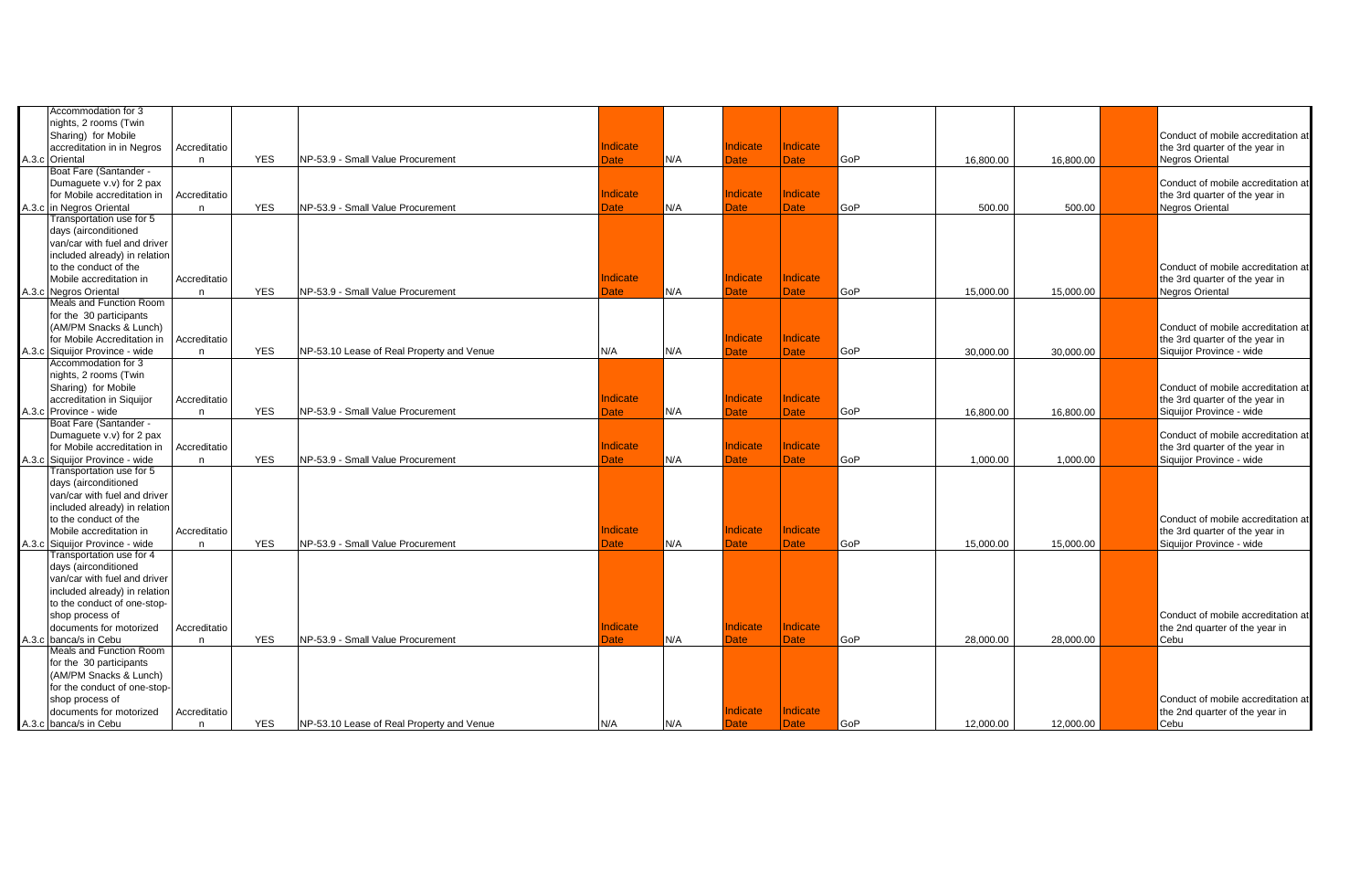| Accommodation for 3<br>nights, 2 rooms (Twin          |              |            |                                           |                 |     |                 |                 |     |           |           |                                                          |
|-------------------------------------------------------|--------------|------------|-------------------------------------------|-----------------|-----|-----------------|-----------------|-----|-----------|-----------|----------------------------------------------------------|
| Sharing) for the conduct of                           |              |            |                                           |                 |     |                 |                 |     |           |           |                                                          |
| one-stop-shop process of                              |              |            |                                           |                 |     |                 |                 |     |           |           | Conduct of mobile accreditation at                       |
| documents for motorized                               | Accreditatio |            |                                           | <b>Indicate</b> |     | <b>Indicate</b> | Indicate        |     |           |           | the 2nd quarter of the year in                           |
| A.3.c banca/s in Cebu                                 | n            | <b>YES</b> | NP-53.9 - Small Value Procurement         | <b>Date</b>     | N/A | <b>Date</b>     | <b>Date</b>     | GoP | 16,800.00 | 16,800.00 | Cebu                                                     |
| Transportation for 4 days                             |              |            |                                           |                 |     |                 |                 |     |           |           |                                                          |
| in Negros Oriental                                    |              |            |                                           |                 |     |                 |                 |     |           |           |                                                          |
| (airconditioned van/car                               |              |            |                                           |                 |     |                 |                 |     |           |           |                                                          |
| with fuel and driver                                  |              |            |                                           |                 |     |                 |                 |     |           |           |                                                          |
| included already) in relation                         |              |            |                                           |                 |     |                 |                 |     |           |           |                                                          |
| to the conduct of one-stop-                           |              |            |                                           |                 |     |                 |                 |     |           |           |                                                          |
| shop process of                                       |              |            |                                           |                 |     |                 |                 |     |           |           | Conduct of mobile accreditation at                       |
| documents for motorized                               | Accreditatio |            |                                           | <b>Indicate</b> |     | <b>Indicate</b> | Indicate        |     |           |           | the 3rd quarter of the year in                           |
| A.3.c banca/s in Negros Oriental                      | n            | <b>YES</b> | NP-53.9 - Small Value Procurement         | Date            | N/A | <b>Date</b>     | <b>Date</b>     | GoP | 30,000.00 | 30,000.00 | <b>Negros Oriental</b>                                   |
| Transportation use for 2                              |              |            |                                           |                 |     |                 |                 |     |           |           |                                                          |
| days in Cebu city - Bato                              |              |            |                                           |                 |     |                 |                 |     |           |           |                                                          |
| (airconditioned van/car<br>with fuel and driver       |              |            |                                           |                 |     |                 |                 |     |           |           |                                                          |
|                                                       |              |            |                                           |                 |     |                 |                 |     |           |           |                                                          |
| included already) in relation                         |              |            |                                           |                 |     |                 |                 |     |           |           |                                                          |
| to the conduct of one-stop-                           |              |            |                                           |                 |     |                 |                 |     |           |           |                                                          |
| shop process of                                       |              |            |                                           | <b>Indicate</b> |     | <b>Indicate</b> | Indicate        |     |           |           | Conduct of mobile accreditation at                       |
| documents for motorized<br>A.3.c banca/s in in Negros | Accreditatio | <b>YES</b> | NP-53.9 - Small Value Procurement         | Date            | N/A | <b>Date</b>     | Date            | GoP | 8.000.00  | 8.000.00  | the 3rd quarter of the year in<br><b>Negros Oriental</b> |
| Meals for the 30                                      | n            |            |                                           |                 |     |                 |                 |     |           |           |                                                          |
| participants                                          |              |            |                                           |                 |     |                 |                 |     |           |           |                                                          |
| (Lunch) for Mobile                                    |              |            |                                           |                 |     |                 |                 |     |           |           |                                                          |
| Accreditation in relation to                          |              |            |                                           |                 |     |                 |                 |     |           |           |                                                          |
| the conduct of one-stop-                              |              |            |                                           |                 |     |                 |                 |     |           |           |                                                          |
| shop process of                                       |              |            |                                           |                 |     |                 |                 |     |           |           | Conduct of mobile accreditation at                       |
| documents for motorized                               | Accreditatio |            |                                           |                 |     | <b>Indicate</b> | Indicate        |     |           |           | the 3rd quarter of the year in                           |
| A.3.c banca/s in Negros Oriental                      | n            | <b>YES</b> | NP-53.10 Lease of Real Property and Venue | N/A             | N/A | <b>Date</b>     | <b>Date</b>     | GoP | 12.000.00 | 12,000.00 | <b>Negros Oriental</b>                                   |
| Accommodation for 3                                   |              |            |                                           |                 |     |                 |                 |     |           |           |                                                          |
| nights, 2 rooms (Twin                                 |              |            |                                           |                 |     |                 |                 |     |           |           |                                                          |
| Sharing) in relation to the                           |              |            |                                           |                 |     |                 |                 |     |           |           |                                                          |
| conduct of one-stop-shop                              |              |            |                                           |                 |     |                 |                 |     |           |           |                                                          |
| process of documents for                              |              |            |                                           |                 |     |                 |                 |     |           |           | Conduct of mobile accreditation at                       |
| motorized banca/s in                                  | Accreditatio |            |                                           | Indicate        |     | Indicate        | Indicate        |     |           |           | the 3rd quarter of the year in                           |
| A.3.c Negros Oriental                                 | n            | <b>YES</b> | NP-53.9 - Small Value Procurement         | Date            | N/A | <b>Date</b>     | <b>Date</b>     | GoP | 16,800.00 | 16,800.00 | <b>Negros Oriental</b>                                   |
|                                                       |              |            |                                           |                 |     |                 |                 |     |           |           |                                                          |
| Boat / ferry transportation                           |              |            |                                           |                 |     |                 |                 |     |           |           |                                                          |
| (Cebu-NegOr v.v) for 2 pax                            |              |            |                                           |                 |     |                 |                 |     |           |           |                                                          |
| in relation to the conduct of                         |              |            |                                           |                 |     |                 |                 |     |           |           |                                                          |
| one-stop-shop process of                              |              |            |                                           |                 |     |                 |                 |     |           |           | Conduct of mobile accreditation at                       |
| documents for motorized                               | Accreditatio |            |                                           | <b>Indicate</b> |     | <b>Indicate</b> | <b>Indicate</b> |     |           |           | the 3rd quarter of the year in                           |
| A.3.c banca/s in Negros Oriental                      | n            | <b>YES</b> | NP-53.9 - Small Value Procurement         | Date            | N/A | <b>Date</b>     | <b>Date</b>     | GoP | 500.00    | 500.00    | <b>Negros Oriental</b>                                   |
| Transportation for 4 days                             |              |            |                                           |                 |     |                 |                 |     |           |           |                                                          |
| in Bohol (airconditioned                              |              |            |                                           |                 |     |                 |                 |     |           |           |                                                          |
| van/car with fuel and driver                          |              |            |                                           |                 |     |                 |                 |     |           |           |                                                          |
| included already) in relation                         |              |            |                                           |                 |     |                 |                 |     |           |           |                                                          |
| to the conduct of one-stop-                           |              |            |                                           |                 |     |                 |                 |     |           |           |                                                          |
| shop process of                                       |              |            |                                           |                 |     |                 |                 |     |           |           | Conduct of mobile accreditation at                       |
| documents for motorized                               | Accreditatio |            |                                           | Indicate        |     | Indicate        | <b>Indicate</b> |     |           |           | the 2nd quarter of the year in                           |
| A.3.c banca/s in Bohol                                | n            | <b>YES</b> | NP-53.9 - Small Value Procurement         | <b>Date</b>     | N/A | <b>Date</b>     | <b>Date</b>     | GoP | 20,000.00 | 20,000.00 | <b>Bohol</b>                                             |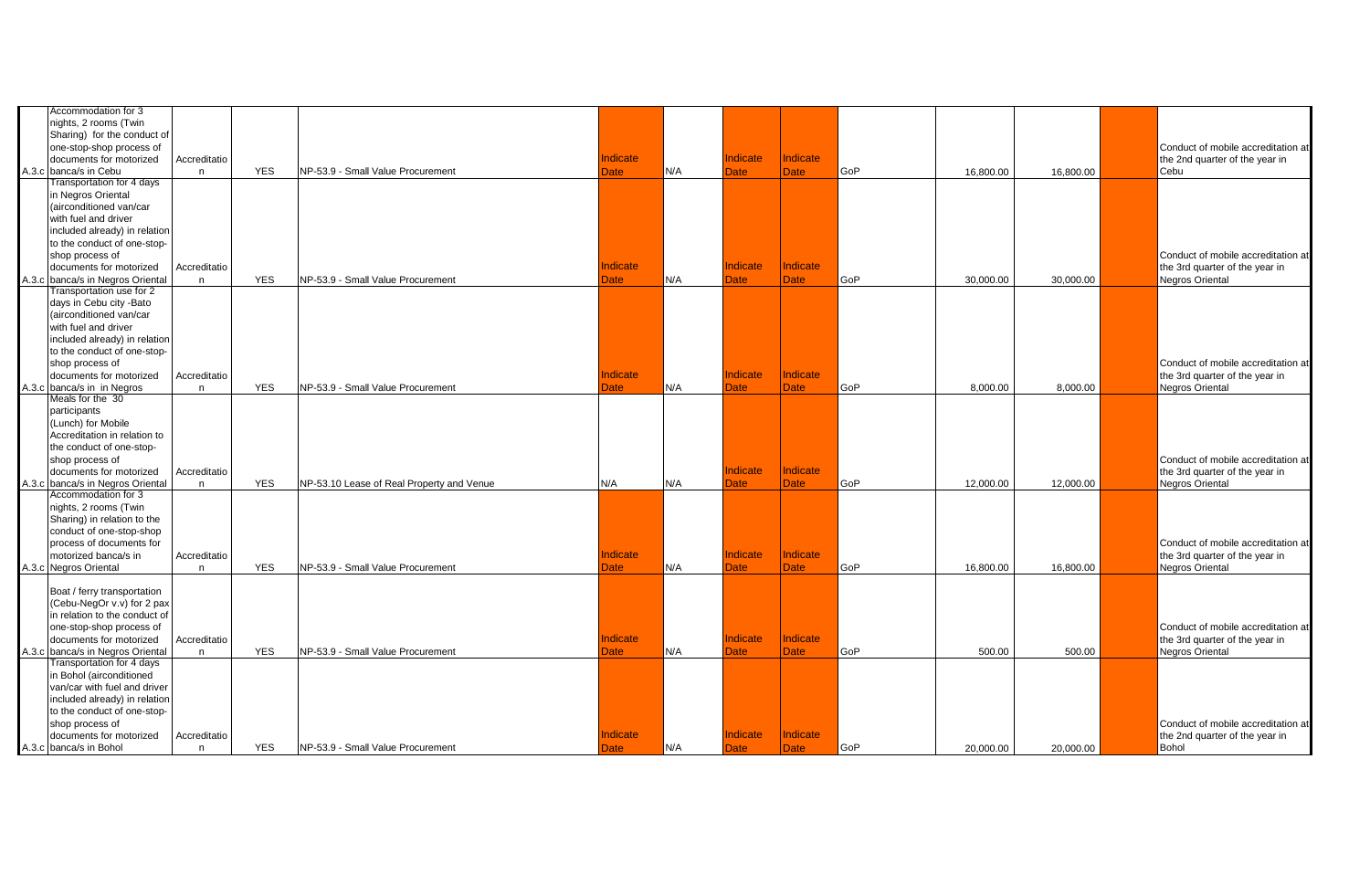| Meals for the 30                        |              |            |                                           |                         |     |                         |                                |     |            |            |                                                              |
|-----------------------------------------|--------------|------------|-------------------------------------------|-------------------------|-----|-------------------------|--------------------------------|-----|------------|------------|--------------------------------------------------------------|
| participants                            |              |            |                                           |                         |     |                         |                                |     |            |            |                                                              |
| (Lunch) for Mobile                      |              |            |                                           |                         |     |                         |                                |     |            |            |                                                              |
| Accreditation in relation to            |              |            |                                           |                         |     |                         |                                |     |            |            |                                                              |
| the conduct of one-stop-                |              |            |                                           |                         |     |                         |                                |     |            |            |                                                              |
| shop process of                         |              |            |                                           |                         |     |                         |                                |     |            |            | Conduct of mobile accreditation at                           |
| documents for motorized                 | Accreditatio |            |                                           |                         |     | Indicate                | Indicate                       |     |            |            | the 2nd quarter of the year in                               |
| A.3.c banca/s in Bohol                  | n            | <b>YES</b> | NP-53.10 Lease of Real Property and Venue | N/A                     | N/A | <b>Date</b>             | <b>Date</b>                    | GoP | 12,000.00  | 12,000.00  | Bohol                                                        |
|                                         |              |            |                                           |                         |     |                         |                                |     |            |            |                                                              |
| Accommodation for 3                     |              |            |                                           |                         |     |                         |                                |     |            |            |                                                              |
| nights, 2 rooms (Twin                   |              |            |                                           |                         |     |                         |                                |     |            |            |                                                              |
| Sharing) in relation to the             |              |            |                                           |                         |     |                         |                                |     |            |            |                                                              |
| conduct of one-stop-shop                |              |            |                                           |                         |     |                         |                                |     |            |            | Conduct of mobile accreditation at                           |
| process of documents for                | Accreditatio |            |                                           | Indicate                |     | Indicate                | Indicate                       |     |            |            | the 2nd quarter of the year in                               |
| A.3.c   motorized banca/s in Bohol      | n.           | <b>YES</b> | NP-53.9 - Small Value Procurement         | Date                    | N/A | Date                    | <b>Date</b>                    | GoP | 16,800.00  | 16,800.00  | Bohol                                                        |
| Boat / ferry transportation:            |              |            |                                           |                         |     |                         |                                |     |            |            |                                                              |
| fastcraft (Tourist                      |              |            |                                           |                         |     |                         |                                |     |            |            |                                                              |
| Accommodation Cebu-                     |              |            |                                           |                         |     |                         |                                |     |            |            |                                                              |
| Bohol v.v) for 2 pax in                 |              |            |                                           |                         |     |                         |                                |     |            |            |                                                              |
| relation to the conduct of              |              |            |                                           |                         |     |                         |                                |     |            |            |                                                              |
| one-stop-shop process of                |              |            |                                           |                         |     |                         |                                |     |            |            | Conduct of mobile accreditation at                           |
| documents for motorized                 | Accreditatio |            |                                           | Indicate                |     | Indicate                | Indicate                       |     |            |            | the 2nd quarter of the year in                               |
| A.3.c banca/s in Bohol                  | n            | <b>YES</b> | NP-53.9 - Small Value Procurement         | Date                    | N/A | Date                    | <b>Date</b>                    | GoP | 2,200.00   | 2,200.00   | Bohol                                                        |
|                                         |              |            |                                           |                         |     |                         |                                |     |            |            |                                                              |
|                                         |              |            |                                           |                         |     |                         |                                |     |            |            | purchase of materials such as                                |
|                                         |              |            |                                           |                         |     |                         |                                |     |            |            | Cattleya Binder Refill, HBW                                  |
|                                         |              |            |                                           |                         |     |                         |                                |     |            |            | ballpen, ID badge, HP 680 black /                            |
|                                         |              |            |                                           |                         |     |                         |                                |     |            |            | tri-color, A4 bondpaper and                                  |
|                                         |              |            |                                           |                         |     |                         |                                |     |            |            | packaging tape, etc be used for                              |
|                                         | Accreditatio |            |                                           | Indicate                |     | <b>Indicate</b>         | Indicate                       |     |            |            |                                                              |
| A.3.c Supplies                          | n            | <b>YES</b> |                                           |                         | N/A | Date                    |                                | GoP | 278,350.00 | 278,350.00 | the processing of accreditation<br>applications for the year |
|                                         |              |            | Shopping                                  | Date                    |     |                         | <b>Date</b>                    |     |            |            | total of 200pcs to be used for the                           |
|                                         | Accreditatio |            |                                           | <b>Indicate</b>         |     | Indicate                | <b>Indicate</b>                |     |            |            | approved accreditation                                       |
| A.3.c Accreditation certificate         | n            | <b>YES</b> | NP-53.9 - Small Value Procurement         | Date                    | N/A | <b>Date</b>             | <b>Date</b>                    | GoP | 40,000.00  | 40,000.00  | application                                                  |
|                                         |              |            |                                           |                         |     |                         |                                |     |            |            |                                                              |
|                                         |              |            |                                           |                         |     |                         |                                |     |            |            | total of 150pcs to be used/ given                            |
| <b>Accreditation Sticker for</b>        | Accreditatio |            |                                           | <b>Indicate</b>         |     | <b>Indicate</b>         | <b>Indicate</b>                |     |            |            | to establishments with approved                              |
| A.3.c Establishment an Othes            |              | <b>YES</b> | NP-53.9 - Small Value Procurement         | Date                    | N/A | Date                    | <b>Date</b>                    | GoP | 22,500.00  | 22,500.00  | accreditation application                                    |
|                                         | n            |            |                                           |                         |     |                         |                                |     |            |            |                                                              |
|                                         |              |            |                                           |                         |     |                         |                                |     |            |            | total of 150pcs to be used/ given                            |
| <b>Accreditation Sticker for</b>        | Accreditatio |            |                                           | Indicate                |     | <b>Indicate</b>         | <b>Indicate</b>                |     |            |            | to establishments with approved                              |
| A.3.c Tourist Vehicle (car/van)         | n            | <b>YES</b> | NP-53.9 - Small Value Procurement         | Date                    | N/A | Date                    | <b>Date</b>                    | GoP | 28,500.00  | 28,500.00  | accreditation application                                    |
|                                         |              |            |                                           |                         |     |                         |                                |     |            |            |                                                              |
| <b>Accreditation Sticker for</b>        |              |            |                                           |                         |     |                         |                                |     |            |            | total of 25pcs to be used/ given to                          |
| <b>Tourist Vehicle</b>                  | Accreditatio |            |                                           | Indicate                |     | <b>Indicate</b>         | Indicate                       |     |            |            | establishments with approved                                 |
| A.3.c (coaster/bus)                     |              | <b>YES</b> | NP-53.9 - Small Value Procurement         | Date                    | N/A | Date                    | Date                           | GoP | 7,250.00   | 7,250.00   | accreditation application                                    |
| Courier for Mailing/Sending             | n            |            |                                           |                         |     |                         |                                |     |            |            |                                                              |
| out of DOT Stickers and                 | Accreditatio |            |                                           | <b>Indicate</b>         |     | <b>Indicate</b>         | Indicate                       |     |            |            | services required for the whole                              |
| A.3.c Certificates                      | n            | <b>YES</b> | NP-53.9 - Small Value Procurement         | Date                    | N/A | <b>Date</b>             | Date                           | GoP | 100,000.00 | 100,000.00 |                                                              |
|                                         |              |            |                                           |                         |     |                         |                                |     |            |            | year                                                         |
|                                         | Accreditatio |            |                                           | <b>Indicate</b>         |     | Indicate                | <b>Indicate</b>                |     |            |            | services required for the whole                              |
| Hiring of one additional                |              |            |                                           |                         |     |                         |                                |     |            |            |                                                              |
| A.3.c personnel for legal services      | n.           | <b>YES</b> | NP-53.9 - Small Value Procurement         | Date                    | N/A | Date                    | <b>Date</b>                    | GoP | 100,000.00 | 100,000.00 | year                                                         |
| Hiring of job order / local             |              |            |                                           |                         |     |                         |                                |     |            |            |                                                              |
| hire for accreditation                  | Accreditatio |            |                                           | Indicate                |     | Indicate                | Indicate                       |     |            |            | services required for the whole                              |
| A.3.c division                          | n            | <b>YES</b> | NP-53.9 - Small Value Procurement         | Date                    | N/A | <b>Date</b>             | <b>Date</b>                    | GoP | 292.000.00 | 292,000.00 | year                                                         |
| rental of accreditation<br>A.3.c office | Accreditatio | <b>YES</b> | NP-53.9 - Small Value Procurement         | <b>Indicate</b><br>Date | N/A | Indicate<br><b>Date</b> | <b>Indicate</b><br><b>Date</b> | GoP | 300,000.00 | 300,000.00 | rental for the whole year                                    |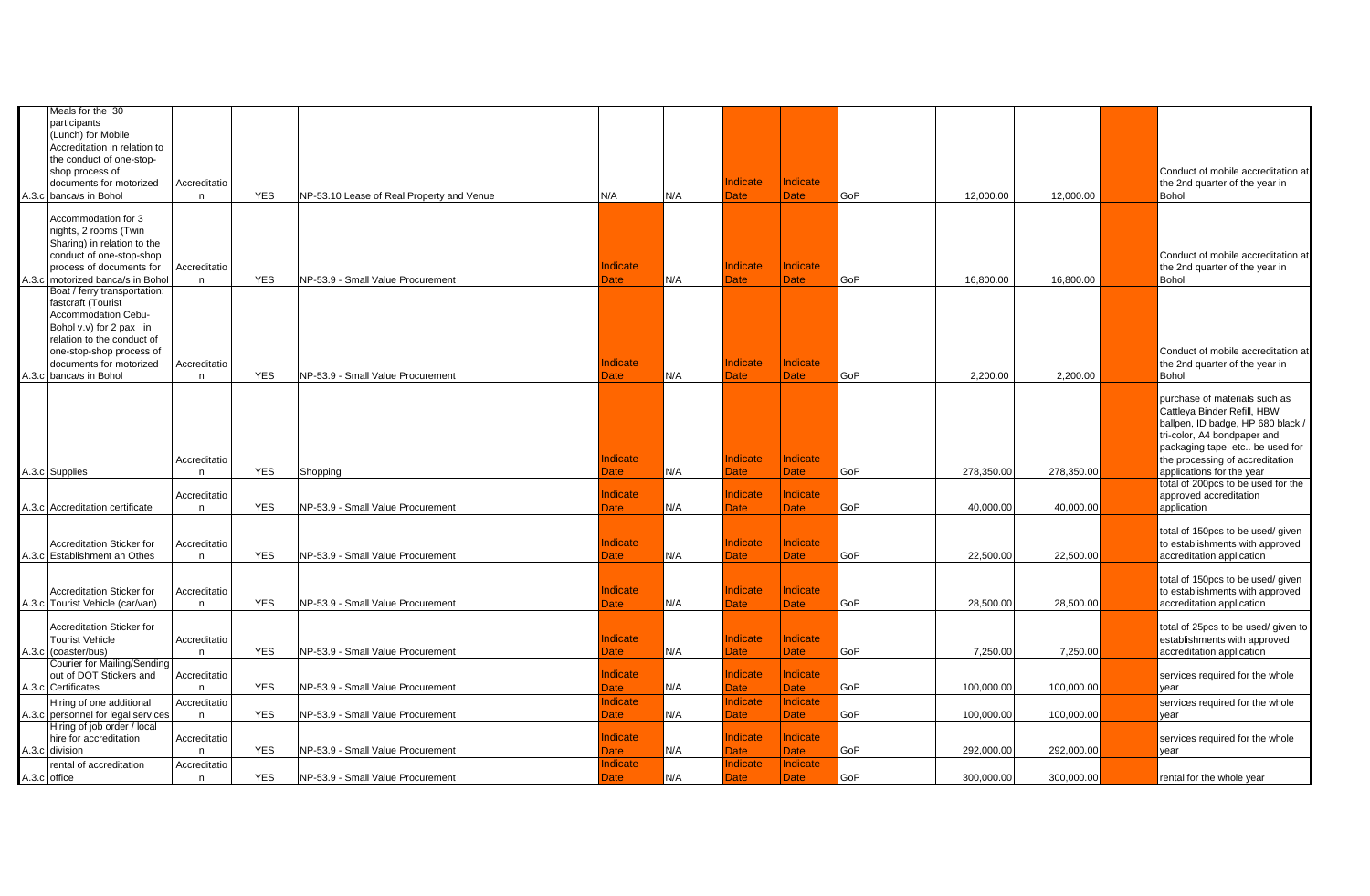|                                                        |                        |            |                                           |             |     |             |                 |     |            |            | purchase of giveaways such as                                     |
|--------------------------------------------------------|------------------------|------------|-------------------------------------------|-------------|-----|-------------|-----------------|-----|------------|------------|-------------------------------------------------------------------|
| Corporate giveaways for<br>awardees under              |                        |            |                                           |             |     |             |                 |     |            |            | USB, ID sling, umbrella,<br>organizer, ballpen, polo shirt,       |
| accreditation division                                 | Accreditatio           |            |                                           | Indicate    |     | Indicate    | Indicate        |     |            |            | jacket, etc to be                                                 |
| A.3.c projects                                         | n                      | <b>YES</b> | NP-53.9 - Small Value Procurement         | Date        | N/A | Date        | Date            | GoP | 200,000.00 | 200,000.00 | given/distributed for the year                                    |
| <b>Meals and Function Room</b>                         |                        |            |                                           |             |     |             |                 |     |            |            |                                                                   |
| for the participants for                               |                        |            |                                           |             |     | Indicate    | Indicate        |     |            |            | to be used/utilized during the                                    |
| 20pax for 5days for 2<br>A.3.b batches to be conducted | IT.                    | <b>YES</b> | NP-53.10 Lease of Real Property and Venue | N/A         | N/A | Date        | <b>Date</b>     | GoP | 200,000.00 | 200,000.00 | conduct fo the Refresher course<br>for tour guides in Bohol       |
| Transportation for 5days in                            |                        |            |                                           |             |     |             |                 |     |            |            |                                                                   |
| Bohol (1 airconditioned van                            |                        |            |                                           |             |     |             |                 |     |            |            | to be used/utilized during the                                    |
| with driver and fuel                                   |                        |            |                                           | Indicate    |     | Indicate    | Indicate        |     |            |            | conduct fo the Refresher course                                   |
| A.3.b included x 2 batches)                            | IT                     | <b>YES</b> | NP-53.9 - Small Value Procurement         | Date        | N/A | Date        | Date            | GoP | 50,000.00  | 50,000.00  | for tour guides in Bohol                                          |
| Room accommodation                                     |                        |            |                                           |             |     |             |                 |     |            |            |                                                                   |
| (single/twin sharing) for<br>5nights in Bohol (1 room  |                        |            |                                           | Indicate    |     | Indicate    | Indicate        |     |            |            | to be used/utilized during the<br>conduct fo the Refresher course |
| A.3.b for every batch conducted)                       | IT                     | <b>YES</b> | NP-53.9 - Small Value Procurement         | <b>Date</b> | N/A | Date        | Date            | GoP | 50,000.00  | 50,000.00  | for tour guides in Bohol                                          |
|                                                        |                        |            |                                           |             |     |             |                 |     |            |            |                                                                   |
| Boat fare (Cebu-Bohol v.v.)                            |                        |            |                                           |             |     |             |                 |     |            |            | to be used/utilized during the                                    |
| <b>Tourist Accommodation</b>                           |                        |            |                                           | Indicate    |     | Indicate    | Indicate        |     |            |            | conduct fo the Refresher course                                   |
| A.3.b with terminal fees                               | IT                     | <b>YES</b> | NP-53.9 - Small Value Procurement         | Date        | N/A | <b>Date</b> | <b>Date</b>     | GoP | 30.000.00  | 30,000.00  | for tour guides in Bohol                                          |
|                                                        |                        |            |                                           |             |     |             |                 |     |            |            |                                                                   |
|                                                        |                        |            |                                           |             |     |             |                 |     |            |            | purchase of materials such as                                     |
|                                                        |                        |            |                                           |             |     |             |                 |     |            |            | Cattleya Binder Refill, HBW                                       |
|                                                        |                        |            |                                           |             |     |             |                 |     |            |            | ballpen, ID badge, HP 680 black /                                 |
|                                                        |                        |            |                                           |             |     |             |                 |     |            |            | tri-color, A4 bondpaper and                                       |
|                                                        |                        |            |                                           |             |     |             |                 |     |            |            | packaging tape, etc be used for                                   |
|                                                        |                        |            |                                           | Indicate    |     | Indicate    | Indicate        |     |            |            | the conduct fo the Refresher                                      |
| A.3.b Supplies                                         | IT                     | <b>YES</b> | Shopping                                  | Date        | N/A | Date        | Date            | GoP | 24,000.00  | 24,000.00  | course for tour guides in Bohol                                   |
| Professional Fee for the                               |                        |            |                                           |             |     |             |                 |     |            |            | to be used/utilized during the                                    |
| speakers invited for the 2                             |                        |            |                                           | Indicate    |     | Indicate    | Indicate        |     |            |            | conduct fo the Refresher course                                   |
| A.3.b batches of the training                          | IT                     | <b>YES</b> | NP-53.9 - Small Value Procurement         | Date        | N/A | Date        | <b>Date</b>     | GoP | 96,000.00  | 96,000.00  | for tour quides in Bohol                                          |
| Meals and Function Room                                |                        |            |                                           |             |     |             |                 |     |            |            | to be used/utilized during the                                    |
| for the participants for                               |                        |            |                                           |             |     |             |                 |     |            |            | conduct fo the for Homestay                                       |
| 10pax for 5days training                               | IT                     | <b>YES</b> | NP-53.10 Lease of Real Property and Venue | N/A         | N/A | Indicate    | Indicate        | GoP | 50,000.00  | 50,000.00  | training program in Negros<br>Oriental                            |
| A.3.b program                                          |                        |            |                                           |             |     | <b>Date</b> | <b>Date</b>     |     |            |            | to be used/utilized during the                                    |
| Transportation for 5days (1                            |                        |            |                                           |             |     |             |                 |     |            |            | conduct fo the for Homestay                                       |
| airconditioned van with                                |                        |            |                                           | Indicate    |     | Indicate    | Indicate        |     |            |            | training program in Negros                                        |
| A.3.b driver and fuel included)                        | IT                     | <b>YES</b> | NP-53.9 - Small Value Procurement         | Date        | N/A | Date        | Date            | GoP | 20,000.00  | 20,000.00  | Oriental                                                          |
|                                                        |                        |            |                                           |             |     |             |                 |     |            |            | to be used/utilized during the                                    |
| Room accommodation (1                                  |                        |            |                                           | Indicate    |     | Indicate    | Indicate        |     |            |            | conduct fo the for Homestay                                       |
| single/twin sharing) for<br>A.3.b 5nights              | $\mathsf{I}\mathsf{T}$ | <b>YES</b> | NP-53.9 - Small Value Procurement         | Date        | N/A | Date        | <b>Date</b>     | GoP | 20,000.00  | 20,000.00  | training program in Negros<br>Oriental                            |
|                                                        |                        |            |                                           |             |     |             |                 |     |            |            | to be used/utilized during the                                    |
|                                                        |                        |            |                                           |             |     |             |                 |     |            |            | conduct fo the for Homestay                                       |
| Boat fare (Cebu-NegOr                                  |                        |            |                                           | Indicate    |     | Indicate    | <b>Indicate</b> |     |            |            | training program in Negros                                        |
| A.3.b v.v.) with terminal fees                         | IT                     | <b>YES</b> | NP-53.9 - Small Value Procurement         | Date        | N/A | Date        | <b>Date</b>     | GoP | 10,000.00  | 10,000.00  | Oriental                                                          |
|                                                        |                        |            |                                           |             |     |             |                 |     |            |            | to be used/utilized during the                                    |
| Professional Fee for one                               |                        |            |                                           | Indicate    |     | Indicate    | Indicate        |     |            |            | conduct fo the for Homestay                                       |
| (1) resource speaker for<br>A.3.b 5days                | IT                     | <b>YES</b> | NP-53.9 - Small Value Procurement         | <b>Date</b> | N/A | <b>Date</b> | Date            | GoP | 48.000.00  | 48,000.00  | training program in Negros<br>Oriental                            |
|                                                        |                        |            |                                           |             |     |             |                 |     |            |            |                                                                   |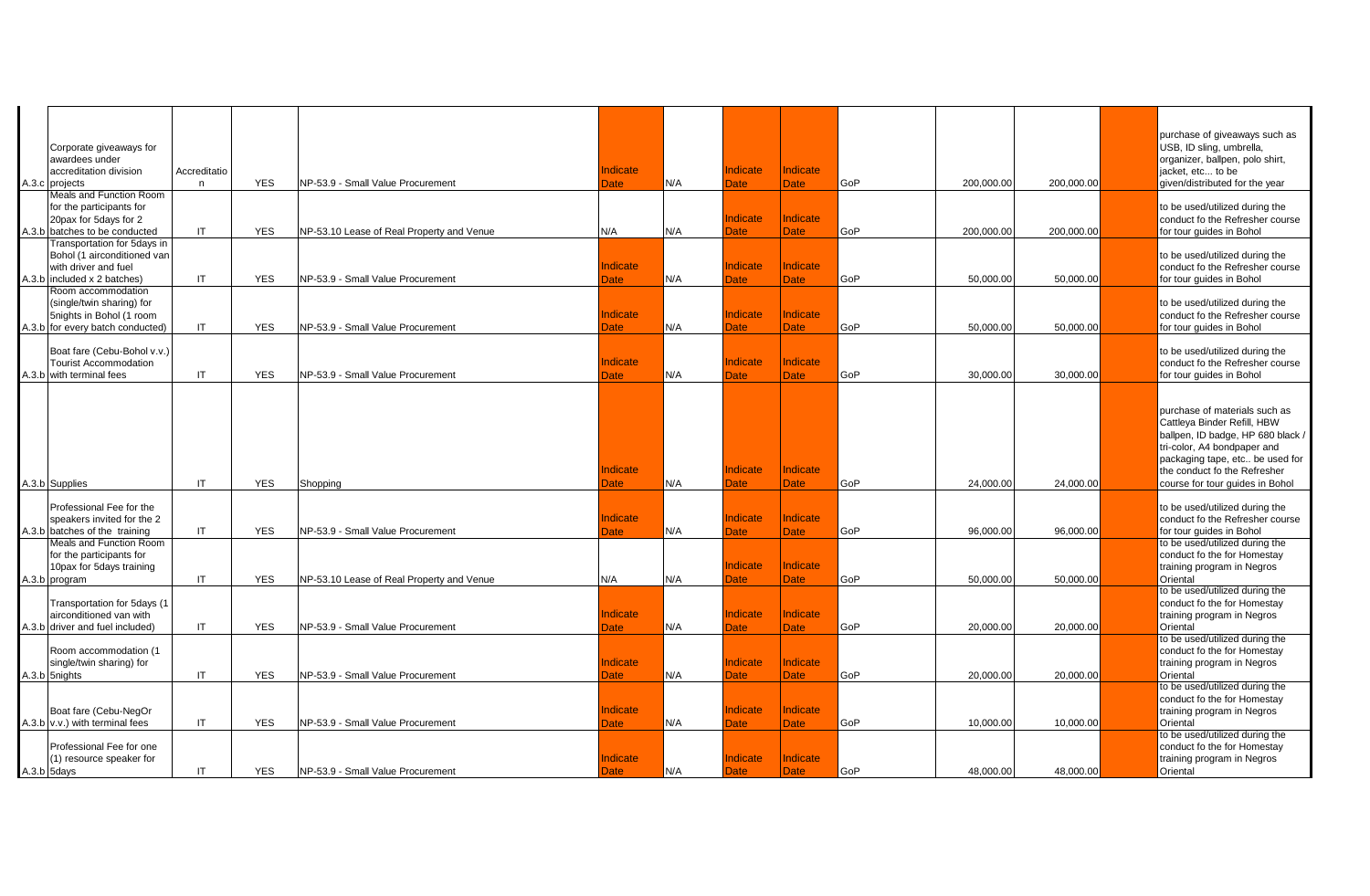| <b>Meals and Function Room</b><br>for the participants for<br>10pax for 5days training<br>A.3.b program  | $\mathsf{I}$ | <b>YES</b> | NP-53.10 Lease of Real Property and Venue | N/A                            | N/A | ndicate<br><b>Date</b>         | <b>Indicate</b><br><b>Date</b> | GoP | 50,000.00  | 50,000.00  | to be used/utilized during the<br>conduct fo the for Homestay<br>training program in Siquijor                                                                                                                                                              |
|----------------------------------------------------------------------------------------------------------|--------------|------------|-------------------------------------------|--------------------------------|-----|--------------------------------|--------------------------------|-----|------------|------------|------------------------------------------------------------------------------------------------------------------------------------------------------------------------------------------------------------------------------------------------------------|
| Transportation for 5days in<br>Siquijor (1 airconditioned<br>van with driver and fuel<br>A.3.b included) | $\mathsf{I}$ | <b>YES</b> | NP-53.9 - Small Value Procurement         | Indicate<br><b>Date</b>        | N/A | Indicate<br>Date               | <b>Indicate</b><br><b>Date</b> | GoP | 20,000.00  | 20,000.00  | to be used/utilized during the<br>conduct fo the for Homestay<br>training program in Siquijor                                                                                                                                                              |
| Room accommodation (1<br>single/twin sharing) for<br>A.3.b 5nights                                       | -IT          | <b>YES</b> | NP-53.9 - Small Value Procurement         | Indicate<br>Date               | N/A | Indicate<br>Date               | <b>Indicate</b><br><b>Date</b> | GoP | 20,000.00  | 20,000.00  | to be used/utilized during the<br>conduct fo the for Homestay<br>training program in Siquijor                                                                                                                                                              |
| Boat fare (Cebu--Siquijor<br>A.3.b v.v.) with terminal fees                                              | $\mathsf{I}$ | <b>YES</b> | NP-53.9 - Small Value Procurement         | <b>Indicate</b><br><b>Date</b> | N/A | ndicate<br>Date                | Indicate<br><b>Date</b>        | GoP | 10.000.00  | 10,000.00  | to be used/utilized during the<br>conduct fo the for Homestay<br>training program in Siquijor                                                                                                                                                              |
| Professional Fee for one<br>(1) resource speaker for<br>A.3.b 5days                                      | $\mathsf{I}$ | <b>YES</b> | NP-53.9 - Small Value Procurement         | Indicate<br><b>Date</b>        | N/A | ndicate<br>Date                | <b>Indicate</b><br><b>Date</b> | GoP | 48,000.00  | 48,000.00  | to be used/utilized during the<br>conduct fo the for Homestay<br>training program in Siquijor<br>to be used/utilized during the                                                                                                                            |
| Meals and Function Room<br>for the participants for<br>A.3.b 53pax for 4days                             | -IT          | <b>YES</b> | NP-53.10 Lease of Real Property and Venue | N/A                            | N/A | ndicate<br>Date                | <b>Indicate</b><br><b>Date</b> | GoP | 180,200.00 | 180,200.00 | conduct fo the Seminar for tourist<br>drivers as tourism frontliners in<br>Cebu                                                                                                                                                                            |
| Transportation for 4days in<br>Bohol (1 airconditioned van<br>with driver and fuel<br>A.3.b included)    | $\mathsf{I}$ | <b>YES</b> | NP-53.9 - Small Value Procurement         | <b>Indicate</b><br><b>Date</b> | N/A | Indicate<br><b>Date</b>        | <b>Indicate</b><br><b>Date</b> | GoP | 16.000.00  | 16,000.00  | to be used/utilized during the<br>conduct fo the Seminar for tourist<br>drivers as tourism frontliners in<br>Cebu                                                                                                                                          |
| A.3.b Supplies                                                                                           | -IT          | <b>YES</b> | Shopping                                  | Indicate<br><b>Date</b>        | N/A | ndicate<br>Date                | <b>Indicate</b><br><b>Date</b> | GoP | 3,200.00   | 3,200.00   | purchase of materials such as<br>Cattleya Binder Refill, HBW<br>ballpen, ID badge, HP 680 black /<br>tri-color, A4 bondpaper and<br>packaging tape, etc be used for<br>the conduct fo the Seminar for<br>tourist drivers as tourism<br>frontliners in Cebu |
| Professional Fee for one<br>(1) resource speaker for<br>A.3.b 4days                                      | IT           | <b>YES</b> | NP-53.9 - Small Value Procurement         | Indicate<br><b>Date</b>        | N/A | Indicate<br><b>Date</b>        | <b>Indicate</b><br><b>Date</b> | GoP | 25,600.00  | 25,600.00  | to be used/utilized during the<br>conduct fo the Seminar for tourist<br>drivers as tourism frontliners in<br>Cebu                                                                                                                                          |
| Meals and Function Room<br>for the participants for<br>A.3.b 53pax for 4days                             | -IT          | <b>YES</b> | NP-53.10 Lease of Real Property and Venue | N/A                            | N/A | <b>Indicate</b><br><b>Date</b> | <b>Indicate</b><br><b>Date</b> | GoP | 180,200.00 | 180,200.00 | to be used/utilized during the<br>conduct fo the Seminar for tourist<br>drivers as tourism frontliners in<br><b>Bohol</b>                                                                                                                                  |
| Transportation for 4days in<br>Bohol (1 airconditioned van<br>with driver and fuel<br>A.3.b included)    | IT           | <b>YES</b> | NP-53.9 - Small Value Procurement         | Indicate<br><b>Date</b>        | N/A | ndicate<br>Date                | <b>Indicate</b><br><b>Date</b> | GoP | 16,000.00  | 16,000.00  | to be used/utilized during the<br>conduct fo the Seminar for tourist<br>drivers as tourism frontliners in<br><b>Bohol</b>                                                                                                                                  |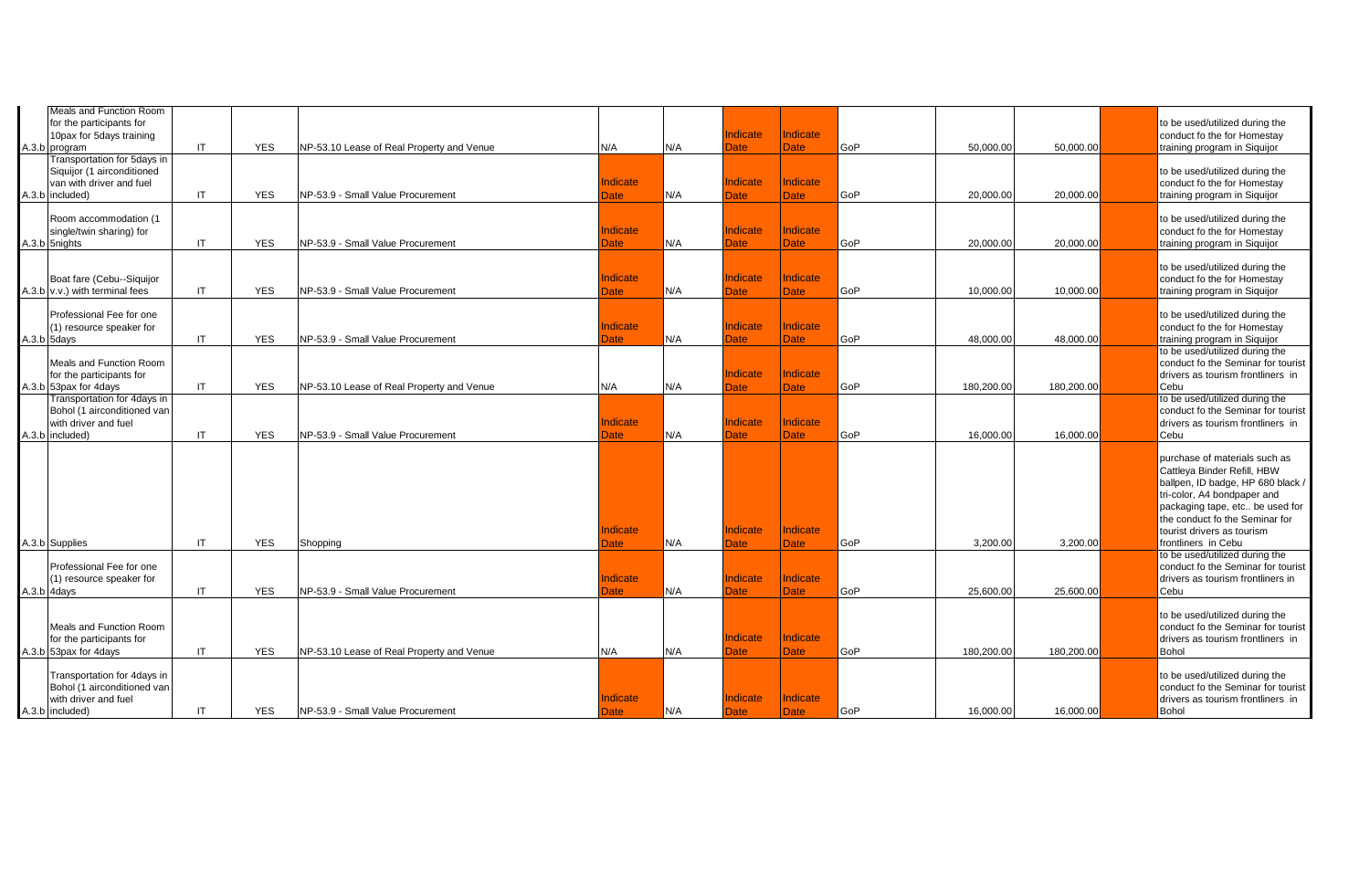| A.3.b Supplies<br>Professional Fee for one<br>(1) resource speaker for<br>A.3.b 4days                                                                                         | $\mathsf{I}$<br>$\mathsf{I}\mathsf{T}$ | <b>YES</b><br><b>YES</b> | Shopping<br>NP-53.9 - Small Value Procurement | ndicate<br>Date<br><b>Indicate</b><br>Date | N/A<br>N/A | Indicate<br>Date<br>Indicate<br><b>Date</b> | <b>Indicate</b><br>Date<br>Indicate<br><b>Date</b> | GoP<br>GoP | 3,200.00<br>25,600.00 | 3,200.00<br>25,600.00 | purchase of materials such as<br>Cattleya Binder Refill, HBW<br>ballpen, ID badge, HP 680 black /<br>tri-color, A4 bondpaper and<br>packaging tape, etc be used for<br>the conduct fo the Seminar for<br>tourist drivers as tourism<br>frontliners in Bohol<br>to be used/utilized during the<br>conduct fo the Seminar for tourist<br>drivers as tourism frontliners in<br><b>Bohol</b> |
|-------------------------------------------------------------------------------------------------------------------------------------------------------------------------------|----------------------------------------|--------------------------|-----------------------------------------------|--------------------------------------------|------------|---------------------------------------------|----------------------------------------------------|------------|-----------------------|-----------------------|------------------------------------------------------------------------------------------------------------------------------------------------------------------------------------------------------------------------------------------------------------------------------------------------------------------------------------------------------------------------------------------|
| Meals and Function Room<br>for the participants for<br>A.3.b 35pax for 2days                                                                                                  | IT                                     | <b>YES</b>               | NP-53.10 Lease of Real Property and Venue     | N/A                                        | N/A        | Indicate<br><b>Date</b>                     | Indicate<br>Date                                   | GoP        | 63,000.00             | 63,000.00             | to be used/utilized during the<br>conduct fo the Seminar for tourist<br>drivers as tourism frontliners in<br>Negros Oriental and Siguijor                                                                                                                                                                                                                                                |
| Transportation for 4days (1<br>airconditioned van with<br>A.3.b driver and fuel included)                                                                                     | $\mathsf{I}$                           | <b>YES</b>               | NP-53.9 - Small Value Procurement             | ndicate<br><b>Date</b>                     | N/A        | Indicate<br><b>Date</b>                     | <b>Indicate</b><br><b>Date</b>                     | GoP        | 20,000.00             | 20,000.00             | to be used/utilized during the<br>conduct fo the Seminar for tourist<br>drivers as tourism frontliners in<br><b>Negros Oriental and Siquijor</b>                                                                                                                                                                                                                                         |
| A.3.b Supplies                                                                                                                                                                | IT                                     | <b>YES</b>               | Shopping                                      | Indicate<br>Date                           | N/A        | Indicate<br><b>Date</b>                     | Indicate<br>Date                                   | <b>GoP</b> | 15,200.00             | 15,200.00             | purchase of materials such as<br>Cattleya Binder Refill, HBW<br>ballpen, ID badge, HP 680 black /<br>tri-color, A4 bondpaper and<br>packaging tape, etc be used for<br>the conduct fo the Seminar for<br>tourist drivers as tourism<br>frontliners in Negros Oriental and<br>Siquijor                                                                                                    |
| Professional Fee for one<br>(1) resource speaker for<br>A.3.b 2days                                                                                                           | $\mathsf{I}$                           | <b>YES</b>               | NP-53.9 - Small Value Procurement             | <b>Indicate</b><br>Date                    | N/A        | Indicate<br>Date                            | Indicate<br>Date                                   | GoP        | 25.600.00             | 12,800.00             | to be used/utilized during the<br>conduct fo the Seminar for tourist<br>drivers as tourism frontliners in<br>Negros Oriental and Siguijor                                                                                                                                                                                                                                                |
| Travelling expense for<br>DOT7 project officers and<br>speaker (includes bus/van<br>hire to and from cebu-<br>NegOr and Siquijor, boat<br>A.3.b fare with terminal fees, etc) | $\mathsf{I}$                           | <b>YES</b>               | NP-53.9 - Small Value Procurement             | Indicate<br>Date                           | N/A        | Indicate<br><b>Date</b>                     | Indicate<br><b>Date</b>                            | GoP        | 39,000.00             | 39,000.00             | to be used/utilized during the<br>conduct fo the Seminar for tourist<br>drivers as tourism frontliners in<br>Negros Oriental and Siquijor                                                                                                                                                                                                                                                |
| A.1.a Supplies                                                                                                                                                                | Admin                                  | <b>YES</b>               | Shopping                                      | ndicate<br>Date                            | N/A        | Indicate<br><b>Date</b>                     | Indicate<br><b>Date</b>                            | GoP        | 169,800.94            | 169,800.94            | purchase of office supplies such<br>as folders, ink, bondpapers,<br>staple wire, ballpen, face mask,<br>face shield, packaging tape, etc<br>be used in the office's operations<br>for the year                                                                                                                                                                                           |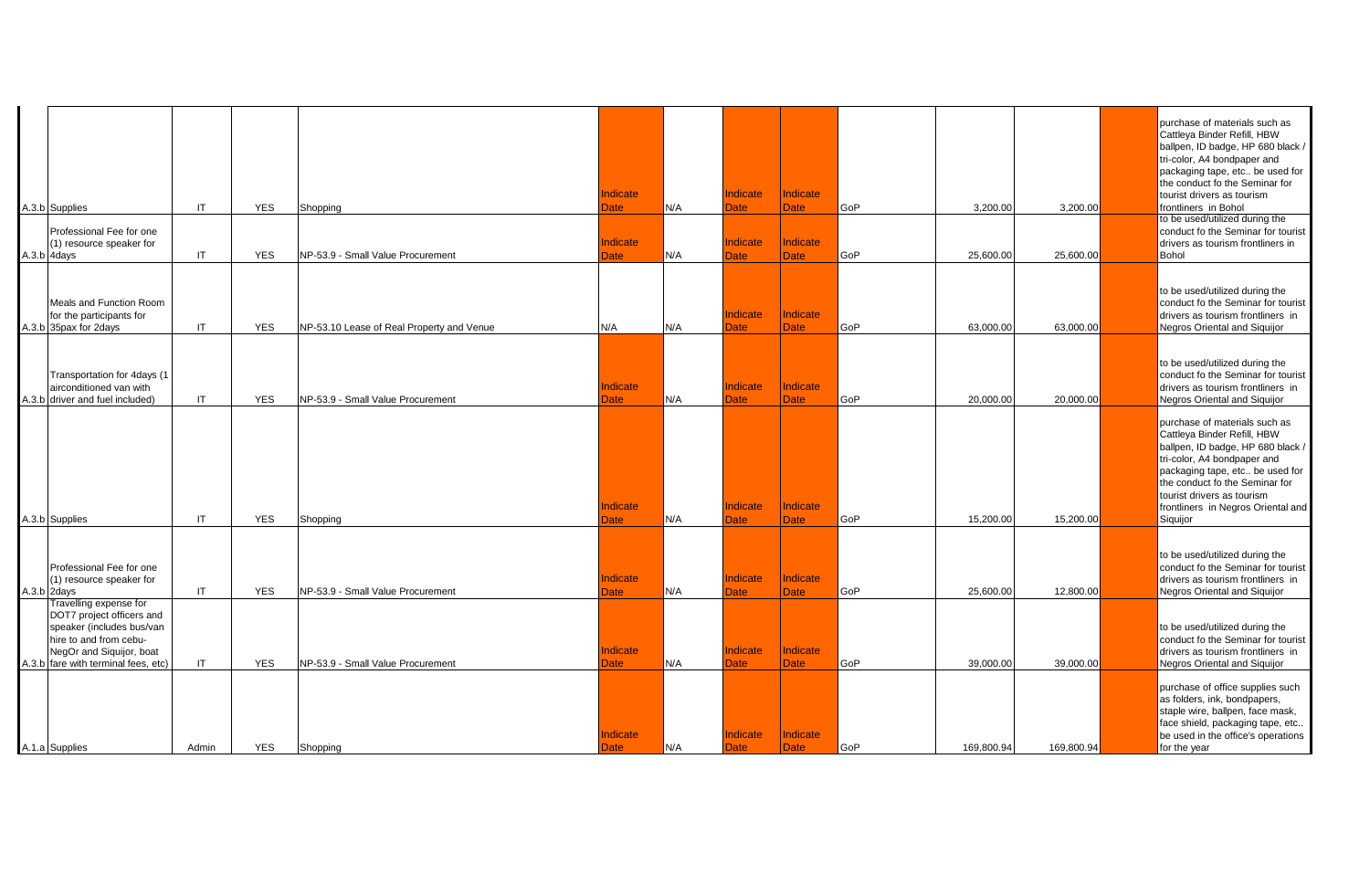|       | Janitorial services                               |       |            |                                           |                 |     |                         |                         |     |              |              |                                 |
|-------|---------------------------------------------------|-------|------------|-------------------------------------------|-----------------|-----|-------------------------|-------------------------|-----|--------------|--------------|---------------------------------|
|       | (expected to render                               |       |            |                                           | Indicate        |     | Indicate                | Indicate                |     |              |              | services required for the whole |
|       | A.1.a 22days/month x 1pax)                        | Admin | <b>YES</b> | NP-53.9 - Small Value Procurement         | Date            | N/A | Date                    | Date                    | GoP | 179,520.00   | 179,520.00   | year                            |
|       | <b>Disinfection Services</b>                      |       |            |                                           |                 |     |                         |                         |     |              |              |                                 |
|       | (P2,500/month; every end                          |       |            |                                           | <b>Indicate</b> |     | <b>Indicate</b>         | Indicate                |     |              |              |                                 |
|       | A.1.a of the month)                               | Admin | <b>YES</b> | NP-53.9 - Small Value Procurement         | Date            | N/A | Date:                   | <b>Date</b>             | GoP | 30,000.00    | 30,000.00    | services required every month   |
|       | Security Services (1 pax x                        |       |            |                                           | Indicate        |     | <b>Indicate</b>         | Indicate                |     |              |              | services required for the whole |
|       | A.1.a $22$ days x 12 months)                      | Admin | <b>YES</b> | NP-53.9 - Small Value Procurement         | Date            | N/A | Date                    | <b>Date</b>             | GoP | 170.000.00   | 170,000.00   | vear                            |
|       | Freight/Courier Services                          |       |            |                                           | Indicate        |     | <b>Indicate</b>         | <b>Indicate</b>         |     |              |              | services required for the whole |
|       | A.1.a (Whole-Year Service)                        | Admin | <b>YES</b> | NP-53.9 - Small Value Procurement         | Date            | N/A | Date                    | Date                    | GoP | 40,000.00    | 40,000.00    | year                            |
|       |                                                   |       |            |                                           | Indicate        |     | Indicate                | Indicate                |     |              |              | services required for the whole |
|       | A.1.a Notarial / Legal services                   | Admin | <b>YES</b> | NP-53.9 - Small Value Procurement         | <b>Date</b>     | N/A | Date                    | <b>Date</b>             | GoP | 10,000.00    | 10,000.00    | year                            |
|       | Security Services (1 pax x                        |       |            |                                           | Indicate        |     | <b>Indicate</b>         | Indicate                |     |              |              | services required for the whole |
|       | A.1.a $22$ days $x$ 12 months)                    | Admin | <b>YES</b> | NP-53.9 - Small Value Procurement         | <b>Date</b>     | N/A | Date                    | <b>Date</b>             | GoP | 170,000.00   | 170,000.00   | year                            |
|       |                                                   |       |            |                                           | Indicate        |     | <b>Indicate</b>         | Indicate                |     |              |              | services required for the whole |
|       | A.1.a ICT repair services                         | Admin | <b>YES</b> | NP-53.9 - Small Value Procurement         | Date            | N/A | Date                    | <b>Date</b>             | GoP | 24,000.00    | 24,000.00    | year                            |
|       | Office & Equipment                                |       |            |                                           | Indicate        |     | <b>Indicate</b>         | Indicate                |     |              |              | services required for the whole |
|       | A.1.a Maintenance Services                        | Admin | <b>YES</b> | NP-53.9 - Small Value Procurement         | $\mathsf{Date}$ | N/A | Date                    | Date                    | GoP | 30.000.00    | 30.000.00    | year                            |
|       |                                                   |       |            |                                           | <b>Indicate</b> |     | <b>Indicate</b>         | Indicate                |     |              |              |                                 |
|       | A.1.a Fuel, Oil and Lubricants                    | Admin | <b>YES</b> | NP-53.9 - Small Value Procurement         | Date            | N/A | Date:                   | Date                    | GoP | 280,000.00   | 280,000.00   | to be consumed for the year     |
|       | Office TV Cable                                   |       |            |                                           | Indicate        |     | <b>Indicate</b>         | Indicate                |     |              |              | services required for the whole |
|       | A.1.a Subscription                                | Admin | <b>YES</b> | NP-53.9 - Small Value Procurement         | Date            | N/A | Date                    | <b>Date</b>             | GoP | 17,736.00    | 17,736.00    | year                            |
|       | Internet subscription for                         |       |            |                                           | Indicate        |     | <b>Indicate</b>         | Indicate                |     |              |              | services required for the whole |
|       | A.1.a RD's and main office use                    | Admin | <b>YES</b> | NP-53.9 - Small Value Procurement         | Date            | N/A | ate                     | <b>Date</b>             | GoP | 140,388.00   | 140,388.00   | year                            |
|       | Newspaper Subscription                            |       |            |                                           | Indicate        |     | <b>Indicate</b>         | Indicate                |     |              |              | services required for the whole |
| A.1.a |                                                   | Admin | <b>YES</b> | NP-53.9 - Small Value Procurement         | Date            | N/A | Date                    | <b>Date</b>             | GoP | 15,000.00    | 15,000.00    | year                            |
|       | Telephone subscription                            |       |            |                                           |                 |     |                         |                         |     |              |              |                                 |
|       | (line) for DOT7 office and                        |       |            |                                           | <b>Indicate</b> |     | <b>Indicate</b>         | Indicate                |     |              |              | services required for the whole |
|       | A.1.a sub-offices' use<br>Hiring of Job-Order     | Admin | <b>YES</b> | NP-53.9 - Small Value Procurement         | <b>Date</b>     | N/A | Date                    | <b>Date</b>             | GoP | 145,000.00   | 145,000.00   | year                            |
|       | Employees (Salary &                               |       |            |                                           |                 |     |                         |                         |     |              |              |                                 |
|       | Bonus Expenses -9 Job                             |       |            |                                           |                 |     |                         |                         |     |              |              |                                 |
|       | Order - expected to render                        |       |            |                                           | Indicate        |     | Indicate                | Indicate                |     |              |              | services required for the whole |
|       | A.1.a work for 22 days/month)                     | Admin | <b>YES</b> | NP-53.9 - Small Value Procurement         | Date            | N/A | Date                    | <b>Date</b>             | GoP | 2,125,246.37 | 2,125,246.37 | year                            |
|       |                                                   |       |            |                                           | Indicate        |     | Indicate                | Indicate                |     |              |              |                                 |
|       | A.1.a 384 gallons drinking water                  | Admin | <b>YES</b> | NP-53.9 - Small Value Procurement         | <b>Date</b>     | N/A | <b>Date</b>             | <b>Date</b>             | GoP | 15,360.00    | 15,360.00    | to be consumed for the year     |
|       | <b>Official Mobile</b>                            |       |            |                                           |                 |     |                         |                         |     |              |              |                                 |
|       | Communication allowances                          |       |            |                                           |                 |     |                         |                         |     |              |              |                                 |
|       | (P350/load x 5 official                           |       |            |                                           |                 |     |                         |                         |     |              |              |                                 |
|       | Numbers x 12 months)                              | Admin | <b>YES</b> | Shopping                                  | Indicate        | N/A | Indicate<br><b>Date</b> | Indicate<br><b>Date</b> | GoP | 21,000.00    | 21,000.00    |                                 |
| A.1.a |                                                   |       |            |                                           | Date            |     | <b>Indicate</b>         | Indicate                |     |              |              | to be used for the year         |
|       | Offices & Storage Room                            | Admin | <b>YES</b> |                                           | N/A             | N/A |                         |                         | GoP |              |              |                                 |
|       | A.1.a Rental with electricity<br>Vehicle Repair & |       |            | NP-53.10 Lease of Real Property and Venue |                 |     | Date                    | Date                    |     | 1,486,916.88 | 1,486,916.88 | rental for the whole year       |
|       | Maintenance Expense (4                            |       |            |                                           | Indicate        |     | <b>Indicate</b>         | Indicate                |     |              |              | services required for the whole |
|       | A.1.a units)                                      | Admin | <b>YES</b> | NP-53.9 - Small Value Procurement         | <b>Date</b>     | N/A | Date                    | <b>Date</b>             | GoP | 130,000.00   | 130,000.00   | year                            |
|       |                                                   |       |            |                                           |                 |     | Indicate                | Indicate                |     |              |              |                                 |
|       | A.1.a Equipment rental                            | Admin | <b>YES</b> | NP-53.10 Lease of Real Property and Venue | N/A             | N/A | <b>Date</b>             | <b>Date</b>             | GoP | 42,000.00    | 42,000.00    | rental for the whole year       |
|       |                                                   |       |            |                                           | Indicate        |     | Indicate                | Indicate                |     |              |              | services required for the whole |
|       | A.1.a printing services                           | Admin | <b>YES</b> | NP-53.9 - Small Value Procurement         | <b>Date</b>     | N/A | Date                    | Date                    | GoP | 38,500.00    | 85,500.00    | year                            |
|       |                                                   |       |            |                                           |                 |     |                         |                         |     |              |              |                                 |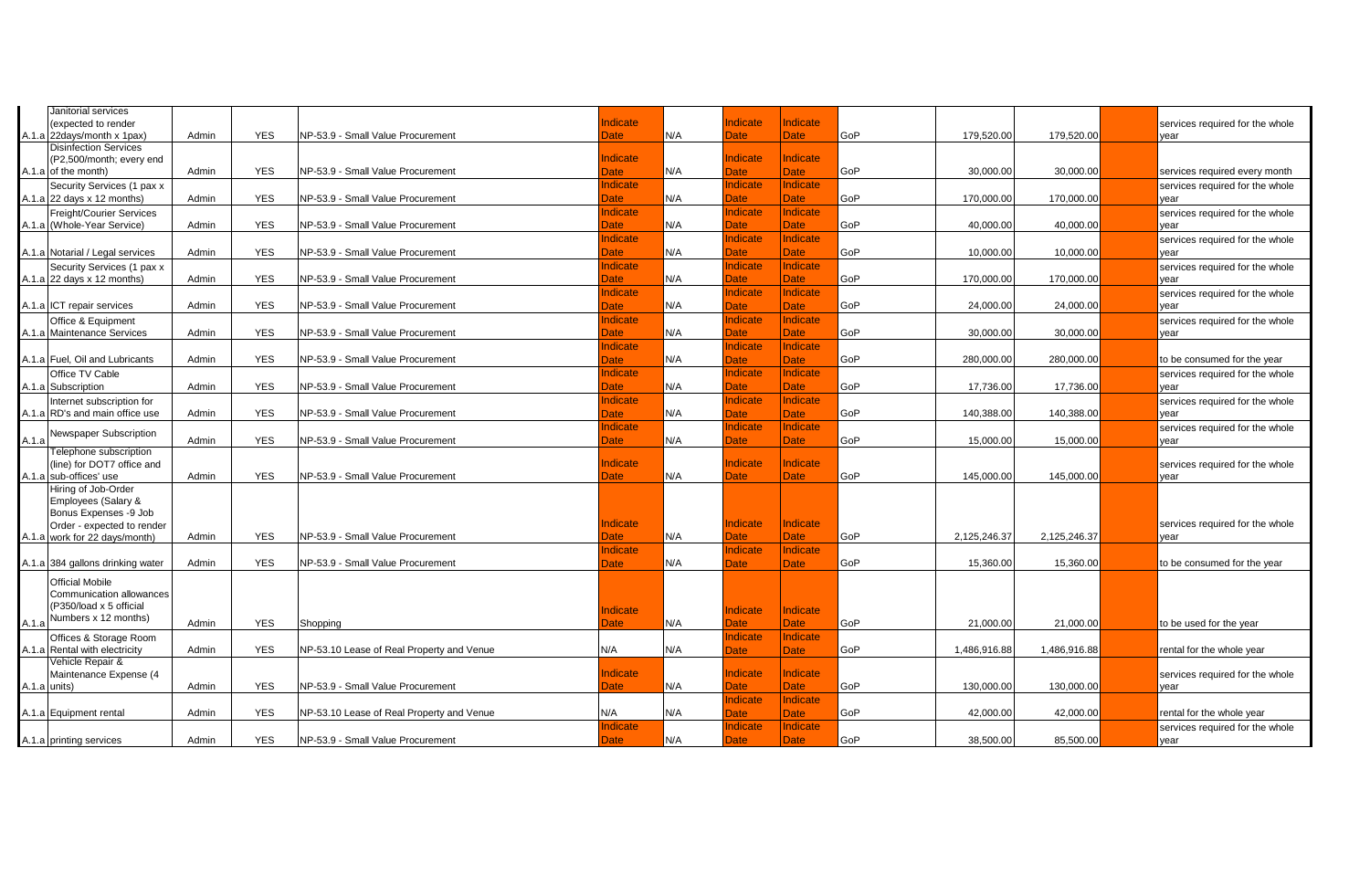| Provision of airline tickets<br>A.1.a (25-30 flights)                                                    | Admin    | <b>YES</b> | NP-53.9 - Small Value Procurement         | Indicate<br>Date               | N/A | <b>Indicate</b><br><b>Date</b> | Indicate<br><b>Date</b>        | GoP | 250,000.00 | 250,000.00 | to be used for official business<br>attended by DOT representative/s<br>for the year                                                                                                            |
|----------------------------------------------------------------------------------------------------------|----------|------------|-------------------------------------------|--------------------------------|-----|--------------------------------|--------------------------------|-----|------------|------------|-------------------------------------------------------------------------------------------------------------------------------------------------------------------------------------------------|
| Meal Hosting (P1,000 for<br>lunch & dinner x<br>30events/meetings X<br>A.1.a 10PAX PER mtg)              | Admin    | <b>YES</b> | NP-53.9 - Small Value Procurement         | Indicate<br>Date               | N/A | Indicate<br>Date               | <b>Indicate</b><br><b>Date</b> | GoP | 150,000.00 | 150,000.00 | to be used for official business<br>such as meetings and dinner<br>hosting to be attended for the<br>year                                                                                       |
| Room Accommodation with<br>full board meals single/twin<br>A.1.a sharing x 57 days                       | Admin    | <b>YES</b> | NP-53.9 - Small Value Procurement         | <b>Indicate</b><br>Date        | N/A | <b>Indicate</b><br><b>Date</b> | <b>Indicate</b><br><b>Date</b> | GoP | 142,500.00 | 142,500.00 | to be used for official business<br>attended for the year                                                                                                                                       |
| <b>Transportation Services</b><br>(airconditioned van/can:<br>driver and fuel included<br>A.1.a already) | Admin    | <b>YES</b> | NP-53.9 - Small Value Procurement         | <b>Indicate</b><br>Date        | N/A | Indicate<br><b>Date</b>        | <b>Indicate</b><br><b>Date</b> | GoP | 57,000.00  | 57,000.00  | services to be used for DOT7's<br>VIP guests and other official use                                                                                                                             |
| Personnel Training &<br>A.1.a Development Seminar                                                        | Admin    | <b>YES</b> | NP-53.9 - Small Value Procurement         | <b>Indicate</b><br><b>Date</b> | N/A | <b>Indicate</b><br><b>Date</b> | <b>Indicate</b><br><b>Date</b> | GoP | 150,000.00 | 150,000.00 | for trainings to be attened by<br>DOT7 staff relevant to their duties<br>and functions for th eyear                                                                                             |
| Webinar subscription for 7<br>A.3.a months                                                               | Planning | <b>YES</b> | NP-53.9 - Small Value Procurement         | <b>Indicate</b><br>Date        | N/A | Indicate<br><b>Date</b>        | <b>Indicate</b><br><b>Date</b> | GoP | 5,600.00   | 5,600.00   | for projects to be conducted by<br>statistics unit such as Tourism<br>Enterprise Forum (Aes<br>Orientation), ATST Mentoring<br>Session, National Statistics Month<br>in the region for the year |
| Communication load for<br>the statistics project<br>A.3.a officers                                       | Planning | <b>YES</b> | Shopping                                  | Indicate<br>Date               | N/A | Indicate<br><b>Date</b>        | Indicate<br><b>Date</b>        | GoP | 3,900.00   | 3,900.00   | for projects to be conducted by<br>statistics unit such as Tourism<br>Enterprise Forum (Aes<br>Orientation), ATST Mentoring<br>Session, National Statistics Month<br>in the region for the year |
| A.3.a Supplies                                                                                           | Planning | <b>YES</b> | Shopping                                  | Indicate<br>Date               | N/A | <b>Indicate</b><br><b>Date</b> | <b>Indicate</b><br><b>Date</b> | GoP | 18,000.00  | 18,000.00  | purchase of supplies such as<br>ecobags, notebooks, ballpen,<br>etcfor projects to be conducted<br>by statistics unit such as National<br>Statistics Month and Regional<br>Officer's Forum      |
| Meals (snacks and lunch)<br>and function rooms that<br>can accommodate 100-<br>A.3.a 120pax              | Planning | <b>YES</b> | NP-53.10 Lease of Real Property and Venue | N/A                            | N/A | <b>Indicate</b><br><b>Date</b> | Indicate<br><b>Date</b>        | GoP | 113,000.00 | 113,000.00 | to be used/utilized during the<br>conduct of the Regional Officer's<br>Forum                                                                                                                    |
| Customized bags as part of<br>the kits to be given to the<br>participants around 100-<br>A.3.a 120pcs    | Planning | <b>YES</b> | NP-53.9 - Small Value Procurement         | Indicate<br>Date               | N/A | Indicate<br><b>Date</b>        | <b>Indicate</b><br><b>Date</b> | GoP | 15,000.00  | 15,000.00  | to be used/utilized during the<br>conduct of the Regional Officer's<br>Forum                                                                                                                    |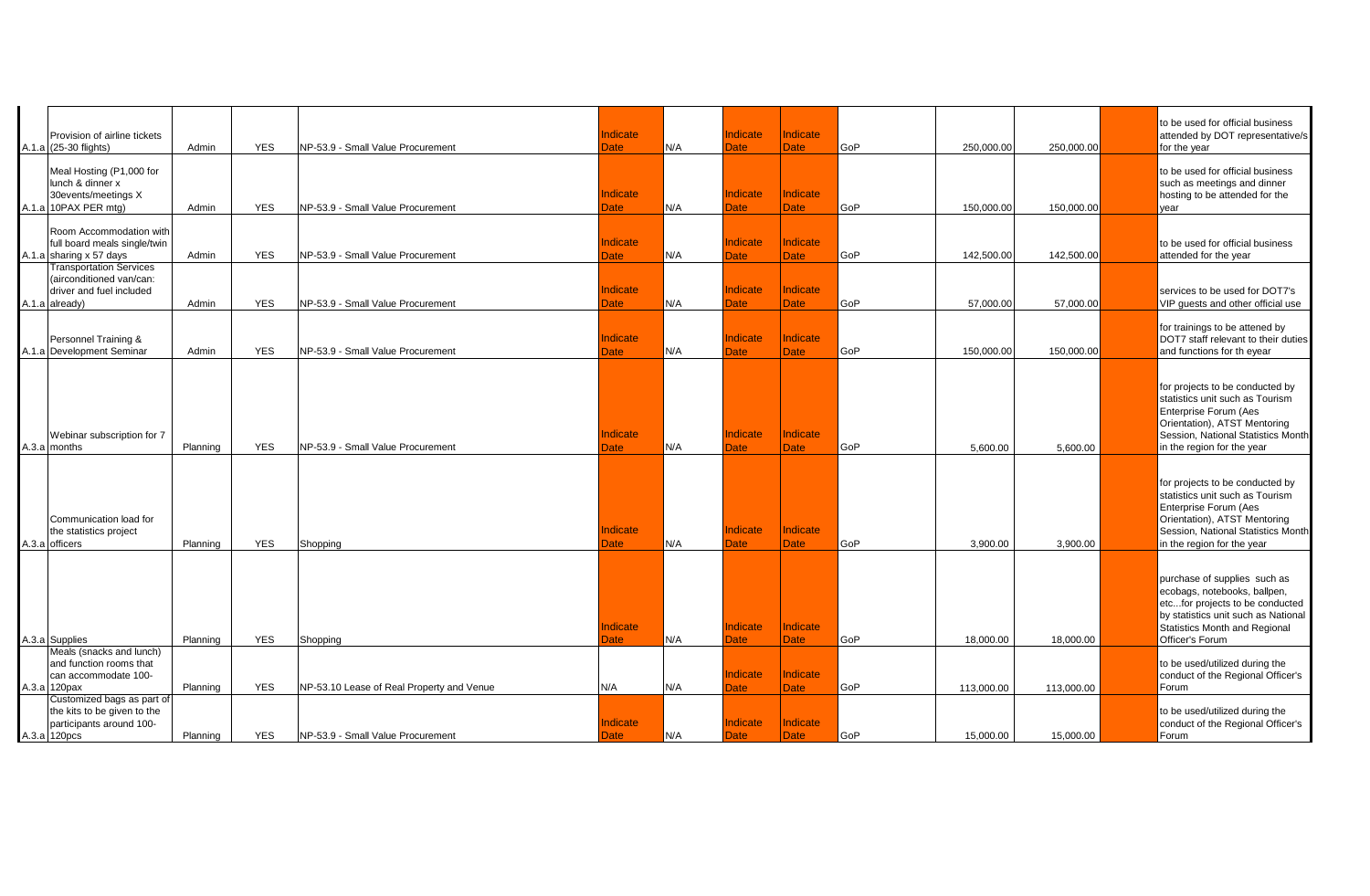|             | Hiring of Job-Order<br>Employee (Salary & Bonus<br>Expenses -expected to<br>render work for 22<br>A.3.a days/month)                                                                                           | Planning | <b>YES</b> | NP-53.9 - Small Value Procurement | Indicate<br>Date        | N/A | <b>Indicate</b><br><b>Date</b> | Indicate<br><b>Date</b>        | GoP | 235,200.00 | 235,200.00 | services required for the whole<br>year                                                                                                                                                                                                                                                                                    |
|-------------|---------------------------------------------------------------------------------------------------------------------------------------------------------------------------------------------------------------|----------|------------|-----------------------------------|-------------------------|-----|--------------------------------|--------------------------------|-----|------------|------------|----------------------------------------------------------------------------------------------------------------------------------------------------------------------------------------------------------------------------------------------------------------------------------------------------------------------------|
|             | <b>Webinar Platform</b><br>Subscription with add-ons<br>in relation to the conduct of<br>the roll-out of the tourism                                                                                          |          |            |                                   | <b>Indicate</b>         |     | Indicate                       | <b>Indicate</b>                |     |            |            | services required for 10 months                                                                                                                                                                                                                                                                                            |
|             | A.3.a development guide book                                                                                                                                                                                  | Planning | <b>YES</b> | NP-53.9 - Small Value Procurement | Date                    | N/A | Date                           | <b>Date</b>                    | GoP | 30,244.50  | 30,244.50  | only from January- October                                                                                                                                                                                                                                                                                                 |
|             | A.3.a Supplies                                                                                                                                                                                                | Planning | <b>YES</b> | Shopping                          | Indicate<br>Date        | N/A | Indicate<br>Date               | Indicate<br><b>Date</b>        | GoP | 15,590.96  | 15,590.96  | purchase of materials such as HP<br>680 black / tri-color, A4<br>bondpaper, wireless extension<br>and communication load<br>allowance to be used for the<br>conduct of the roll-out of the<br>tourism development guide book                                                                                               |
|             |                                                                                                                                                                                                               |          |            |                                   |                         |     |                                |                                |     |            |            |                                                                                                                                                                                                                                                                                                                            |
|             | <b>Webinar Platform</b><br>Subscription with add-ons<br>in relation to the conduct of<br>the roll-out of the tourism<br>A.3.a development guide book                                                          | Planning | <b>YES</b> | NP-53.9 - Small Value Procurement | Indicate<br>Date        | N/A | <b>Indicate</b><br>Date        | <b>Indicate</b><br><b>Date</b> | GoP | 30,244.50  | 30,244.50  | services required for 10 months<br>only from January- October                                                                                                                                                                                                                                                              |
| A.3.a       | Hiring of Job-Order<br>Employees (Salary &<br>Bonus Expenses -2 Job<br>Order - expected to render<br>work for 22 days/month)                                                                                  | Planning | <b>YES</b> | NP-53.9 - Small Value Procurement | <b>Indicate</b><br>Date | N/A | <b>Indicate</b><br><b>Date</b> | Indicate<br>Date               | GoP | 439,317.12 | 439,317.12 | services required for the whole<br>year for the Roll-out of the<br><b>Tourism Development</b><br>Guidebook, Review/Monitoring of<br>TDPs of PLGUs and LGUs,<br>Revisiting Domestic Tourism and<br>its Implication to Product<br>Development in Central Visayas;<br>Tour Package Development and<br><b>Delivery Seminar</b> |
| A.3.a face) | Provision of transportation<br>for the training officers and<br>event speakers, guests<br>and facilitators in relation<br>to the conduct of the<br>Mentoring/Coaching on<br>TDP Formulation (face to          | Planning | <b>YES</b> | NP-53.9 - Small Value Procurement | <b>Indicate</b><br>Date | N/A | Indicate<br>Date               | Indicate<br><b>Date</b>        | GoP | 25,000.00  | 25,000.00  | to be used 2nd quarter (3)<br>sessions) and 3rd quarter (2)<br>sessions) of the year. Project to<br>be conducted in Bohol                                                                                                                                                                                                  |
|             | Boat/Ferry ticket for Cebu-<br>Bohol-Cebu: Rountrip with<br><b>Terminal Fees for 2</b><br>personnel, in relation to the<br>conduct of the<br>Mentoring/Coaching on<br>TDP Formulation (face to<br>A.3.a face) | Planning | <b>YES</b> | NP-53.9 - Small Value Procurement | Indicate<br><b>Date</b> | N/A | <b>Indicate</b><br>Date        | Indicate<br><b>Date</b>        | GoP | 2,180.00   | 2,180.00   | to be used 2nd quarter (3<br>sessions) and 3rd quarter (2)<br>sessions) of the year. Project to<br>be conducted in Bohol and<br>Negros Oriental                                                                                                                                                                            |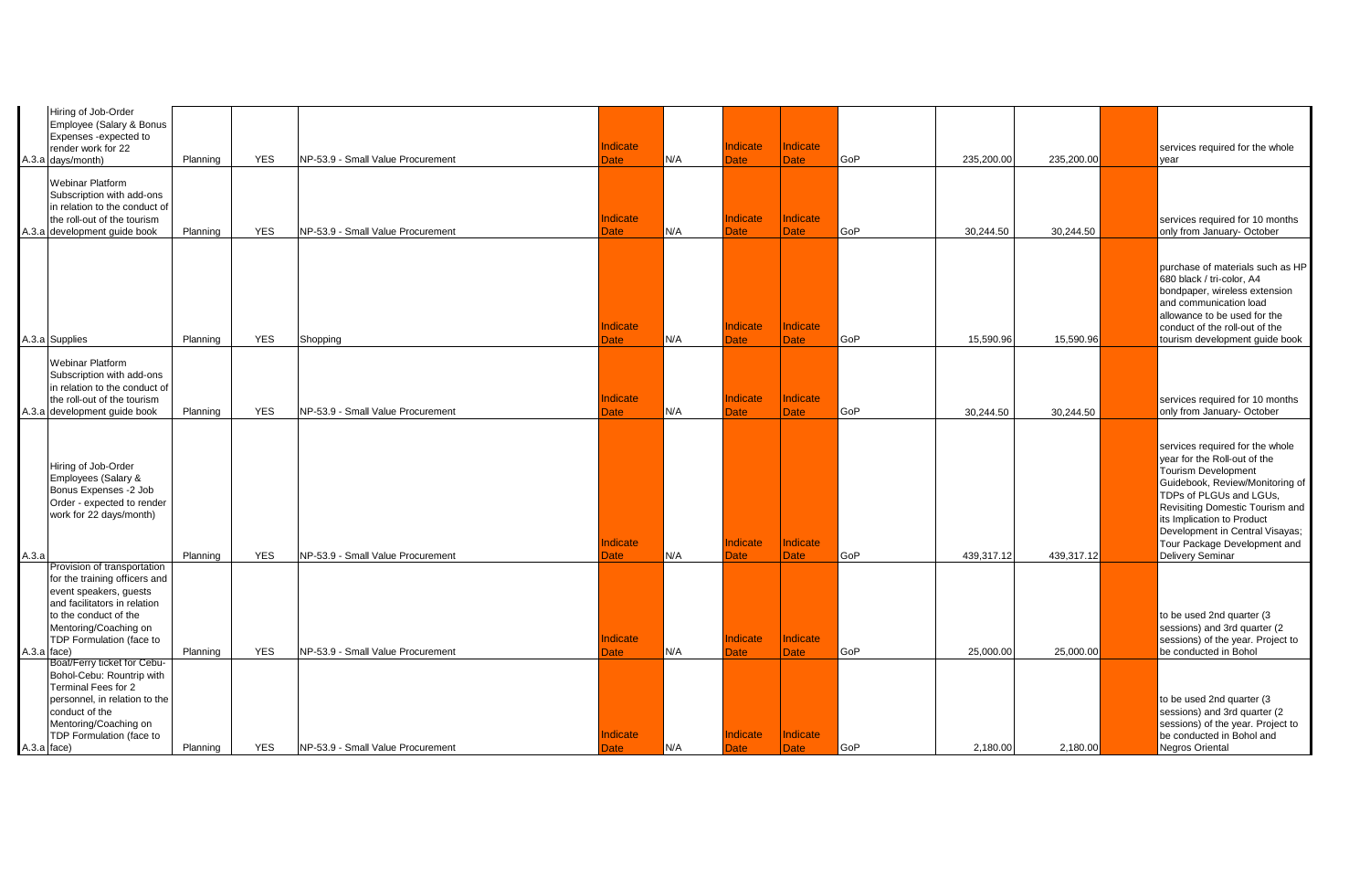| Boat/Ferry ticket for Cebu-<br>Negros Oriental: Rountrip<br>with Terminal Fees for 2<br>personnel, in relation to<br>the conduct of the<br>Mentoring/Coaching on |          |            |                                   |                         |     |                         |                         |     |           |           | to be used 2nd quarter (3<br>sessions) and 3rd quarter (2<br>sessions) of the year. Project to                                                                                                                                                                                                              |
|------------------------------------------------------------------------------------------------------------------------------------------------------------------|----------|------------|-----------------------------------|-------------------------|-----|-------------------------|-------------------------|-----|-----------|-----------|-------------------------------------------------------------------------------------------------------------------------------------------------------------------------------------------------------------------------------------------------------------------------------------------------------------|
| TDP Formulation (face to<br>A.3.a face)                                                                                                                          | Planning | <b>YES</b> | NP-53.9 - Small Value Procurement | <b>Indicate</b><br>Date | N/A | Indicate<br>Date        | Indicate<br><b>Date</b> | GoP | 600.00    | 600.00    | be conducted in Bohol and<br><b>Negros Oriental</b>                                                                                                                                                                                                                                                         |
| Meals for the facilitators<br>and speakers<br>(lunch/dinner) in relation to<br>the conduct of the<br>Mentoring/Coaching on<br>A.3.a TDP Formulation              | Planning | <b>YES</b> | NP-53.9 - Small Value Procurement | Indicate<br>Date        | N/A | Indicate<br>Date        | Indicate<br>Date        | GoP | 5.000.00  | 5.000.00  | to be used 2nd quarter (3<br>sessions) and 3rd quarter (2<br>sessions) of the year. Project to<br>be conducted in Bohol and<br>Negros Oriental                                                                                                                                                              |
| Accommodation for the<br>facilitators and speakers in<br>relation to the conduct of<br>the Mentoring/Coaching on<br>TDP Formulation (face to<br>A.3.a face)      | Planning | <b>YES</b> | NP-53.9 - Small Value Procurement | Indicate<br>Date        | N/A | Indicate<br>Date        | Indicate<br>Date        | GoP | 30,000.00 | 30,000.00 | to be used 2nd quarter (3<br>sessions) and 3rd quarter (2)<br>sessions) of the year. Project to<br>be conducted in Bohol and<br><b>Negros Oriental</b>                                                                                                                                                      |
| Professional fees for the<br>two (2) speakers in<br>relation to the conduct of<br>the Mentoring/Coaching on<br>TDP Formulation (face to<br>A.3.a face)           | Planning | <b>YES</b> | NP-53.9 - Small Value Procurement | <b>Indicate</b><br>Date | N/A | Indicate<br><b>Date</b> | Indicate<br>Date        | GoP | 68,000.00 | 68,000.00 | to be used 2nd quarter (3<br>sessions) and 3rd quarter (2)<br>sessions) of the year. Project to<br>be conducted in Bohol and<br><b>Negros Oriental</b>                                                                                                                                                      |
| A.3.a Supplies                                                                                                                                                   | Planning | <b>YES</b> | Shopping                          | Indicate<br>Date        | N/A | Indicate<br>Date        | Indicate<br><b>Date</b> | GoP | 30,205.54 | 30,205.54 | purchase of materials such as HP<br>680 black / tri-color, A4<br>bondpaper, external hard drive,<br>masking tape, clearbook, memory<br>card and communication load<br>allowance to be used in relation to<br>the conduct of the<br>Mentoring/Coaching on TDP<br>Formulation in Negros Oriental<br>and Bohol |
| A.3.a Tokens and giveaways                                                                                                                                       | Planning | <b>YES</b> | NP-53.9 - Small Value Procurement | Indicate<br>Date        | N/A | Indicate<br>Date        | Indicate<br><b>Date</b> | GoP | 20,700.00 | 20,700.00 | to be used/given to the<br>participants during the 2nd<br>quarter (3 sessions) and 3rd<br>quarter (2 sessions) of the year.<br>Project to be conducted in Bohol<br>and Negros Oriental for the<br>conduct of the<br>Mentoring/Coaching on TDP<br>Formulation in Negros Oriental<br>and Bohol                |
| Professional fees for the<br>two (2) speakers in<br>relation to the conduct of<br>the Mentoring/Coaching on<br>A.3.a TDP Formulation (virtual)                   | Planning | <b>YES</b> | NP-53.9 - Small Value Procurement | Indicate<br>Date        | N/A | Indicate<br>Date        | Indicate<br><b>Date</b> | GoP | 68,000.00 | 68,000.00 | in relation to the conduct of the<br>virtual mentoring/coaching on<br>TDP formulation                                                                                                                                                                                                                       |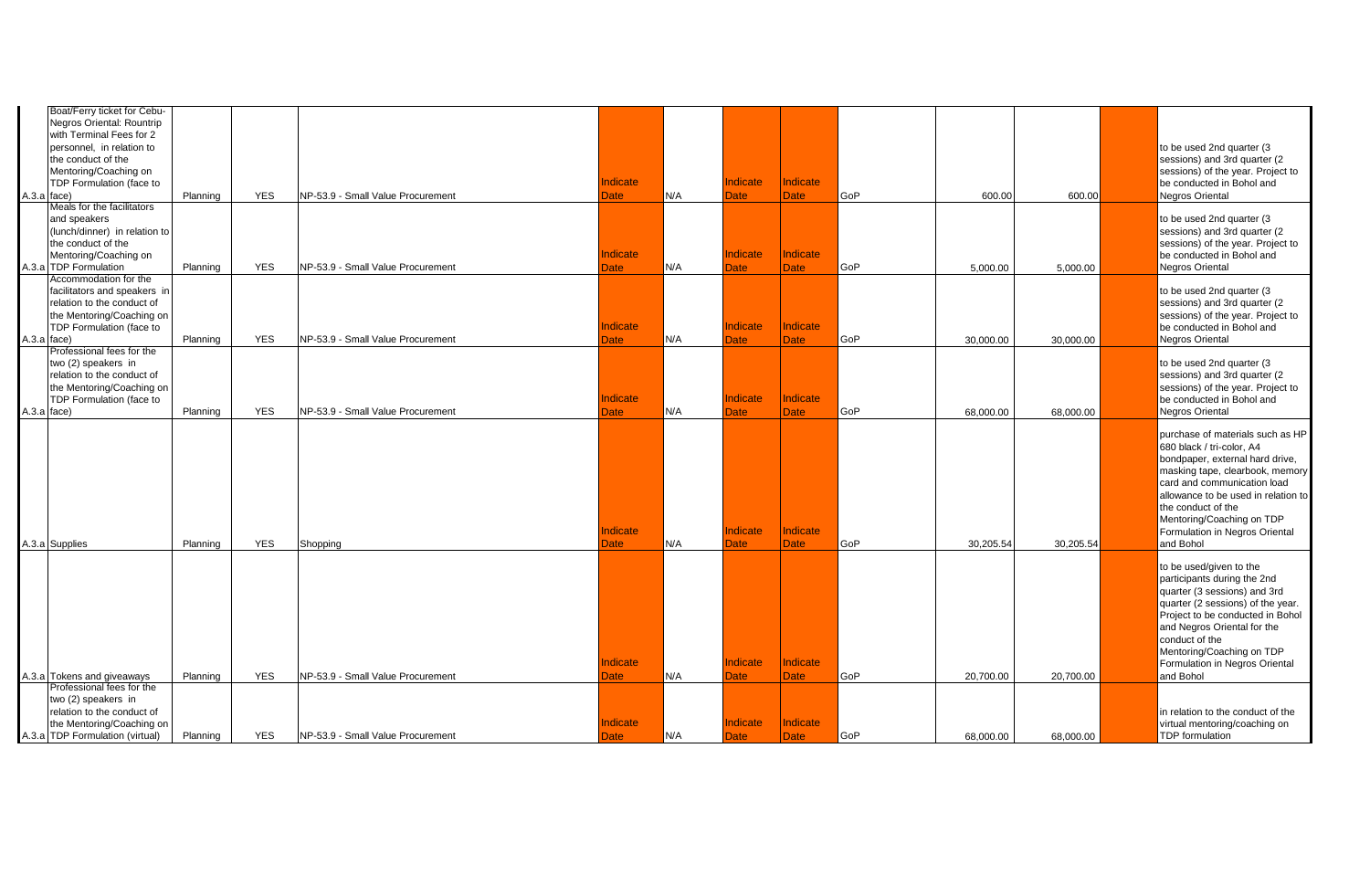| A.3.a Supplies                                                                                                                                                                                    | Planning | <b>YES</b> | Shopping                          | Indicate<br>Date        | N/A | Indicate<br>Date        | Indicate<br><b>Date</b>        | GoP | 11,984.40  | 11,984.40  | purchase of materials such as HP<br>680 black / tri-color and<br>communication load allowancein<br>relation to the conduct of the<br>virtual mentoring/coaching on<br>TDP formulation |
|---------------------------------------------------------------------------------------------------------------------------------------------------------------------------------------------------|----------|------------|-----------------------------------|-------------------------|-----|-------------------------|--------------------------------|-----|------------|------------|---------------------------------------------------------------------------------------------------------------------------------------------------------------------------------------|
| A.3.a Tokens and giveaways                                                                                                                                                                        | Planning | <b>YES</b> | NP-53.9 - Small Value Procurement | Indicate<br><b>Date</b> | N/A | Indicate<br><b>Date</b> | Indicate<br><b>Date</b>        | GoP | 25,000.00  | 25,000.00  | to be used/given to the<br>participants during the conduct of<br>the virtual mentoring / coaching<br>on TDP formulation for the 5<br>trainings of the year                            |
| Editing services for<br>A.3.a instructional materials                                                                                                                                             | Planning | <b>YES</b> | NP-53.9 - Small Value Procurement | Indicate<br>Date        | N/A | Indicate<br>Date:       | Indicate<br>Date               | GoP | 44.325.00  | 44.325.00  | services needed in relation to the<br>conduct of the mentoring /<br>coaching on TDP formulation for<br>the 5 projects of the year                                                     |
| Professional fees for the<br>two (2) speakers in<br>relation to the conduct of<br>the Virtual<br>Review/Monitoring of TDPs<br>A.3.a of PLGUs and LGUs                                             | Planning | <b>YES</b> | NP-53.9 - Small Value Procurement | Indicate<br>Date        | N/A | Indicate<br>Date        | Indicate<br><b>Date</b>        | GoP | 68.000.00  | 68,000.00  | in relation to the conduct of the 5<br>projects regarding Virtual<br>Review/Monitoring of TDPs of<br>PLGUs and LGUs                                                                   |
| Communication load and<br>internet cards for the<br>project officers in relation<br>to the conduct of the<br>Virtual Review/Monitoring<br>of TDPs of PLGUs and<br>A.3.a LGUs                      | Planning | <b>YES</b> | Shopping                          | Indicate<br>Date        | N/A | Indicate<br>Date        | <b>Indicate</b><br><b>Date</b> | GoP | 2.250.00   | 2,250.00   | in relation to the conduct of the 5<br>projects regarding Virtual<br>Review/Monitoring of TDPs of<br>PLGUs and LGUs                                                                   |
| Tokens and giveaways for<br>A.3.a 11-15pcs                                                                                                                                                        | Planning | <b>YES</b> | NP-53.9 - Small Value Procurement | Indicate<br>Date        | N/A | Indicate<br>Date        | Indicate<br><b>Date</b>        | GoP | 2.200.00   | 2,200.00   | to be used/given to the<br>participants during the conduct of<br>the 5 projects regarding Virtual<br>Review/Monitoring of TDPs of<br>PLGUs and LGUs                                   |
| Professional fees for the<br>Reseachers, Facilitators,<br>tourism industry expert,<br>graphic artist for data<br>presentationfpr the 40days<br>project, 2big meetings and<br>A.3.a 1 big project) | Planning | <b>YES</b> | NP-53.9 - Small Value Procurement | Indicate<br>Date        | N/A | Indicate<br>Date        | Indicate<br><b>Date</b>        | GoP | 151.400.00 | 151,400.00 | to be given/utilized in relation to<br>the conduct of the Revisiting<br>Domestic Tourism and its<br>implication to Porduct<br>Development in Central Visayas<br>projects for the year |
| A.3.a Publication fees                                                                                                                                                                            | Planning | <b>YES</b> | NP-53.9 - Small Value Procurement | ndicate<br>Date         | N/A | Indicate<br>Date        | Indicate<br><b>Date</b>        | GoP | 30,000.00  | 30,000.00  | to be given/utilized in relation to<br>the conduct of the Revisiting<br>Domestic Tourism and its<br>implication to Porduct<br>Development in Central Visayas<br>projects for the year |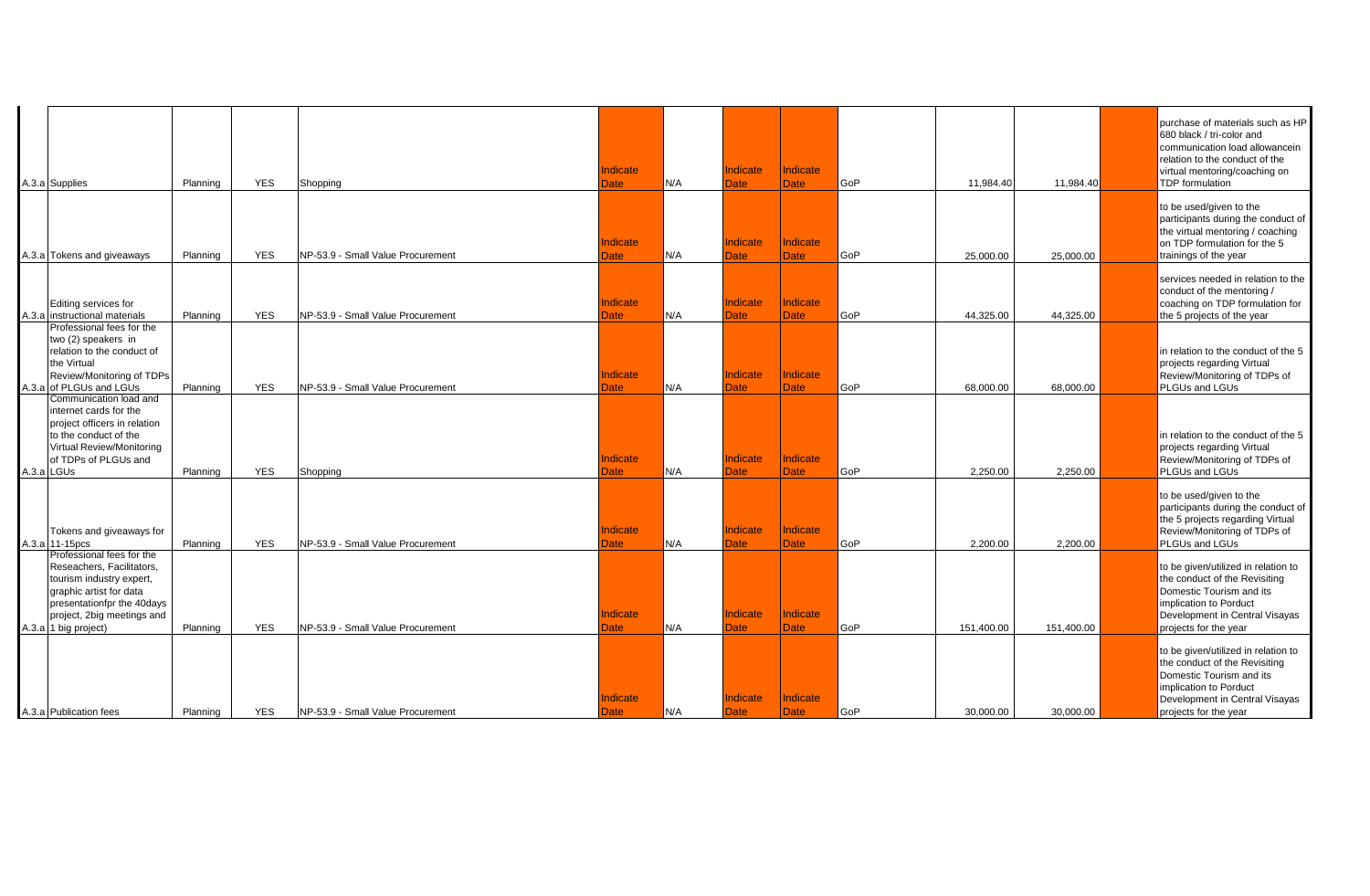| A.3.a Supplies                                                                                                                                                                                                                                             | Planning                               | <b>YES</b>               | Shopping                                                                       | Indicate<br>Date               | N/A        | Indicate<br>Date                            | Indicate<br><b>Date</b>                     | GoP               | 4,683.60               | 4,683.60               | purchase of materials such as HP<br>680 black / tri-color and<br>communication load allowance to<br>be used in relation to the conduct<br>of the Revisiting Domestic<br>Tourism and its implication to<br>Porduct Development in Central<br>Visayas projects for the year                                                         |
|------------------------------------------------------------------------------------------------------------------------------------------------------------------------------------------------------------------------------------------------------------|----------------------------------------|--------------------------|--------------------------------------------------------------------------------|--------------------------------|------------|---------------------------------------------|---------------------------------------------|-------------------|------------------------|------------------------|-----------------------------------------------------------------------------------------------------------------------------------------------------------------------------------------------------------------------------------------------------------------------------------------------------------------------------------|
| Professional fees for the<br>three (3) resource<br>speakers on Optimizing of<br>Outdoor (adventure)<br>Sports Tourism, Farm<br>Tourism, and FMA/Arnis<br>events through the<br>A.3.b Integration of Virtual                                                | IT                                     | <b>YES</b>               | NP-53.9 - Small Value Procurement                                              | <b>Indicate</b><br>Date        | N/A        | Indicate<br><b>Date</b>                     | Indicate<br>Date                            | GoP               | 151,400.00             | 151,400.00             | to be given/utilized during the<br>conduct of the said program for<br>the year                                                                                                                                                                                                                                                    |
| A.3.b Supplies                                                                                                                                                                                                                                             | $\mathsf{I}$                           | <b>YES</b>               | Shopping                                                                       | Indicate<br><b>Date</b>        | N/A        | Indicate<br><b>Date</b>                     | <b>Indicate</b><br><b>Date</b>              | GoP               | 4,140.00               | 4.140.00               | purchase of materials such as HP<br>680 black / tri-color A4 bondpaper<br>fplder, flash drive,nd<br>communication load allowance to<br>be used in relation to the conduct<br>of the Optimizing of Outdoor<br>(adventure) Sports Tourism, Farm<br>Tourism, and FMA/Arnis events<br>through the Integration of Virtual<br>Resources |
| Tokens and giveaways<br>such as virtual<br>coupons/GCs as token to<br>participating stakeholders;<br>preferably from a<br>farm/community-based<br>A.3.b tourism operator                                                                                   | IT                                     | <b>YES</b>               | NP-53.9 - Small Value Procurement                                              | Indicate<br>Date               | N/A        | Indicate<br>Date                            | Indicate<br><b>Date</b>                     | GoP               | 12,000.00              | 12,000.00              | to be used/given to the<br>participants during the conduct of<br>the Optimizing of Outdoor<br>(adventure) Sports Tourism, Farm<br>Tourism, and FMA/Arnis events<br>through the Integration of Virtual<br>Resources for the 6 trainings                                                                                            |
| Provision of transportation<br>for the DOT7 project<br>officers (airconditioned<br>van/car with driver and fuel<br>included) for the 3<br>A.3.b workshops to be conducted<br>Venue and Meals for the 3<br>workshops that can<br>A.3.b accommodate 30-40pax | $\mathsf{I}\mathsf{T}$<br>$\mathsf{I}$ | <b>YES</b><br><b>YES</b> | NP-53.9 - Small Value Procurement<br>NP-53.10 Lease of Real Property and Venue | <b>Indicate</b><br>Date<br>N/A | N/A<br>N/A | Indicate<br><b>Date</b><br>Indicate<br>Date | Indicate<br><b>Date</b><br>Indicate<br>Date | GoP<br><b>GoP</b> | 15,000.00<br>63,000.00 | 15,000.00<br>63,000.00 | to be used / utilized during the<br>conduct of the cultural tourism<br>development workshop<br>to be used / utilized during the<br>conduct of the cultural tourism<br>development workshop                                                                                                                                        |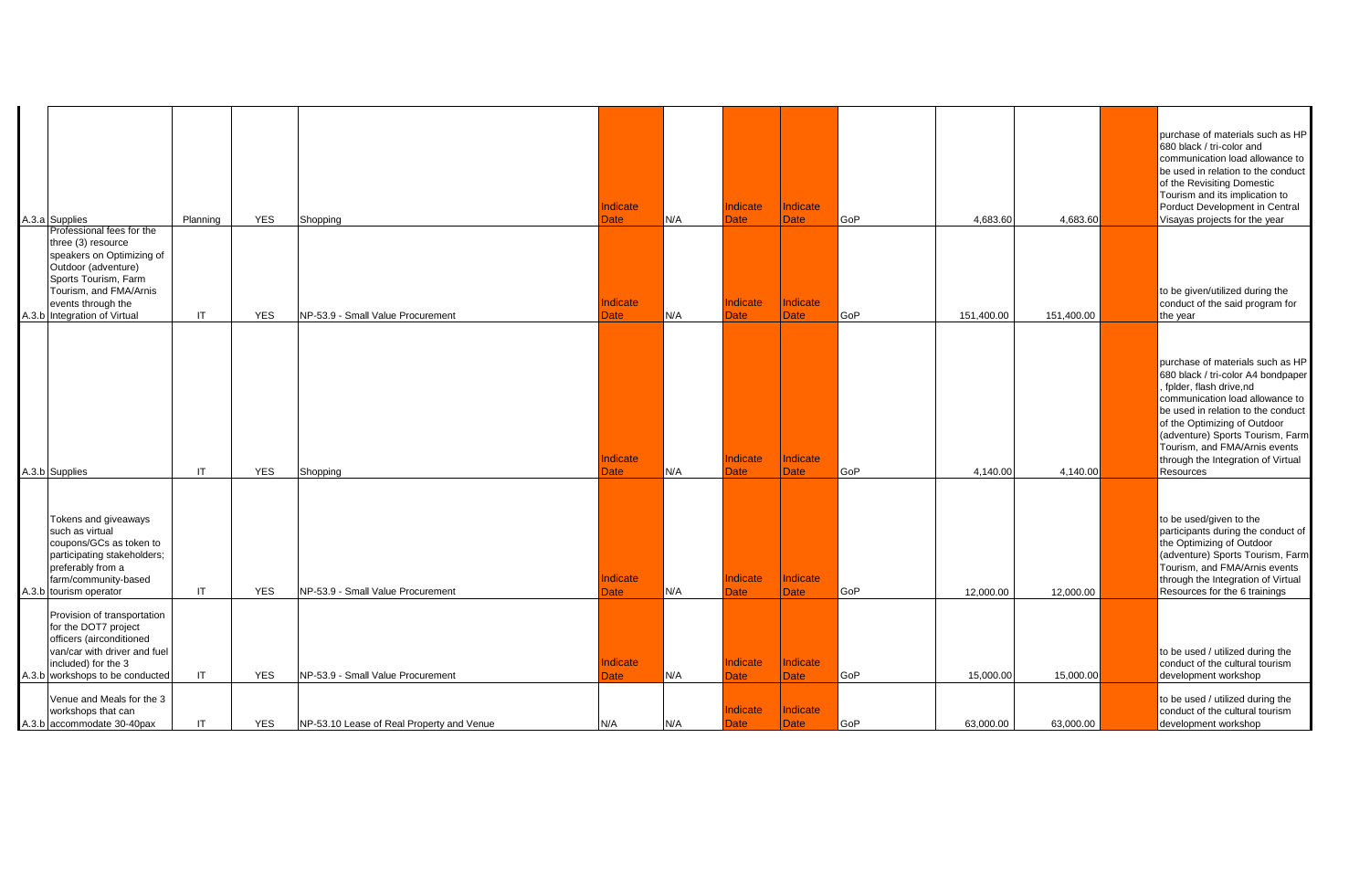| Accommodation<br>(airconditioned single/twin<br>sharing) for the 3<br>A.3.b workshops to be conducted                                                                          | IT  | <b>YES</b> | NP-53.9 - Small Value Procurement         | Indicate<br>Date        | N/A | Indicate<br><b>Date</b> | Indicate<br><b>Date</b> | GoP        | 27,000.00 | 27,000.00 | to be used / utilized during the<br>conduct of the cultural tourism<br>development workshop                                                                                                                                                                                                 |
|--------------------------------------------------------------------------------------------------------------------------------------------------------------------------------|-----|------------|-------------------------------------------|-------------------------|-----|-------------------------|-------------------------|------------|-----------|-----------|---------------------------------------------------------------------------------------------------------------------------------------------------------------------------------------------------------------------------------------------------------------------------------------------|
| Professional fees for the<br>(2) resource speakers for 3<br>A.3.b series of workshops                                                                                          | IT  | <b>YES</b> | NP-53.9 - Small Value Procurement         | Indicate<br>Date        | N/A | Indicate<br><b>Date</b> | Indicate<br><b>Date</b> | GoP        | 36,000.00 | 36,000.00 | to be used / utilized during the<br>conduct of the cultural tourism<br>development workshop                                                                                                                                                                                                 |
| A.3.b Supplies                                                                                                                                                                 | IT. | <b>YES</b> | Shopping                                  | <b>Indicate</b><br>Date | N/A | Indicate<br>Date:       | Indicate<br>Date        | GoP        | 20,000.00 | 20,000.00 | purchase of materials such as HP<br>680 black / tri-color A4 bondpaper<br>special paper, marker, meta<br>cards, ID holder, ballpen, f0lder,<br>flash drive, and communication<br>load allowance to be used in<br>relation to the conduct of the<br>cultural tourism development<br>workshop |
| Tokens and giveaways for<br>A.3.b 11-15pcs                                                                                                                                     | IT. | <b>YES</b> | NP-53.9 - Small Value Procurement         | Indicate<br>Date        | N/A | Indicate<br>Date:       | Indicate<br>Date        | GoP        | 2.200.00  | 2,200.00  | to be used/given to the<br>participants during the conduct of<br>of the cultural tourism<br>development workshop                                                                                                                                                                            |
| Professional fees for the<br>(2) resource speakers for 4<br>A.3.b series of trainings                                                                                          | IT  | <b>YES</b> | NP-53.9 - Small Value Procurement         | Indicate<br><b>Date</b> | N/A | Indicate<br><b>Date</b> | Indicate<br><b>Date</b> | GoP        | 48,000.00 | 48,000.00 | to be used / utilized during the<br>conduct of Tour Package<br>Development and Delivery<br>Seminar                                                                                                                                                                                          |
| Venue and Meals (lunch)<br>for the 4 trainings that can<br>A.3.b accommodate 25-30pax                                                                                          | IT  | <b>YES</b> | NP-53.10 Lease of Real Property and Venue | N/A                     | N/A | Indicate<br>Date        | Indicate<br><b>Date</b> | GoP        | 70,000.00 | 70,000.00 | to be used / utilized during the<br>conduct of the cultural tourism<br>development workshop                                                                                                                                                                                                 |
| A.3.b Supplies                                                                                                                                                                 | IT  | <b>YES</b> | Shopping                                  | Indicate<br>Date        | N/A | Indicate<br>Date        | Indicate<br><b>Date</b> | GoP        | 16,450.00 | 16,450.00 | purchase of materials such as HP<br>680 black / tri-color A4 bondpaper<br>and long folder load allowance to<br>be used in relation to the conduct<br>of the cultural tourism<br>development workshop                                                                                        |
| Provision of transportation<br>for the DOT7 project<br>officers (airconditioned<br>van/car with driver and fuel<br>included) for the 2 units<br>A.3.b each for the 2 trainings | IT. | <b>YES</b> | NP-53.9 - Small Value Procurement         | Indicate<br>Date        | N/A | Indicate<br><b>Date</b> | Indicate<br>Date        | GoP        | 20,000.00 | 20,000.00 | to be used / utilized during the<br>conduct of the Capacity Building<br>Workshop on Nature-Culture<br>Linkages in Heritage<br>Conservation                                                                                                                                                  |
| Accommodation (6<br>airconditioned single/twin<br>sharing) for the 2<br>A.3.b workshops to be conducted                                                                        | IT  | <b>YES</b> | NP-53.9 - Small Value Procurement         | Indicate<br>Date        | N/A | Indicate<br><b>Date</b> | Indicate<br><b>Date</b> | <b>GoP</b> | 18,000.00 | 18,000.00 | to be used / utilized during the<br>conduct of the Capacity Building<br>Workshop on Nature-Culture<br>Linkages in Heritage<br>Conservation                                                                                                                                                  |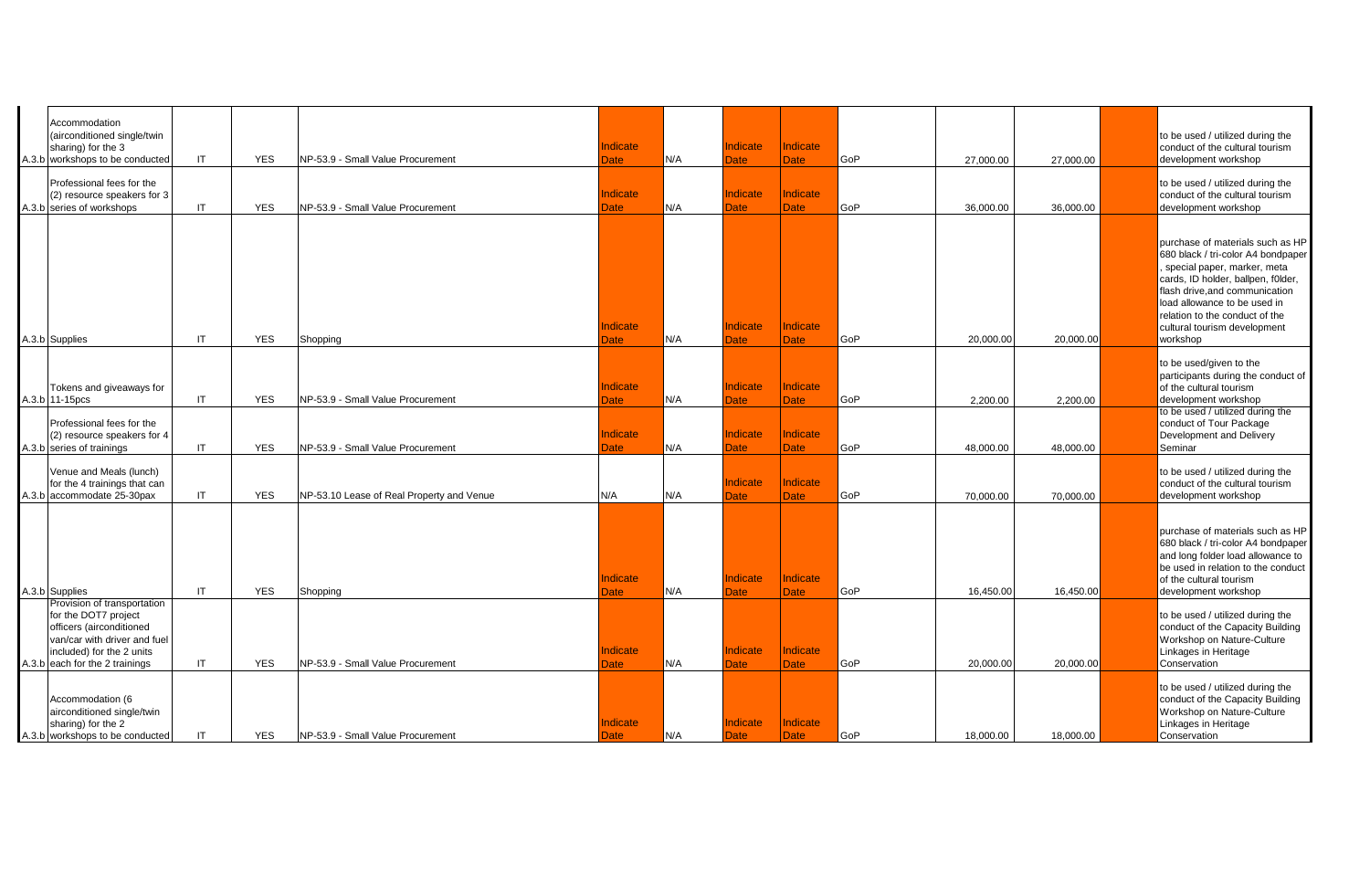| Professional fees for the<br>(3) resource<br>speakers/facilitators for 2<br>A.3.b series of trainings | $\mathsf{I}\mathsf{T}$ | <b>YES</b> | NP-53.9 - Small Value Procurement         | Indicate<br>Date        | N/A | Indicate<br><b>Date</b> | <b>Indicate</b><br><b>Date</b> | GoP | 36,000.00 | 36,000.00 | to be used / utilized during the<br>conduct of Tour Package<br>Development and Delivery<br>Seminar                                                                                                                                                                                                                                                                                                                                                                                                                                                                                                                                                   |
|-------------------------------------------------------------------------------------------------------|------------------------|------------|-------------------------------------------|-------------------------|-----|-------------------------|--------------------------------|-----|-----------|-----------|------------------------------------------------------------------------------------------------------------------------------------------------------------------------------------------------------------------------------------------------------------------------------------------------------------------------------------------------------------------------------------------------------------------------------------------------------------------------------------------------------------------------------------------------------------------------------------------------------------------------------------------------------|
| Venue and Meals (lunch)<br>for the 2 trainings that can<br>A.3.b accommodate 25-30pax                 | IT                     | <b>YES</b> | NP-53.10 Lease of Real Property and Venue | N/A                     | N/A | Indicate<br><b>Date</b> | Indicate<br><b>Date</b>        | GoP | 42,500.00 | 42,500.00 | to be used / utilized during the<br>conduct of Tour Package<br>Development and Delivery<br>Seminar                                                                                                                                                                                                                                                                                                                                                                                                                                                                                                                                                   |
| A.3.b Supplies                                                                                        | $\mathsf{I}\mathsf{T}$ | <b>YES</b> | Shopping                                  | <b>Indicate</b><br>Date | N/A | Indicate<br>Date        | Indicate<br><b>Date</b>        | GoP | 11,000.00 | 11,000.00 | purchase of materials such as HP<br>680 black / tri-color A4 bondpaper<br>special paper, marker, meta<br>cards, ID holder, ballpen, f0lder,<br>flash drive, and communication<br>load allowance to be used in<br>relation to the conduct Tour<br>Package Development and<br><b>Delivery Seminar</b>                                                                                                                                                                                                                                                                                                                                                  |
| Tokens and giveaways for<br>A.3.b 50pcs                                                               | $\mathsf{I}\mathsf{T}$ | <b>YES</b> | NP-53.9 - Small Value Procurement         | <b>Indicate</b><br>Date | N/A | Indicate<br><b>Date</b> | Indicate<br>Date               | GoP | 22,500.00 | 22,500.00 | to be used/given to the<br>participants during the conduct of<br>of the Tour Package<br>Development and Delivery<br>Seminar                                                                                                                                                                                                                                                                                                                                                                                                                                                                                                                          |
| A.3.a Supplies                                                                                        | Planning               | <b>YES</b> | Shopping                                  | <b>Indicate</b><br>Date | N/A | Indicate<br><b>Date</b> | Indicate<br><b>Date</b>        | GoP | 40,725.84 | 40,725.84 | purchase of office supplies and<br>materials such as HP 680 black /<br>tri-color A4 bondpaper, special<br>paper, marker, meta cards, ID<br>holder, ballpen, f0lder, flash drive,<br>communication load allowance<br>etc to be used in relation to the<br>conduct of the following projects:<br>Farm Tourism Product<br>Development, Regional<br>Ecotourism committee quarterly<br>meetings, Ecotourism product<br>development, Outdoor<br>(adventure) sports/fitness product<br>inventory and development,<br>Revitalization of Education- ESL<br>tourism sector in Cebu and<br>Cultural Tourism - FMA/Arnis<br>Product Inventory and<br>Development |
| Meals for the 4<br>coordination meetings to<br>be conducted for outdoor                               |                        |            |                                           | ndicate                 |     | Indicate                | <b>Indicate</b>                |     |           |           | to be consumed/used during 2nd                                                                                                                                                                                                                                                                                                                                                                                                                                                                                                                                                                                                                       |
| A.3.a sports/fitness tourism expo                                                                     | Planning               | <b>YES</b> | NP-53.9 - Small Value Procurement         | Date                    | N/A | Date                    | Date                           | GoP | 28,000.00 | 28,000.00 | and 3rd quarter of the year                                                                                                                                                                                                                                                                                                                                                                                                                                                                                                                                                                                                                          |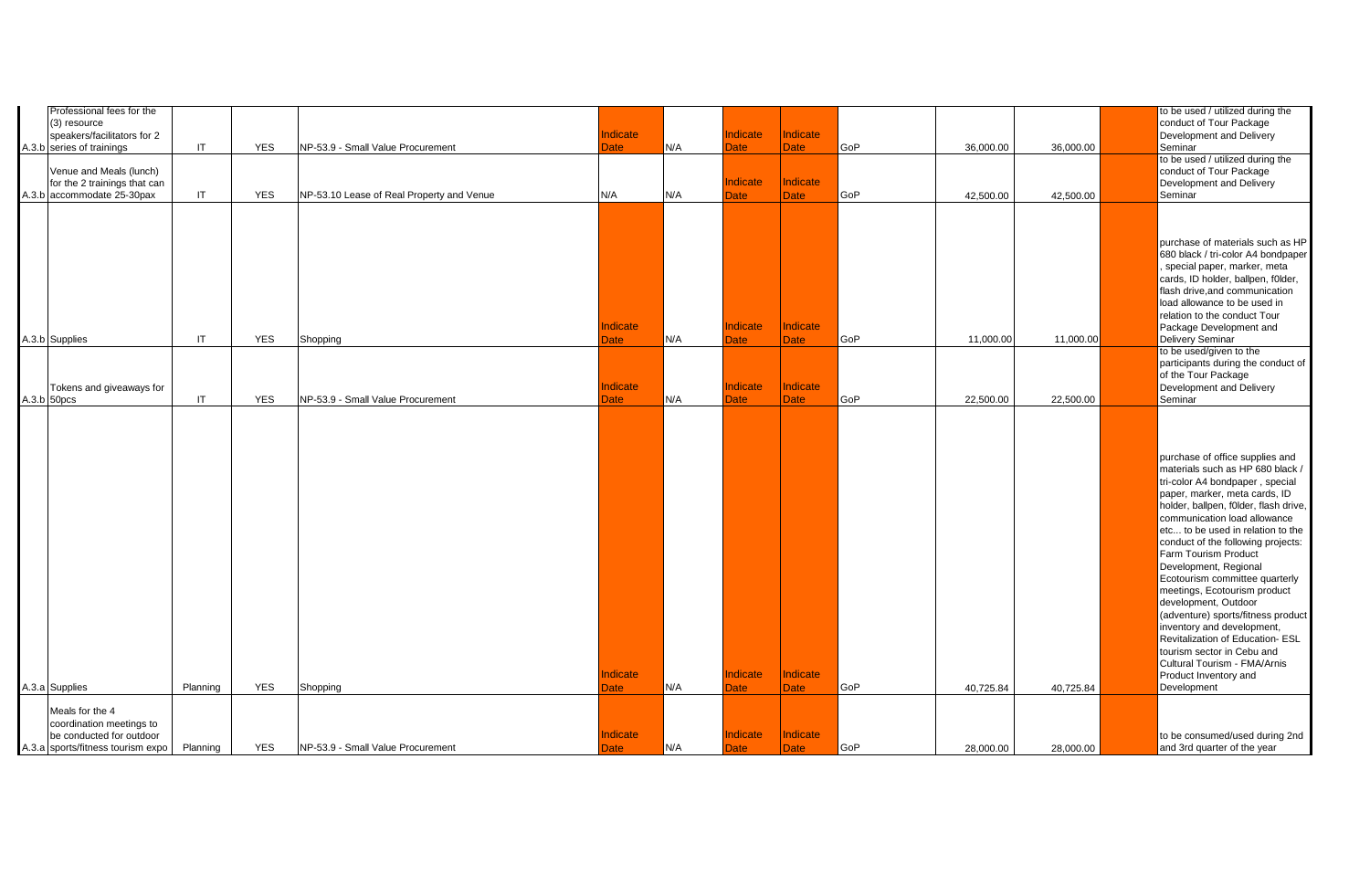|             | Booth and table contractor<br>*includes provision and<br>A.3.d construction of event                                                                                                       | Marketing | <b>YES</b> | NP-53.9 - Small Value Procurement | Indicate<br>Date               | N/A | Indicate<br>Date         | <b>Indicate</b><br><b>Date</b> | GoP        | 175,000.00 | 175,000.00 | to be consumed/used during the<br>3rd quarter of the year for the<br>conducted for outdoor<br>sports/fitness tourism expo |
|-------------|--------------------------------------------------------------------------------------------------------------------------------------------------------------------------------------------|-----------|------------|-----------------------------------|--------------------------------|-----|--------------------------|--------------------------------|------------|------------|------------|---------------------------------------------------------------------------------------------------------------------------|
|             | Production team (includes<br>production crew to run the<br>event. rental of additional<br>electrical equipment,<br>emcee for 1 day,<br>performers for 1 day,<br>A.3.d camera for live feed | Marketing | <b>YES</b> | NP-53.9 - Small Value Procurement | <b>Indicate</b><br><b>Date</b> | N/A | <b>Indicate</b><br>Date  | <b>Indicate</b><br><b>Date</b> | GoP        | 200,000.00 | 200,000.00 | to be consumed/used during 3rd<br>quarter of the year for the<br>conducted for outdoor<br>sports/fitness tourism expo     |
|             | Meals for the conducted<br>for outdoor sports/fitness<br>A.3.d tourism expo                                                                                                                | Marketing | <b>YES</b> | NP-53.9 - Small Value Procurement | Indicate<br>Date               | N/A | <b>Indicate</b><br>Date  | <b>Indicate</b><br><b>Date</b> | <b>GoP</b> | 15,000.00  | 15,000.00  | to be consumed/used during 3rd<br>quarter of the year for the<br>conducted for outdoor<br>sports/fitness tourism expo     |
|             | Tokens and giveaways (30<br>pcs) for the conducted for<br>outdoor sports/fitness<br>A.3.d tourism expo                                                                                     | Marketing | <b>YES</b> | NP-53.9 - Small Value Procurement | Indicate<br>Date               | N/A | <b>Indicate</b><br>Date  | Indicate<br><b>Date</b>        | <b>GoP</b> | 25,500.00  | 25,500.00  | to be consumed/used during 3rd<br>quarter of the year for the<br>conducted for outdoor<br>sports/fitness tourism expo     |
|             | Welcome reception for<br>A.3.d dignitaries and quests                                                                                                                                      | Marketing | <b>YES</b> | NP-53.9 - Small Value Procurement | Indicate<br>Date               | N/A | <b>Indicate</b><br>Date  | <b>Indicate</b><br><b>Date</b> | GoP        | 6.000.00   | 6.000.00   | to be consumed/used during 3rd<br>quarter of the year for the<br>conducted for outdoor<br>sports/fitness tourism expo     |
|             | Communication load<br>allowances for project<br>A.3.d officers                                                                                                                             | Marketing | <b>YES</b> | NP-53.9 - Small Value Procurement | <b>Indicate</b><br>Date        | N/A | Indicate<br>Date         | <b>Indicate</b><br><b>Date</b> | <b>GoP</b> | 6,000.00   | 6,000.00   | to be consumed/used during 3rd<br>quarter of the year for the<br>conducted for outdoor<br>sports/fitness tourism expo     |
|             | Provision of transportation<br>for the DOT7 project<br>officers and guests<br>(airconditioned van/car<br>with driver and fuel<br>A.3.a included) for the 4 units                           | Planning  | <b>YES</b> | NP-53.9 - Small Value Procurement | Indicate<br>Date               | N/A | Indicate<br>Date         | Indicate<br><b>Date</b>        | GoP        | 32,000.00  | 32,000.00  | to be used / utilized during the<br>conduct of the Farm Tourism Site<br><b>Inventory and Assessment</b>                   |
| A.3.a 5pax) | Meals for the project<br>officers and guests (4-                                                                                                                                           | Planning  | <b>YES</b> | NP-53.9 - Small Value Procurement | Indicate<br>Date               | N/A | <b>Indicate</b><br>Date  | <b>Indicate</b><br><b>Date</b> | <b>GoP</b> | 10,000.00  | 10,000.00  | to be used / utilized during the<br>conduct of the Farm Tourism Site<br><b>Inventory and Assessment</b>                   |
|             | Accommodation (4<br>airconditioned single/twin<br>sharing) for the<br>4asssessments to be<br>A.3.a conducted                                                                               | Planning  | <b>YES</b> | NP-53.9 - Small Value Procurement | <b>Indicate</b><br>Date        | N/A | <b>Indicate</b><br>Date  | Indicate<br><b>Date</b>        | GoP        | 12,000.00  | 12,000.00  | to be used / utilized during the<br>conduct of the Farm Tourism Site<br><b>Inventory and Assessment</b>                   |
|             | Communication load<br>allowances for project<br>A.3.a officers                                                                                                                             | Planning  | <b>YES</b> | NP-53.9 - Small Value Procurement | Indicate<br>Date               | N/A | <b>Indicate</b><br>Date: | ndicate<br><b>Date</b>         | <b>GoP</b> | 1,000.00   | 1,000.00   | to be used / utilized during the<br>conduct of the Farm Tourism Site<br><b>Inventory and Assessment</b>                   |
|             | Photographer /<br>videographer to cover the<br>4 assessments to be<br>A.3.a conducted in the region                                                                                        | Planning  | <b>YES</b> | NP-53.9 - Small Value Procurement | Indicate<br>Date               | N/A | Indicate<br>Date         | <b>Indicate</b><br><b>Date</b> | <b>GoP</b> | 10.600.00  | 10.600.00  | to be used / utilized during the<br>conduct of the Farm Tourism Site<br><b>Inventory and Assessment</b>                   |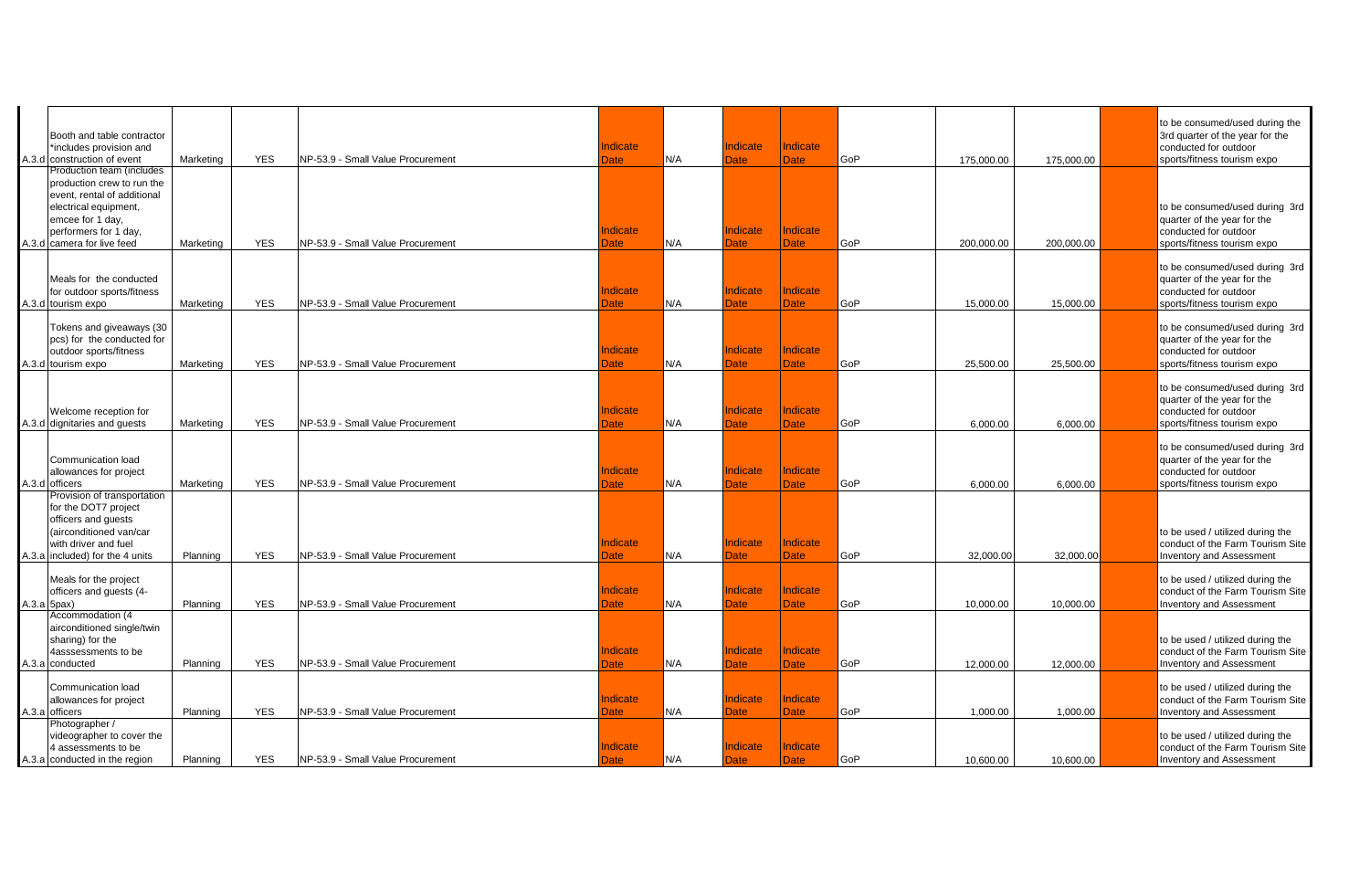|       | Photographer /<br>videographer to cover the<br>4 assessments to be                                                                                               |          |            |                                           | ndicate                 |     | Indicate                | Indicate                |     |           |           | to be used / utilized during the<br>conduct of the Farm Tourism Site                                             |
|-------|------------------------------------------------------------------------------------------------------------------------------------------------------------------|----------|------------|-------------------------------------------|-------------------------|-----|-------------------------|-------------------------|-----|-----------|-----------|------------------------------------------------------------------------------------------------------------------|
| A.3.a | conducted in the region                                                                                                                                          | Planning | <b>YES</b> | NP-53.9 - Small Value Procurement         | <b>Date</b>             | N/A | <b>Date</b>             | <b>Date</b>             | GoP | 10,600.00 | 10,600.00 | <b>Inventory and Assessment</b>                                                                                  |
|       | Accommodation (6<br>airconditioned single/twin<br>sharing) for the 3 trainings<br>A.3.a to be conducted                                                          | Planning | <b>YES</b> | NP-53.9 - Small Value Procurement         | ndicate<br>Date         | N/A | Indicate<br>Date        | Indicate<br><b>Date</b> | GoP | 18,000.00 | 18,000.00 | to be used / utilized during the<br>conduct of the Farm Tourism<br><b>Product Development</b>                    |
|       | Meals for the project<br>officers, guests and<br>A.3.a participants for 35pax                                                                                    | Planning | <b>YES</b> | NP-53.9 - Small Value Procurement         | ndicate<br>Date         | N/A | Indicate<br><b>Date</b> | Indicate<br><b>Date</b> | GoP | 89,250.00 | 89,250.00 | to be used / utilized during the<br>conduct of the Farm Tourism<br><b>Product Development</b>                    |
|       | Professional services for<br>the 2 speakers/facilitators<br>A.3.a for the 3 trainings                                                                            | Planning | <b>YES</b> | NP-53.9 - Small Value Procurement         | Indicate<br>Date        | N/A | Indicate<br>Date        | Indicate<br><b>Date</b> | GoP | 45,000.00 | 45,000.00 | to be used / utilized during the<br>conduct of the Farm Tourism<br><b>Product Development</b>                    |
|       | Tokens and giveaways for<br>A.3.a 98-100pcs                                                                                                                      | Planning | <b>YES</b> | NP-53.9 - Small Value Procurement         | ndicate<br>Date         | N/A | Indicate<br>Date        | Indicate<br><b>Date</b> | GoP | 29.400.00 | 29,400.00 | to be used / utilized during the<br>conduct of the Farm Tourism<br><b>Product Development</b>                    |
|       | Provision of transportation<br>for the DOT7 project<br>officers and guests<br>(airconditioned van/car<br>with driver and fuel<br>A.3.a included) for the 2 units | Planning | <b>YES</b> | NP-53.9 - Small Value Procurement         | ndicate<br>Date         | N/A | Indicate<br><b>Date</b> | Indicate<br><b>Date</b> | GoP | 10.000.00 | 10.000.00 | to be used / utilized during the<br>conduct of the Monitoring of<br>Ecotourism Activities in protected<br>areas  |
|       | Meals for the project<br>officers and guests (4-<br>A.3.a 5pax)                                                                                                  | Planning | <b>YES</b> | NP-53.9 - Small Value Procurement         | Indicate<br>Date        | N/A | Indicate<br><b>Date</b> | Indicate<br>Date        | GoP | 6,400.00  | 6,400.00  | to be used / utilized during the<br>conduct of the Monitoring of<br>Ecotourism Activities in protected<br>areas  |
|       | Professional services<br>$A.3.a$ (1pax)                                                                                                                          | Planning | <b>YES</b> | NP-53.9 - Small Value Procurement         | ndicate<br>Date         | N/A | Indicate<br><b>Date</b> | Indicate<br>Date        | GoP | 8,000.00  | 8,000.00  | to be used / utilized during the<br>conduct of the Monitoring of<br>Ecotourism Activities in protected<br>areas  |
|       | Materials for<br>Upcycling/Recycling (set)<br>A.3.a for 16pax                                                                                                    | Planning | <b>YES</b> | NP-53.9 - Small Value Procurement         | ndicate<br>Date         | N/A | Indicate<br>Date        | Indicate<br>Date        | GoP | 5.600.00  | 5.600.00  | to be used / utilized during the<br>conduct of the Monitoring of<br>Ecotourism Activities in protected<br>areas  |
|       | Professional services/fees<br>for 1pax for four<br>A.3.a engagements/meetings                                                                                    | Planning | <b>YES</b> | NP-53.9 - Small Value Procurement         | Indicate<br><b>Date</b> | N/A | Indicate<br>Date        | Indicate<br><b>Date</b> | GoP | 8,000.00  | 8,000.00  | to be used / utilized during the<br>conduct of the Regional<br><b>Ecotourism Committee Quarterly</b><br>Meetings |
|       | Venue and Meals (lunch)<br>for the project officers and<br>guests/participants (60 pax<br>A.3.a for the 2 engagements)                                           | Planning | <b>YES</b> | NP-53.10 Lease of Real Property and Venue | N/A                     | N/A | Indicate<br>Date        | Indicate<br>Date        | GoP | 39,000.00 | 39,000.00 | to be used / utilized during the<br>conduct of the Monitoring of<br>Ecotourism Activities in protected<br>areas  |
|       | Accommodation<br>(airconditioned single/twin<br>sharing) for 3rooms per 4<br>A.3.a engagements scheduled                                                         | Planning | <b>YES</b> | NP-53.9 - Small Value Procurement         | ndicate<br>Date         | N/A | Indicate<br><b>Date</b> | Indicate<br>Date        | GoP | 30.000.00 | 30.000.00 | to be used / utilized during the<br>conduct of the Monitoring of<br>Ecotourism Activities in protected<br>areas  |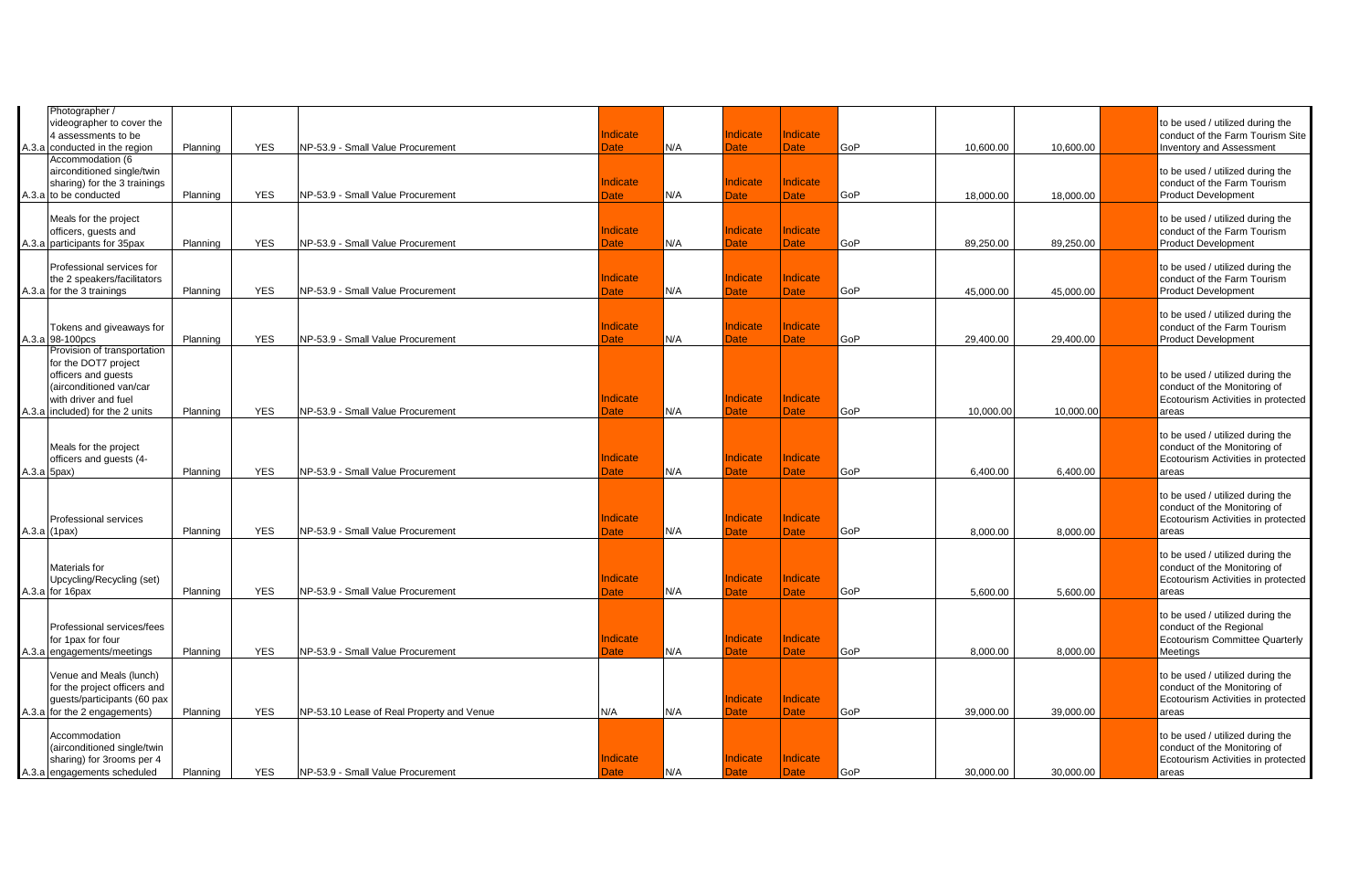|                                                                                                                                         |          |            |                                           |                         |     |                         |                         |     |            |            | to be used / utilized during the                                                                                                         |
|-----------------------------------------------------------------------------------------------------------------------------------------|----------|------------|-------------------------------------------|-------------------------|-----|-------------------------|-------------------------|-----|------------|------------|------------------------------------------------------------------------------------------------------------------------------------------|
| Tokens and giveaways for<br>A.3.a 30pcs                                                                                                 | Planning | <b>YES</b> | NP-53.9 - Small Value Procurement         | Indicate<br>Date        | N/A | Indicate<br>Date        | Indicate<br><b>Date</b> | GoP | 7,500.00   | 7,500.00   | conduct of the Monitoring of<br>Ecotourism Activities in protected<br>areas                                                              |
| Professional services/fees                                                                                                              |          |            |                                           | Indicate                |     | Indicate                | Indicate                |     |            |            | to be used / utilized during the<br>conduct of the Ecotourism                                                                            |
| A.3.a for 2pax for 2 trainings                                                                                                          | Planning | <b>YES</b> | NP-53.9 - Small Value Procurement         | Date                    | N/A | Date                    | <b>Date</b>             | GoP | 28,800.00  | 28,800.00  | Product Development<br>to be used / utilized during the                                                                                  |
| Video Editing Services for                                                                                                              |          |            |                                           | Indicate                |     | Indicate                | Indicate                |     |            |            | conduct of the Ecotourism                                                                                                                |
| A.3.a instructional materials                                                                                                           | Planning | <b>YES</b> | NP-53.9 - Small Value Procurement         | Date                    | N/A | Date                    | Date                    | GoP | 30.000.00  | 30.000.00  | <b>Product Development</b>                                                                                                               |
| Tokens and giveaways for                                                                                                                |          |            |                                           | Indicate                |     | Indicate                | Indicate                |     |            |            | to be used / utilized during the<br>conduct of the Ecotourism                                                                            |
| A.3.a 30pcs                                                                                                                             | Planning | <b>YES</b> | NP-53.9 - Small Value Procurement         | Date                    | N/A | Date                    | <b>Date</b>             | GoP | 17.500.00  | 17,500.00  | <b>Product Development</b>                                                                                                               |
| Professional services/fees<br>for 3 resource speaker for                                                                                |          |            |                                           | Indicate                |     | Indicate                | Indicate                |     |            |            | to be used / utilized during the<br>conduct of the Outdoor<br>(adventure) spots/fitness product                                          |
| A.3.a 3 projects to be conducted                                                                                                        | Planning | <b>YES</b> | NP-53.9 - Small Value Procurement         | Date                    | N/A | Date                    | Date:                   | GoP | 108.000.00 | 108,000.00 | inventory and development                                                                                                                |
| Resource persons-<br>photo/video editing for the<br>A.3.a 3 projects                                                                    | Planning | <b>YES</b> | NP-53.9 - Small Value Procurement         | Indicate<br><b>Date</b> | N/A | Indicate<br>Date        | Indicate<br><b>Date</b> | GoP | 28,800.00  | 28,800.00  | to be used / utilized during the<br>conduct of the Outdoor<br>(adventure) spots/fitness product<br>inventory and development             |
| ICT device maintenance<br>and replacements for 3<br>units in the planning<br>A.3.a section                                              | Planning | <b>YES</b> | NP-53.9 - Small Value Procurement         | <b>Indicate</b><br>Date | N/A | Indicate<br>Date        | Indicate<br><b>Date</b> | GoP | 3,000.00   | 3,000.00   | to be used / utilized during the<br>conduct of the Outdoor<br>(adventure) spots/fitness product<br>inventory and development             |
| Tokens and giveaways                                                                                                                    |          |            |                                           |                         |     |                         |                         |     |            |            |                                                                                                                                          |
| (virtual coupons/GCs as<br>token to participating<br>stakeholders; preferably<br>from a farm/community-<br>A.3.a based tourism operator | Planning | <b>YES</b> | NP-53.9 - Small Value Procurement         | <b>Indicate</b><br>Date | N/A | Indicate<br>Date        | Indicate<br><b>Date</b> | GoP | 36.000.00  | 36.000.00  | to be used / utilized during the<br>conduct of the Outdoor<br>(adventure) spots/fitness product<br>inventory and development             |
| Professional services/fees<br>for 1 rresource speaker for<br>A.3.a 4 series of engagements                                              | Planning | <b>YES</b> | NP-53.9 - Small Value Procurement         | <b>Indicate</b><br>Date | N/A | Indicate<br>Date        | Indicate<br><b>Date</b> | GoP | 20,000.00  | 20,000.00  | to be used / utilized during the<br>conduct of the Revitalization of<br>Education-ESL Tourism Sector in<br>Cebu                          |
| Venue and Meals (lunch)<br>for the project officers and<br>guests/participants (40 pax<br>A.3.a for the each engagements)               | Planning | <b>YES</b> | NP-53.10 Lease of Real Property and Venue | N/A                     | N/A | Indicate<br>Date        | Indicate<br><b>Date</b> | GoP | 80,000.00  | 80,000.00  | to be used / utilized during the<br>conduct of the Revitalization of<br>Education-ESL Tourism Sector in<br>Cebu (total of 4 engagements) |
| Tokens and giveaways<br>A.3.a 110pcs/sets                                                                                               | Planning | <b>YES</b> | NP-53.9 - Small Value Procurement         | Indicate<br><b>Date</b> | N/A | Indicate<br><b>Date</b> | Indicate<br><b>Date</b> | GoP | 27,500.00  | 27,500.00  | to be used / utilized during the<br>conduct of the Revitalization of<br>Education-ESL Tourism Sector in<br>Cebu (total of 4 engagements) |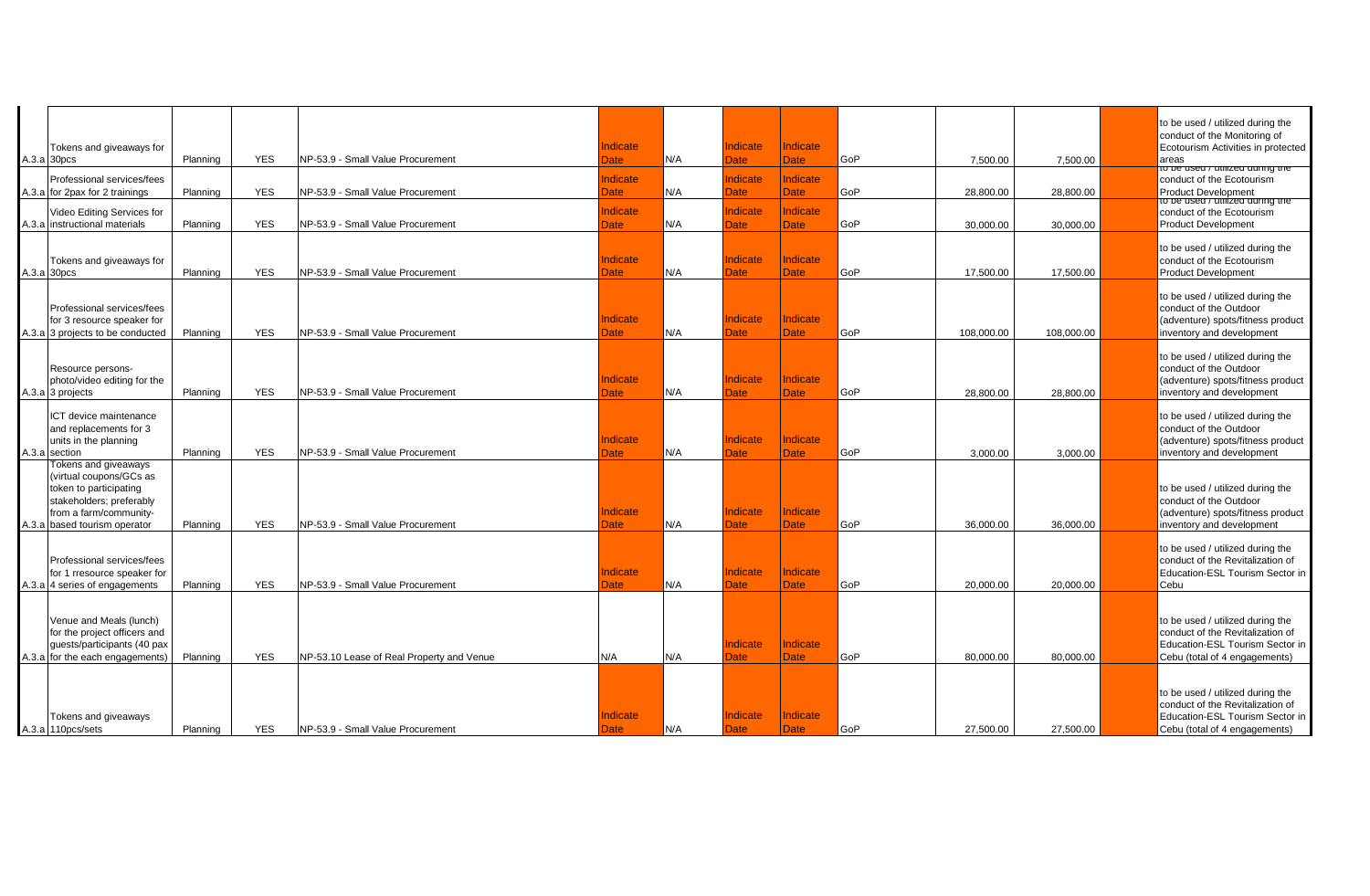| Professional services/fees<br>for 2 resource speaker<br>A.3.a each for 2 trainings                                        | Planning               | <b>YES</b> | NP-53.9 - Small Value Procurement         | Indicate<br><b>Date</b> | N/A | Indicate<br>Date        | Indicate<br><b>Date</b> | GoP | 38,400.00  | 38,400.00  | to be used / utilized during the<br>conduct of the Revitalization of<br>Education-ESL Tourism Sector in<br>Cebu              |
|---------------------------------------------------------------------------------------------------------------------------|------------------------|------------|-------------------------------------------|-------------------------|-----|-------------------------|-------------------------|-----|------------|------------|------------------------------------------------------------------------------------------------------------------------------|
| Venue and Meals (lunch)<br>for the project officers and<br>guests/participants (50 pax<br>A.3.a for the each engagements) | Planning               | <b>YES</b> | NP-53.10 Lease of Real Property and Venue | N/A                     | N/A | Indicate<br>Date        | Indicate<br><b>Date</b> | GoP | 65,000.00  | 65,000.00  | to be used / utilized during the<br>conduct of the Cultural Tourism<br>FMA / Arnis Product Inventory<br>and Development      |
| Tokens and giveaways for<br>A.3.a raffle (65pcs)                                                                          | Planning               | <b>YES</b> | NP-53.9 - Small Value Procurement         | Indicate<br>Date        | N/A | Indicate<br><b>Date</b> | Indicate<br><b>Date</b> | GoP | 10,400.00  | 10,400.00  | to be used / utilized during the<br>conduct of the Cultural Tourism<br>FMA / Arnis Product Inventory<br>and Development      |
| Meals (AM/PM snacks and<br>lunch for 25pax per<br>A.3.b training)                                                         | IT.                    | <b>YES</b> | NP-53.9 - Small Value Procurement         | Indicate<br><b>Date</b> | N/A | <b>Indicate</b><br>Date | Indicate<br>Date        | GoP | 100.000.00 | 100,000.00 | total of 5 trainings to be<br>conducted in the region for<br>Gender and Development<br>Program<br>total of 5 trainings to be |
| Room accommodation (2)<br>single/twin sharing) for<br>A.3.b every training conducted                                      | IT                     | <b>YES</b> | NP-53.9 - Small Value Procurement         | Indicate<br>Date        | N/A | Indicate<br>Date        | Indicate<br>Date        | GoP | 30,000.00  | 30,000.00  | conducted in the region for<br>Gender and Development<br>Program<br>total of 5 trainings to be                               |
| Professional Fee/<br>A.3.b Honorarium for 1 speaker<br>Tokens for the participants                                        | $\mathsf{I}\mathsf{T}$ | <b>YES</b> | NP-53.9 - Small Value Procurement         | Indicate<br><b>Date</b> | N/A | Indicate<br><b>Date</b> | Indicate<br><b>Date</b> | GoP | 48,000.00  | 48,000.00  | conducted in the region for<br>Gender and Development<br>Program<br>total of 5 trainings to be                               |
| uniquely found in the<br>region (25pcs per training<br>A.3.b conducted)                                                   | IT                     | <b>YES</b> | NP-53.9 - Small Value Procurement         | Indicate<br><b>Date</b> | N/A | <b>Indicate</b><br>Date | Indicate<br>Date        | GoP | 25,000.00  | 25,000.00  | conducted in the region for<br>Gender and Development<br>Program<br>total of 5 trainings to be                               |
| Souvenir for the speaker<br>uniquely found in the<br>A.3.b region<br><b>Transportation services</b>                       | IT                     | <b>YES</b> | NP-53.9 - Small Value Procurement         | Indicate<br>Date        | N/A | Indicate<br>Date        | Indicate<br><b>Date</b> | GoP | 2,250.00   | 2,250.00   | conducted in the region for<br>Gender and Development<br>Program                                                             |
| (1unit airconditioned<br>van/car with driver and fuel<br>included for every training<br>A.3.b conducted)                  | IT                     | <b>YES</b> | NP-53.9 - Small Value Procurement         | Indicate<br>Date        | N/A | Indicate<br>Date        | Indicate<br><b>Date</b> | GoP | 25,000.00  | 25,000.00  | total of 5 trainings to be<br>conducted in the region for<br>Gender and Development<br>Program                               |
| A.3.b Meals (lunch) for 35pax                                                                                             | IT                     | <b>YES</b> | NP-53.9 - Small Value Procurement         | Indicate<br>Date        | N/A | Indicate<br><b>Date</b> | Indicate<br>Date        | GoP | 17,500.00  | 17,500.00  | Provision for Women's Month<br>Activities under Gender and<br>Development Program                                            |
| <b>Transportation services</b><br>(2unit airconditioned<br>van/car with driver and fuel<br>A.3.b included for 1day)       | IT                     | <b>YES</b> | NP-53.9 - Small Value Procurement         | Indicate<br>Date        | N/A | Indicate<br>Date        | Indicate<br><b>Date</b> | GoP | 10,000.00  | 10,000.00  | Provision for Women's Month<br>Activities under Gender and<br>Development Program                                            |
| Tokens/ giveaways<br>uniquely found in the<br>A.3.b region (35pcs)<br>Zoom online platform                                | IT                     | <b>YES</b> | NP-53.9 - Small Value Procurement         | Indicate<br>Date        | N/A | Indicate<br><b>Date</b> | Indicate<br><b>Date</b> | GoP | 15,750.00  | 15,750.00  | Provision for Women's Month<br>Activities under Gender and<br>Development Program                                            |
| subscription (for virtual<br>meetings) for 3 months<br>$A.3.b$ (plan)                                                     | IT                     | <b>YES</b> | NP-53.9 - Small Value Procurement         | Indicate<br><b>Date</b> | N/A | Indicate<br><b>Date</b> | Indicate<br>Date        | GoP | 2.500.00   | 2.500.00   | Gender and Development<br>Program related meetings                                                                           |